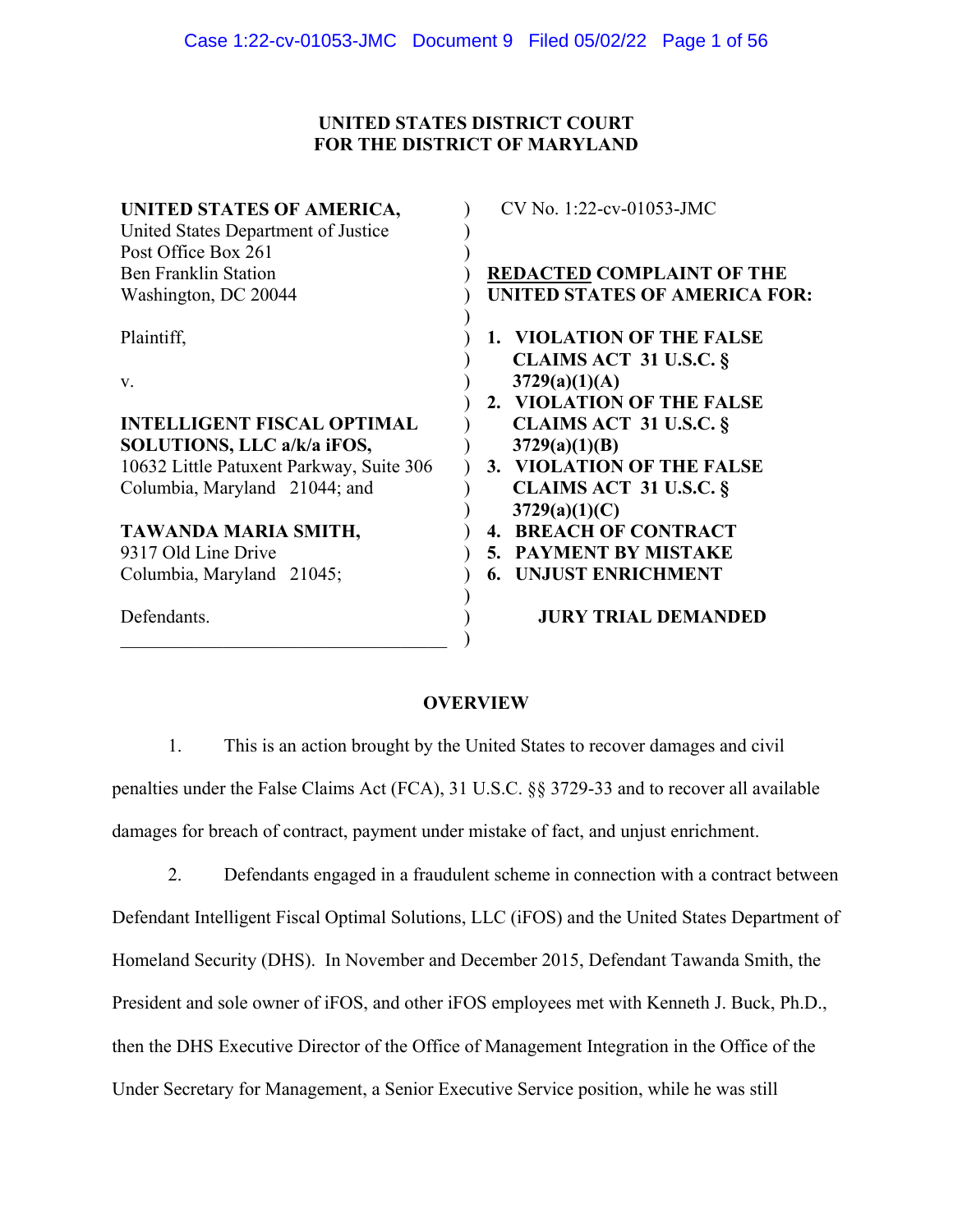## Case 1:22-cv-01053-JMC Document 9 Filed 05/02/22 Page 2 of 56

employed at DHS. Dr. Buck informed Ms. Smith and iFOS about a potential DHS contract that would be under the responsibility of the Office of Management Integration, which he then oversaw, and told her that he had drafted the Statement of Work for the contract. Within days of the iFOS meeting and while still employed at DHS, Dr. Buck informed his subordinate, the then Deputy Director for Management Integration ("Deputy Director"),<sup>1</sup> who was soon to replace him, that he would soon be leaving DHS and thereafter would be working with iFOS. Within four days of learning that Dr. Buck would be leaving DHS and working with iFOS, the Deputy Director selected iFOS to be the contractor on a support contract, which she would oversee for the Office of Management Integration.

3. After leaving DHS, Dr. Buck, though his company, Transformation Systems International, LLC, became a sub-contractor and consultant to iFOS, working on the same contract for which he claimed to have drafted the Statement of Work during his tenure as a DHS official. With assistance of Dr. Buck, iFOS and Ms. Smith prepared and submitted a signed Technical Proposal to DHS which falsely identified iFOS employee B.A.S. as the Strategic Advisor to the proposed contract, when, in reality, iFOS intended to and ultimately used Dr. Buck to perform the Strategic Advisor responsibilities notwithstanding the mandatory postemployment restrictions imposed on Dr. Buck pursuant to the Ethics in Government Act, 18 U.S.C. § 207(c).

4. In order to further conceal Dr. Buck's work on the contract from DHS contracting officials and to avoid a contractually required DHS mandatory suitability background investigation for Dr. Buck, iFOS, Ms. Smith, and others agreed to conceal Dr. Buck's substantial

 1 In January 2016, the Deputy Director replaced Dr. Buck and became the Executive Director of the Office of Management Integration. For the purpose of consistency, she is referred to as the Deputy Director throughout the Complaint.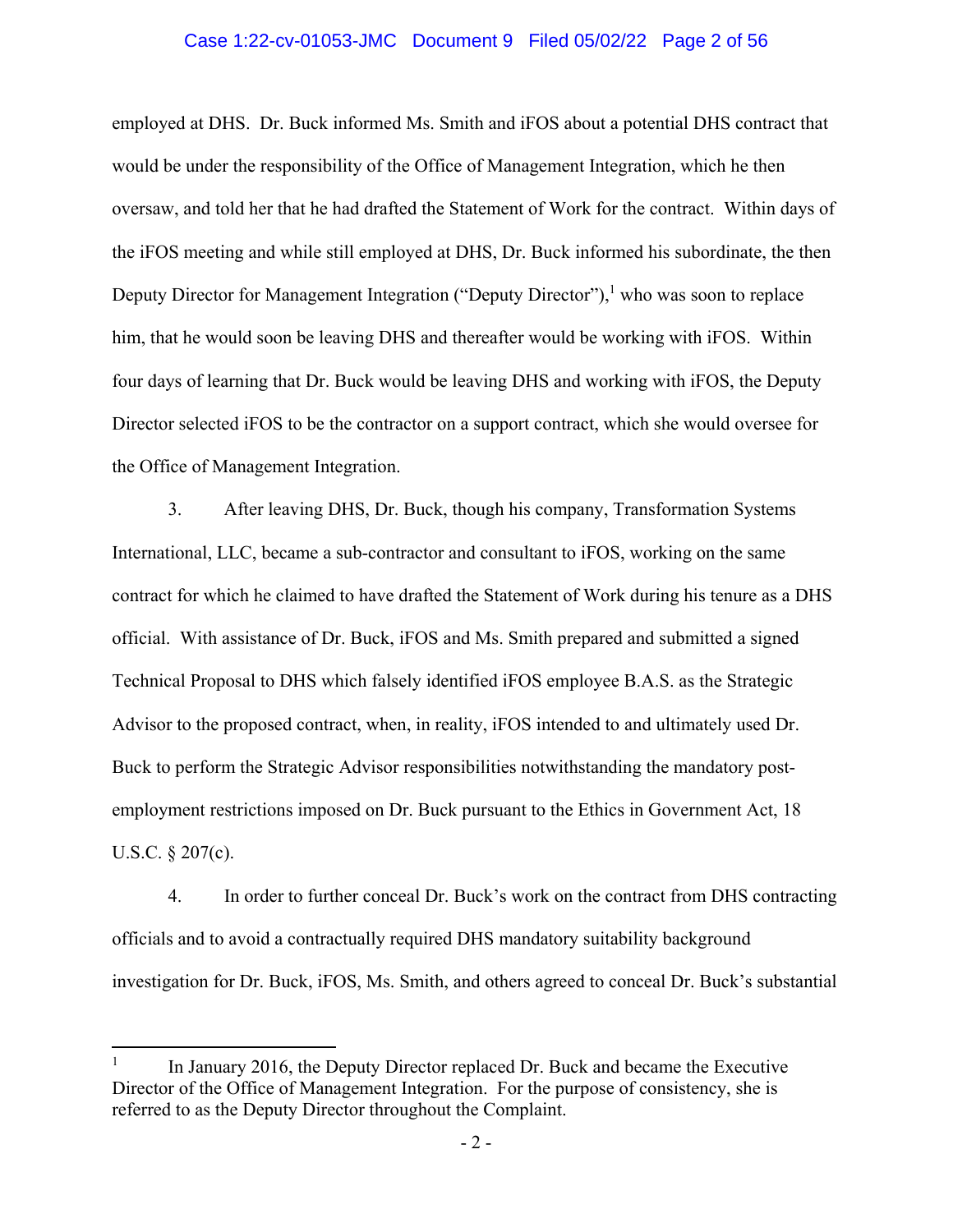## Case 1:22-cv-01053-JMC Document 9 Filed 05/02/22 Page 3 of 56

involvement with the contract and engaged in affirmative acts to hide Dr. Buck's work on the contract by: (a) falsely identifying iFOS employee B.A.S. as the Strategic Advisor; (b) using personal telephone, email and text accounts to communicate directly with Dr. Buck; (c) using iFOS email accounts which concealed Dr. Buck's identity; (d) removing Dr. Buck's name from iFOS documents he wrote and edited; and (e) sending coded messages on the iFOS group email for the project to conceal Dr. Buck's role. Moreover, until July 2017, iFOS and Ms. Smith never identified Dr. Buck's role on the contract and knowingly submitted false invoices to DHS in which it billed Dr. Buck's time on the contract under the name of iFOS employee B.A.S. At no point did iFOS or Ms. Smith disclose to DHS contracting personnel the role that Dr. Buck and others played in steering the contract to iFOS. Once DHS contracting personnel discovered Dr. Buck's involvement in the contract, nearly 15 months into the contract term, they required a mandatory suitability background investigation for Dr. Buck. iFOS never submitted Dr. Buck for mandatory suitability background investigation, and, instead, the company simply stopped billing for Dr. Buck under the contract. iFOS was paid over \$628,322 under the contract, including over \$150,000 for nearly 700 hours worked by Dr. Buck that iFOS falsely billed under the name of iFOS employee B.A.S.

#### **JURISDICTION**

5. This Court has jurisdiction over this action pursuant to 28 U.S.C. §§ 1345 and 1331. The Defendants are doing and/or previously did business within this District.

#### **VENUE**

6. Venue is proper in this District pursuant to 28 U.S.C. § 1391 and 31 U.S.C. § 3732(a). All Defendants are doing and/or previously did business within this District. Defendant Smith resides within the District and iFOS is headquartered in the District.

- 3 -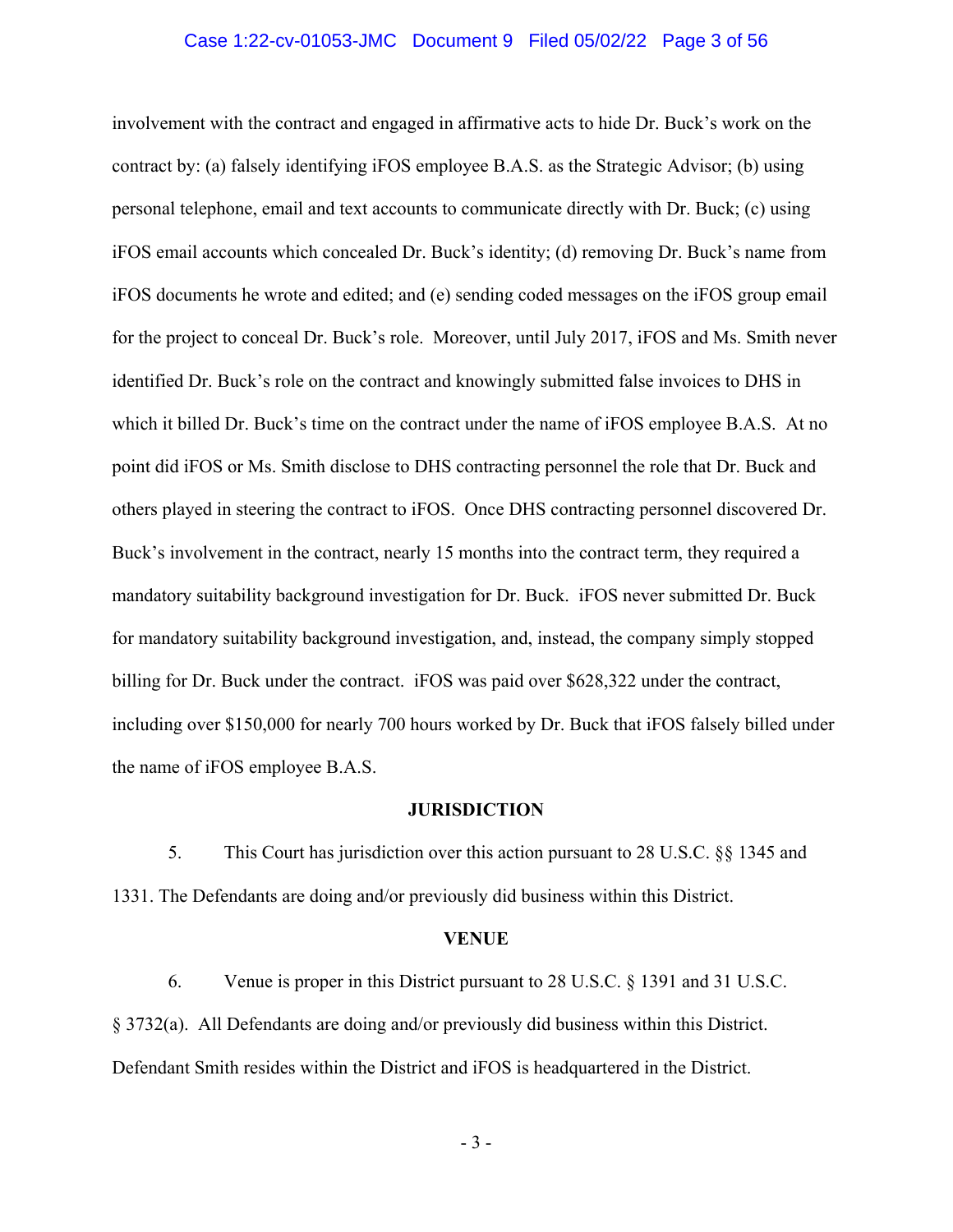#### **PARTIES**

## **The United States of America**

7. The plaintiff is the United States of America. The United States brings this lawsuit on behalf of its agency, DHS. The DHS contract at issue in this action, Contract HSHQDC-16-C-00040, was issued by and performed at the DHS Headquarters located at 245 Murray Lane, SW, Washington, DC 20528-0075.

## **The Defendants**

8. Defendant iFOS is a limited liability corporation that was incorporated by Defendant Tawanda Smith on or about April 3, 2009. The registered address for iFOS is 10632 Little Patuxent Parkway, Suite 306, Columbia, Maryland 21044.

9. Defendant Tawanda Maria Smith, an individual, is the Chief Executive Officer of iFOS. Her last known address is 9317 Old Line Drive, Columbia, Maryland 21045. Ms. Smith is the president and sole shareholder of iFOS.

### **The False Claims Act**

10. The False Claims Act, 31 U.S.C. §§ 3729, *et seq.*, is the primary remedial statute designed to deter fraud upon the United States. Sections  $3729(a)(1)(A)$ ,  $3729(a)(1)(B)$ , and  $3729(a)(1)(C)$  of the applicable version of the FCA are relevant here.

11. Section (a)(1) of the False Claims Act imposes civil liability, in pertinent part, upon any person, who in dealing with the Government, either "(A) knowingly presents, or causes to be presented, a false or fraudulent claim for payment or approval; (B) knowingly makes, uses, or causes to be made or used, a false record or statement material to a false or fraudulent claim;" ... or "(C) conspires to commit a violation of subparagraph  $(A)$ ,  $(B)$ ,  $(D)$ ,  $(E)$ ,  $(F)$ , or  $(G)[.]$ " 31 U.S.C.  $\S$  3729(a)(1)(A), (B), and (C).

- 4 -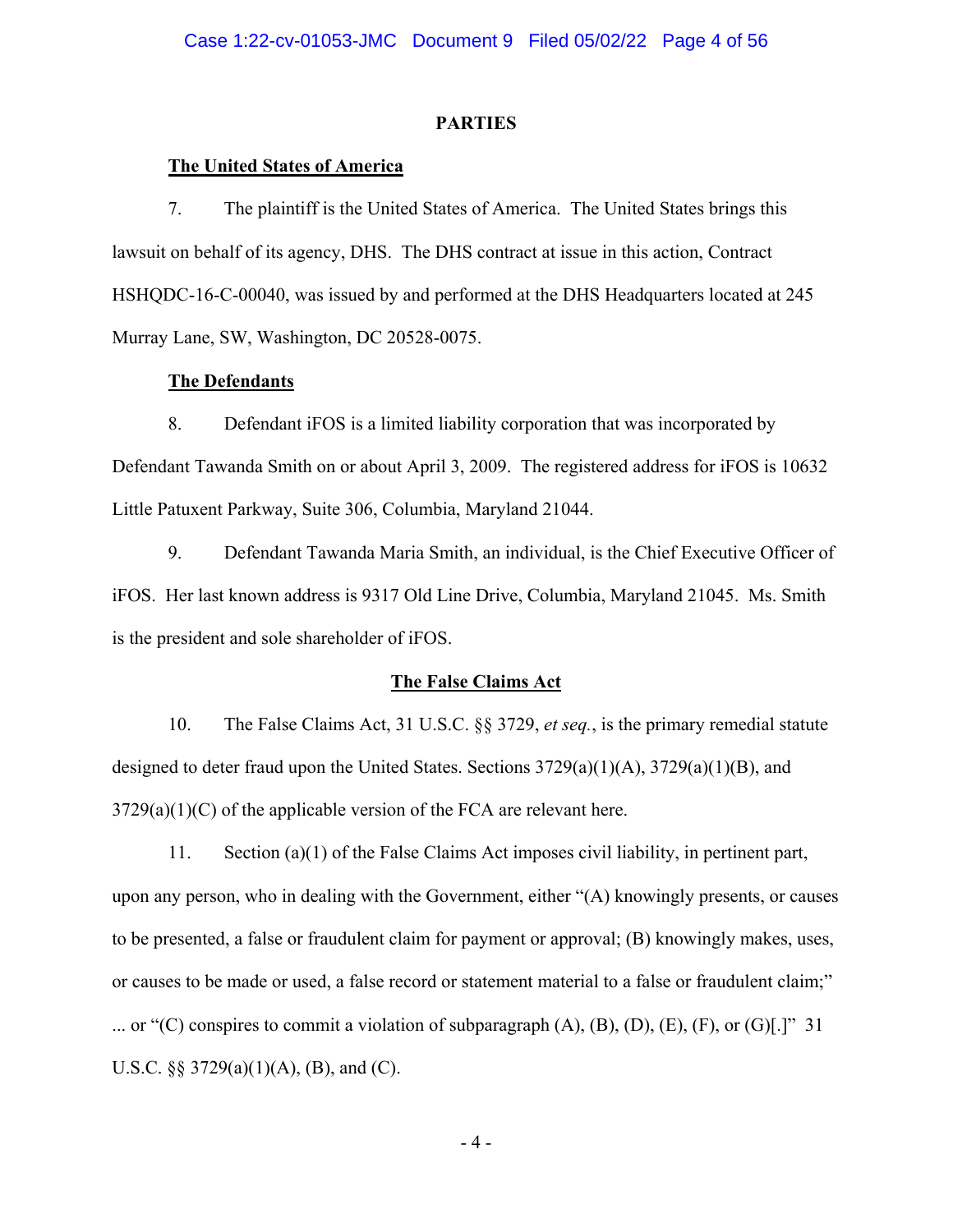## Case 1:22-cv-01053-JMC Document 9 Filed 05/02/22 Page 5 of 56

12. False Claims Act liability may be imposed where the United States was fraudulently induced to enter a contact. Where the Government was induced by, or relied upon, the fraudulent statement or omission when it awarded a contract or when it agreed to contract modifications.

13. The False Claims Act defines "knowing" and "knowingly" to include actual knowledge, deliberate ignorance, or reckless disregard and requires no proof of specific intent to defraud. See 31 U.S.C.  $\S 3729(b)(1)(A),(B)$ . The term "material," as used in the FCA, "means" having a natural tendency to influence, or be capable of influencing, the payment or receipt of money or property." See 31 U .S.C. § 3729(b)(4).

 not less than \$11,665 and not more than \$23,331 per claim. *See id.*  14. As pertinent herein, the False Claims Act imposes liability of treble damages plus a civil penalty for each false claim. The False Claims Act also imposes a penalty of not less than \$5,000 and not more than \$10,000, as adjusted by the Federal Civil Penalties Adjustment Act of 1990, 28 U.S.C. 2461 note; Pub. Law No. 104-410. *See* 31 U.S.C. 3729(a). Pursuant to the Bipartisan Budget Act of 2015, all civil statutory penalties, including those set forth in the FCA, are required to be adjusted annually for inflation. See Pub. Law. No. 114-74, § 701, 129 Stat. 584, 599. As a result, for any FCA violation occurring after November 2, 2015, the FCA imposes a penalty of not less than \$5,000 and not more than \$10,000, as adjusted by the Bipartisan Budget Act of 2015. *See* 28 C.F.R. § 85.5 (identifying civil statutory penalty amounts currently in effect, including Congressionally-mandated annual inflation adjustments). At this time, the inflation-adjusted penalty for any FCA violation occurring after November 2, 2015, is

- 5 -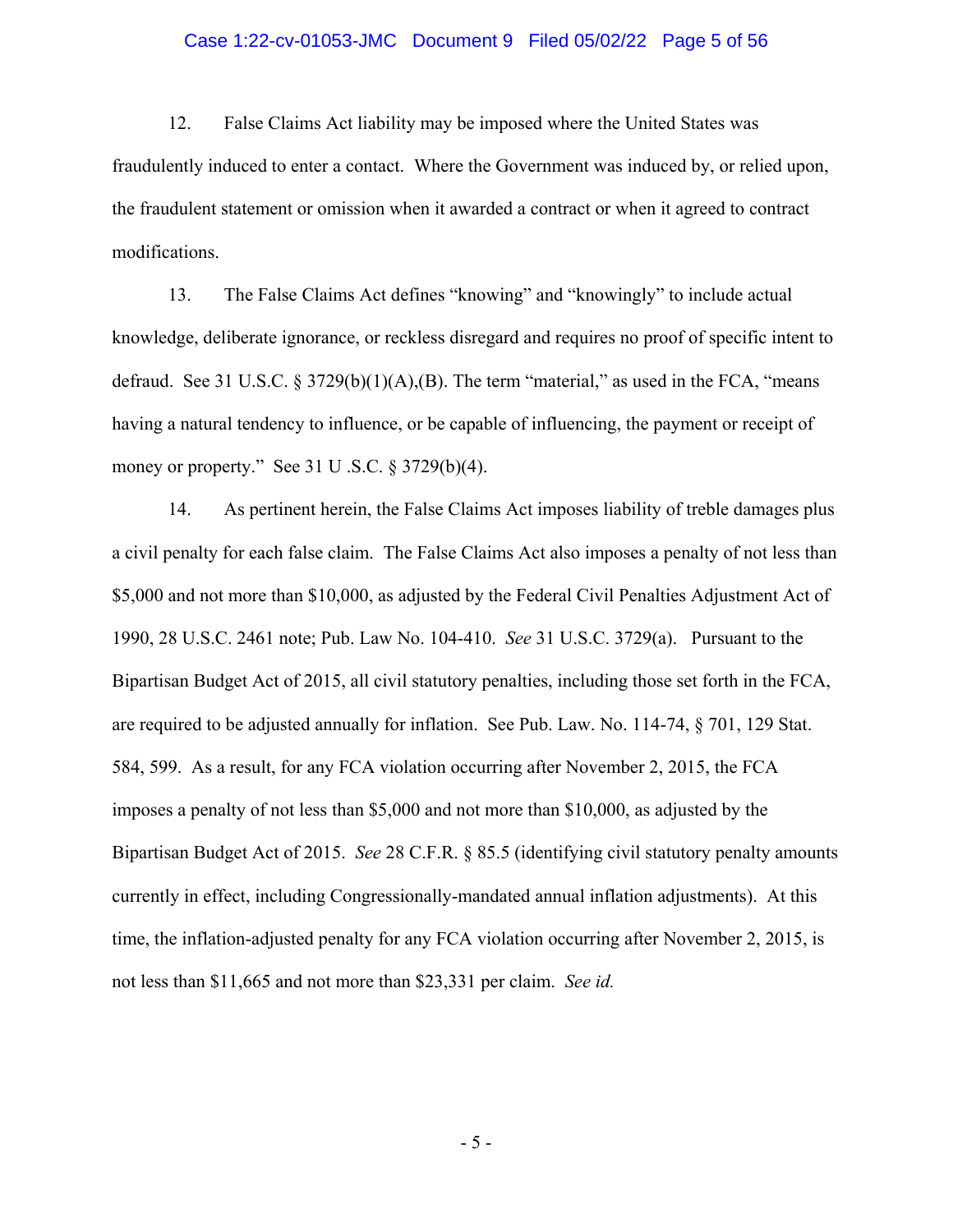### **THE FRAUDULENT SCHEME**

15. At all times relevant to the allegations in this Complaint, iFOS, Ms. Smith and others engaged in a fraudulent scheme in which they submitted or caused to be submitted to DHS false claims for payment and falsely certified invoices to obtain contractual payments to which iFOS was not entitled. As detailed further below, the Defendants abused the DHS contracting system by manipulating the contracting process to assist iFOS in obtaining a contract with DHS; actively hiding Dr. Buck's involvement in the procurement, management, and provision of services under that contract; concealing Dr. Buck's violations of federal conflict-of-interest rules; and falsely promising to submit all employees for a mandatory suitability background investigation despite the company's intention not to do so for Dr. Buck. The defendants submitted false invoices and falsified timesheets which billed Dr. Buck's hours under the name of another iFOS employee whom iFOS falsely represented would serve as the Strategic Advisor on the contract. Additionally, iFOS, Ms. Smith and others conspired to conceal Dr. Buck's involvement in the contract and took affirmative action to hide his involvement in the iFOS contract, including by billing all time for Dr. Buck under the name of another iFOS employee; using personal telephone, email and text message account; using iFOS email accounts that hid Dr. Buck's identity; removing Dr. Buck's name from documents he wrote and/or edited; and sending coded messages using the iFOS group email account for the contract. This contract was obtained by fraud and, in the course of the contract, iFOS, and Ms. Smith submitted or caused to be submitted false claims for payment and false statements for the purpose of obtaining payment.

16. During the one-year period after his retirement from DHS on January 8, 2016, Dr. Buck had extensive direct contacts with his replacement, the Deputy Director, including over 780 telephone calls and text messages, made to influence the Deputy Director to take official

- 6 -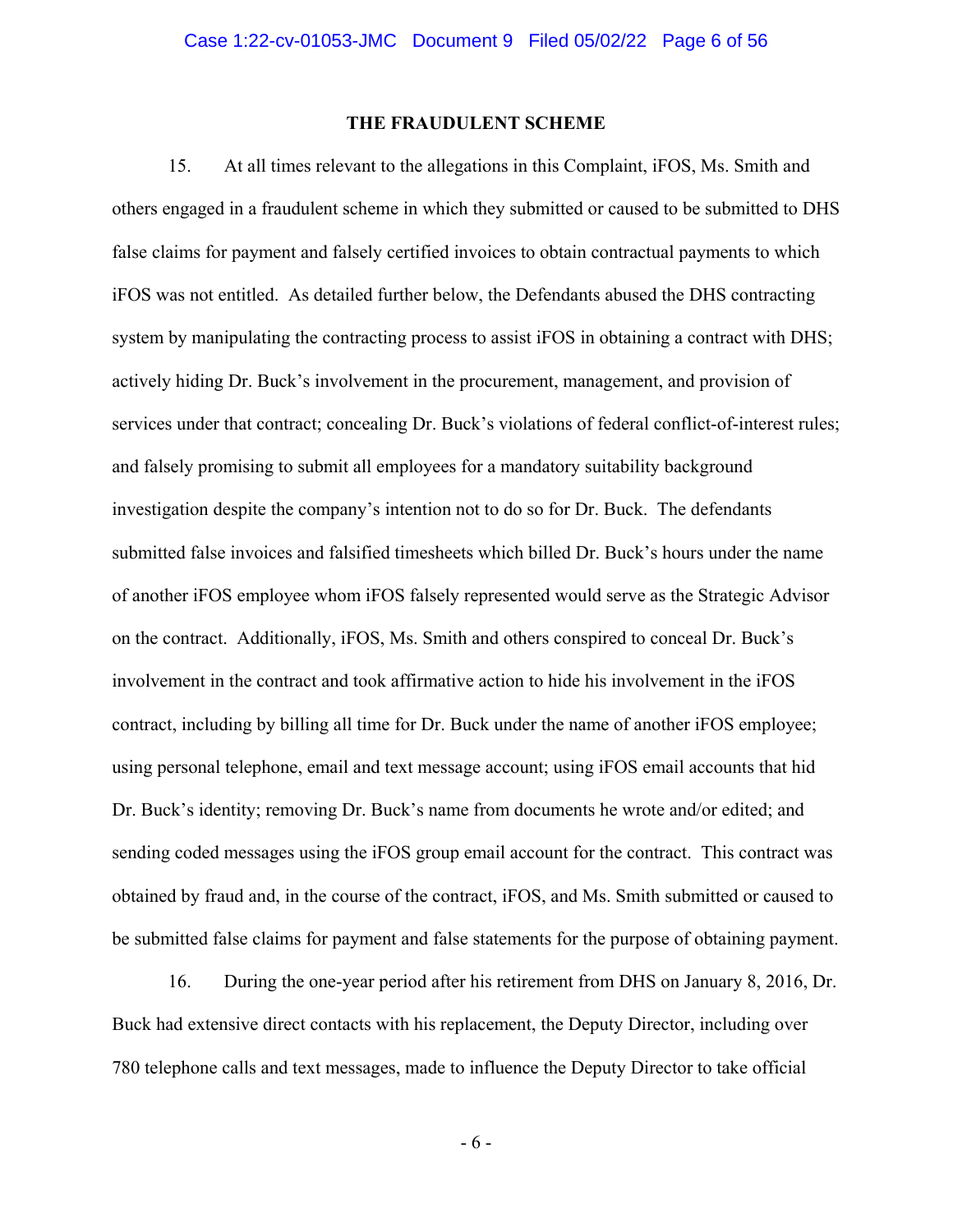## Case 1:22-cv-01053-JMC Document 9 Filed 05/02/22 Page 7 of 56

actions on the contract, including *inter alia* actively hiding Dr. Buck's involvement on the contract, which would have triggered the required suitability background investigation of Dr. Buck, and supporting the extension of the contract for another one year period, modifications to add additional funds to the contract, and extensions on contract projects. Together, Dr. Buck, iFOS, Ms. Smith and others acted in concert to conceal Dr. Buck's violations of federal conflictof-interest prohibitions. They also acted in concert to conceal Dr. Buck's work on the contract while iFOS and Ms. Smith were submitting invoices and timesheets falsely stating that Dr. Buck's work was performed by another iFOS employee.

#### **a. The Fraudulent Scheme to Obtain the iFOS Contract**

17. In November and December 2015, Ms. Smith and others spoke with Dr. Buck, who was at the time still employed by DHS, about possible business opportunities, including contracts with DHS. On November 30, 2015, at 3:43 p.m., the iFOS Chief Administrative Officer, K.F., emailed Dr. Buck regarding "collaboration amongst consulting firms," which read "Nice speaking with you today. I will advise via email when Mrs. Smith is back in the office."

18. Two days later, iFOS scheduled a meeting with Dr. Buck for December 9, 2015. Ms. Smith emailed her acceptance of this meeting on December 2, 2015.

19. On December 8, 2015, at 7:59 a.m., the Deputy Director and Dr. Buck commenced a telephone call that lasted approximately 20 minutes. That same day, approximately three hours later at 11:22 a.m., while still employed at DHS, Dr. Buck used his non-DHS personal email account to email his resume to K.F. in advance of his meeting with iFOS scheduled for the following day.

20. On December 9, 2015, iFOS and Ms. Smith met with Dr. Buck, who was still employed at DHS. During that meeting, they discussed potential contracting opportunities with

- 7 -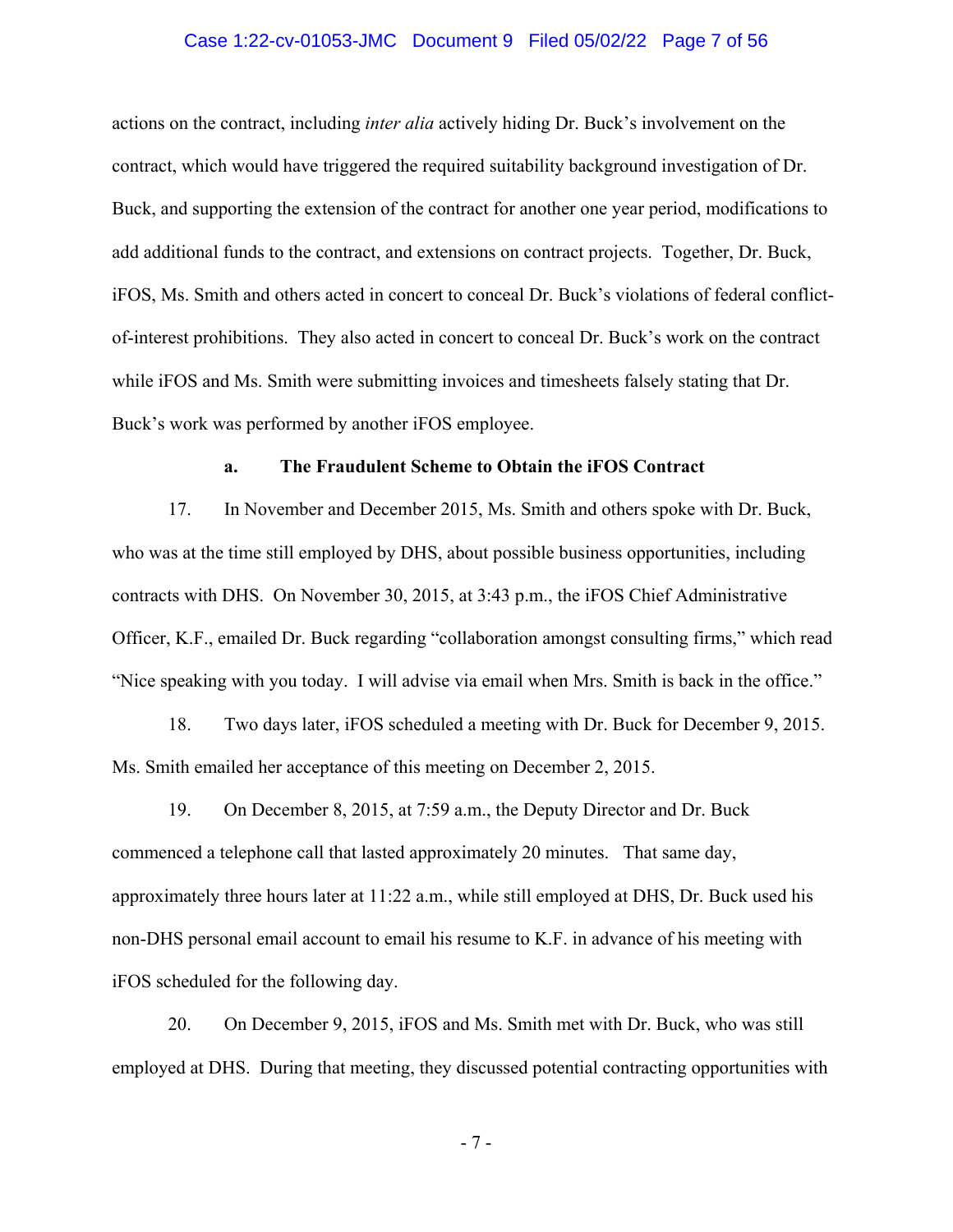## Case 1:22-cv-01053-JMC Document 9 Filed 05/02/22 Page 8 of 56

DHS and naming Dr. Buck "as part of Board of Advisory or some such advisory group to help oversee the effort."

21. On December 17, 2015, while still employed at DHS, Dr. Buck again met with Ms. Smith and other iFOS personnel at iFOS' office. The invitation for that meeting stated the subject was "partnering DHS/IRS." During that meeting, Dr. Buck, Ms. Smith, and K.F. discussed the potential opportunity for iFOS at DHS. On December 18, 2015, Ms. Smith emailed iFOS personnel about preparing a new vendor package for Dr. Buck's prospective engagement by iFOS following his separation from DHS.

22. Prior to leaving DHS, in September 2015, Dr. Buck participated in the preparation of a draft of the Statement of Work, formally known as a "Requirements Statement," for the DHS contract that was ultimately awarded to iFOS. During Dr. Buck's December 2015 meetings with Ms. Smith and iFOS personnel, Dr. Buck represented that he had written the Requirements Statement.

23. Prior to Dr. Buck's separation from DHS, during an in-person conversation with the Deputy Director in their DHS office, he informed her that he would soon be leaving DHS and would be working with iFOS after he left DHS.

24. By at least December 17, 2015, the Deputy Director was informed that she would be replacing Dr. Buck as Executive Director. On December 18, 2015 at 3:56 p.m., the Deputy Director informed another former colleague at FEMA that Dr. Buck was leaving his job at DHS and that she would be replacing him. Thirty minutes later, the Deputy Director forwarded the draft Requirements Statement for the potential DHS contract from her DHS email to her personal gmail account.

- 8 -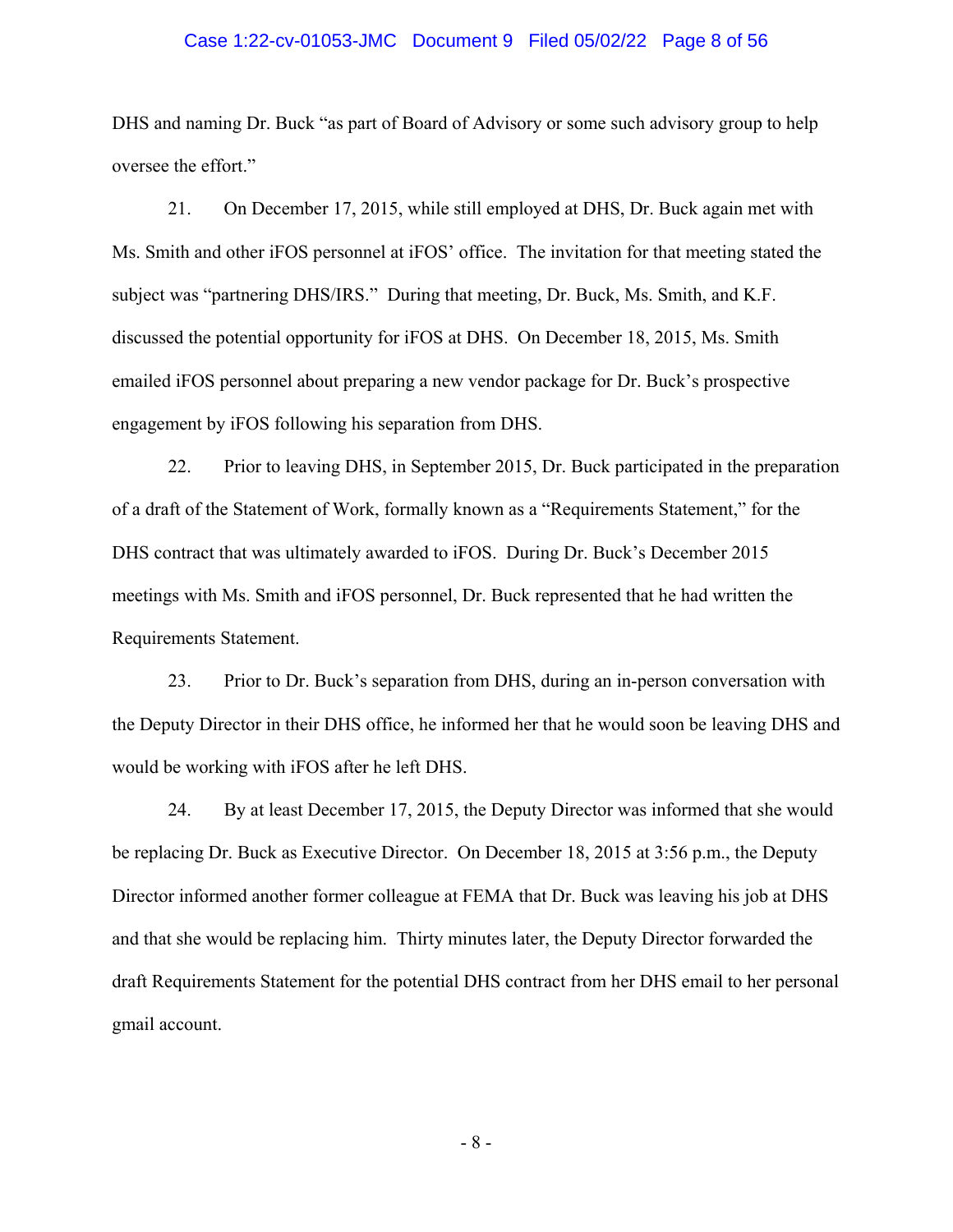## Case 1:22-cv-01053-JMC Document 9 Filed 05/02/22 Page 9 of 56

25. Four days after the Deputy Director's conversation with Dr. Buck about his planned subcontract relationship with iFOS, the Deputy Director identified iFOS as a potential contractor to DHS Office of Procurement Operations (DHS OPO). On December 22, 2015, the Deputy Director contacted the DHS OPO regarding the selection of iFOS to provide staff augmentation support to OUSM. iFOS was the only contractor that the Deputy Director seriously considered. At no point did the Deputy Director inform others at DHS that she knew that Dr. Buck would be working with iFOS on the contract after DHS awarded iFOS the contract. Prior to December 22, 2015, there is no evidence that the Deputy Director had ever discussed iFOS with anyone other than Dr. Buck.

26. On January 5, 2016, iFOS CEO Ms. Smith received an email from DHS OPO proposing a meeting on January 12, 2016. In response, Ms. Smith emailed iFOS employee, B.A.S., stating: "Okay, this is Ken's work. Reach out to Ken since he would need to assist you with preparing a presentation for the meeting based upon the tasks identified in the SOW he [Dr. Buck] wrote for them." The same day, Ms. Smith forwarded an email to K.F. regarding "DHS presentation – KB.msg" with an attachment with the same name. The only text in Ms. Smith's email was "FYI …………" At the time that this email was sent, Dr. Buck was still employed by DHS.

27. While he was still employed by DHS, Dr. Buck provided iFOS with non-public internal DHS information and advice concerning the potential contract with DHS. On Wednesday, January 6, 2016, iFOS employee B.A.S. emailed Dr. Buck, who was still employed by DHS, on Dr. Buck's personal email: "Great speaking with you this afternoon, thanks for your insights. We'll need you to complete the attached document as soon as possible. I'm putting together our presentation and I'll need your assistance with some of the items. I'll forward you a

- 9 -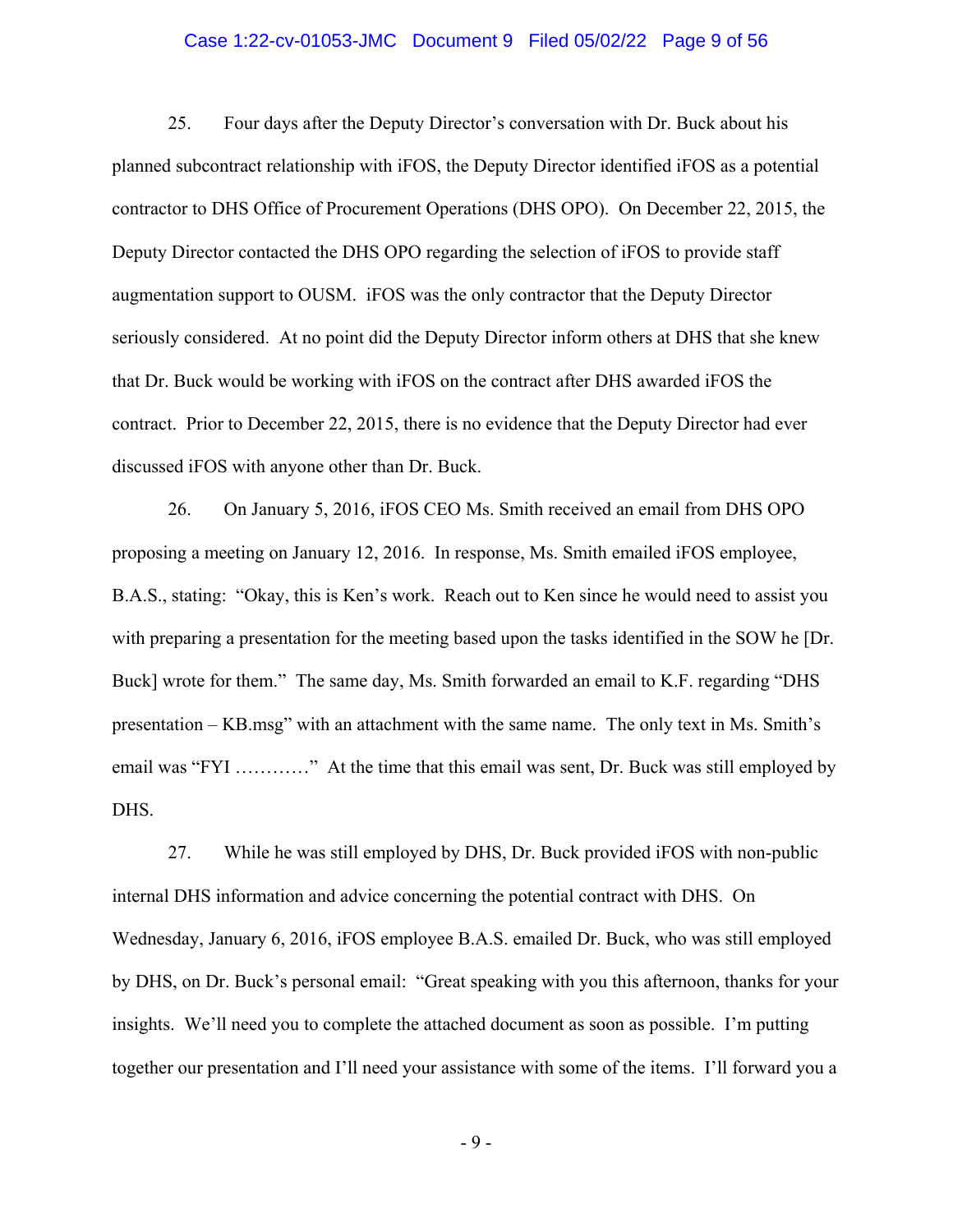## Case 1:22-cv-01053-JMC Document 9 Filed 05/02/22 Page 10 of 56

draft as soon as possible." The "presentation" and "draft" that B.A.S. referred to was iFOS' presentation to DHS for the proposed SBA 8(a) sole source contract to provide professional support services to the DHS OUSM contract (hereinafter OUSM contract or iFOS contract) that the Deputy Director would manage. Dr. Buck forwarded the email from B.A.S. to himself at his DHS email address. Dr. Buck responded to B.A.S., "I will call you tomorrow as I learn more."

28. On Friday, January 8, 2016, Dr. Buck resigned as the Executive Director for Management Integration at the DHS OUSM.

29. On Monday, January 11, 2016, Dr. Buck was a "required attendee" at a meeting organized by K.F., with Ms. Smith and BAS, on the subject of "meeting to discuss potential." The primary subject of discussion at this meeting was the DHS contract.

30. On January 12, 2016, DHS OPO personnel attended the iFOS presentation to DHS OUSM about its capacities as a contractor. Ms. Smith gave the presentation which did not include any mention of Dr. Buck. None of the DHS OPO personnel were aware of Dr. Buck's involvement with iFOS or the plan for him to serve surreptitiously as the Strategic Advisor under the contract without undergoing a mandatory suitability background investigation and in violation of federal conflict-of-interest rules. The iFOS' presentation to DHS OUSM included material and information supplied to iFOS by Dr. Buck, including material provided to iFOS while Dr. Buck was still employed by DHS. Ms. Smith participated in the preparation of this presentation and made the presentation to DHS OPO personnel.

31. The same day as the first meeting between DHS contracting personnel and iFOS, the Deputy Director decided to proceed with iFOS as the contractor. On January 12, 2016, the Deputy Director informed others at DHS: "I am ready to move forward with iFOS pending funding" as the contractor for the OUSM contract. On January 14, 2016, the Deputy Director

- 10 -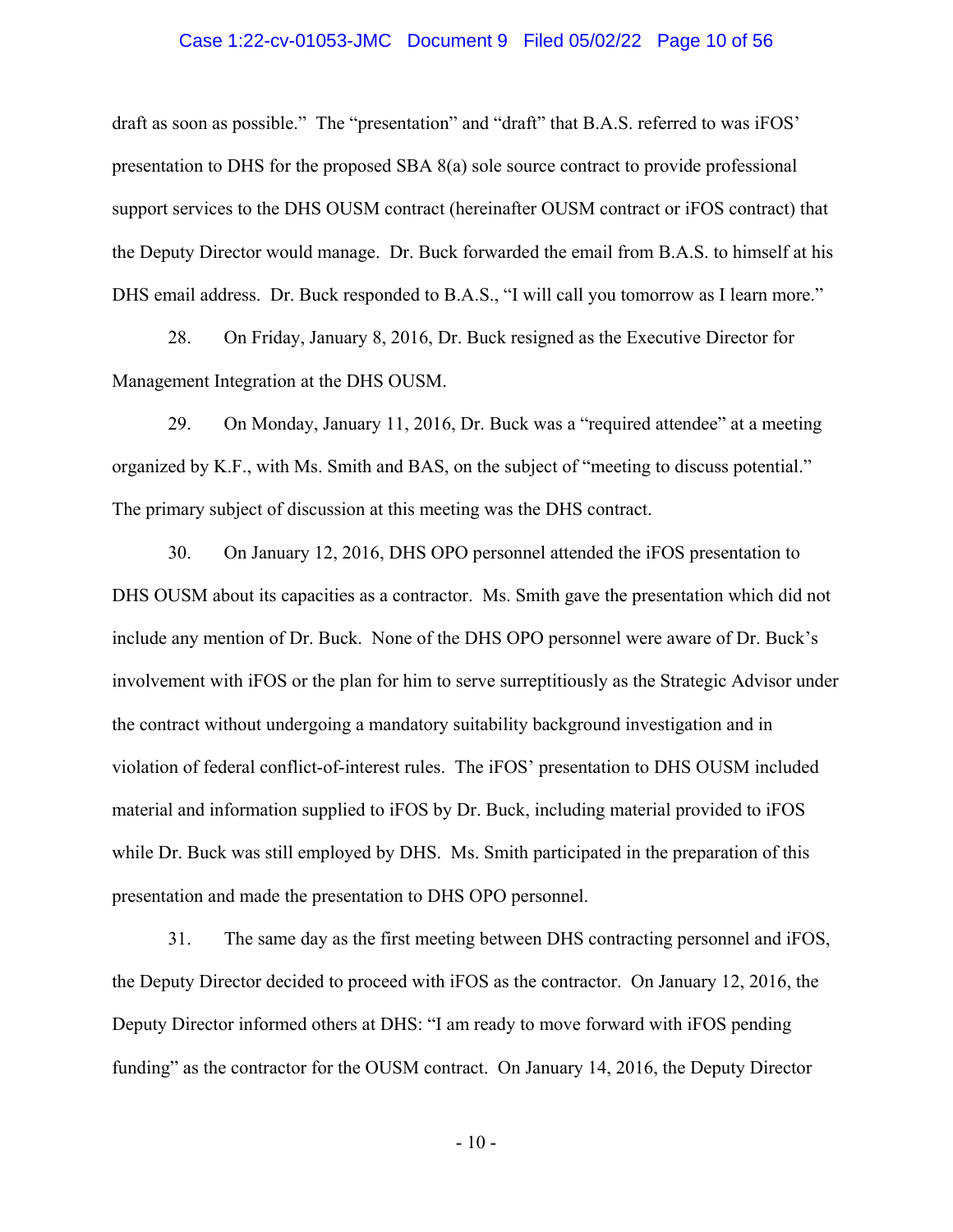## Case 1:22-cv-01053-JMC Document 9 Filed 05/02/22 Page 11 of 56

informed the group that she had secured the funding for the iFOS contract and "[w]e can move forward." On this day, the Deputy Director and Dr. Buck exchanged eleven text messages. On information belief, these communications, in whole or in part, addressed the prospective contract with iFOS and were intended to influence DHS action on the contract.

32. iFOS and Ms. Smith received updates on the timing of the DHS contracting process from Dr. Buck. Dr. Buck bragged to iFOS personnel that the Deputy Director was providing him with information about the status of the contract award process from DHS. On February 2, 2016, Dr. Buck spoke to the Deputy Director for nearly twenty minutes, as well as exchanged multiple text messages. The following day, on February 3, 2016, Dr. Buck emailed Ms. Smith, K.F., and B.A.S. regarding the "upcoming requirement." He stated: "I think you can expect the DHS requirement to be coming soon. The delay occurred because they wanted to add a few options periods which would increase the value to just under \$1M." In the three-day period before his February 3, 2016 email, Dr. Buck and the Deputy Director exchanged 205 text messages and spent nineteen minutes on the telephone.

33. Dr. Buck continued to provide iFOS with information about the ongoing DHS contracting process provided to him by the Deputy Director. On February 12, 2016, Dr. Buck informed B.A.S. that the target date for the issuance of the DHS request for proposal was February 18, 2016, but that it could come earlier. The day before, the Deputy Director and Dr. Buck talked for 15 minutes on the phone and had exchanged four text messages. On February 12, 2016, they exchanged an additional five text messages.

34. On February 18, 2016, DHS contracting personnel sent iFOS a request for proposal for the OUSM contract. Section H 4.0 of the Attachment A to the Request for Proposal stated: "All contractor and subcontractor personnel are required to complete a

- 11 -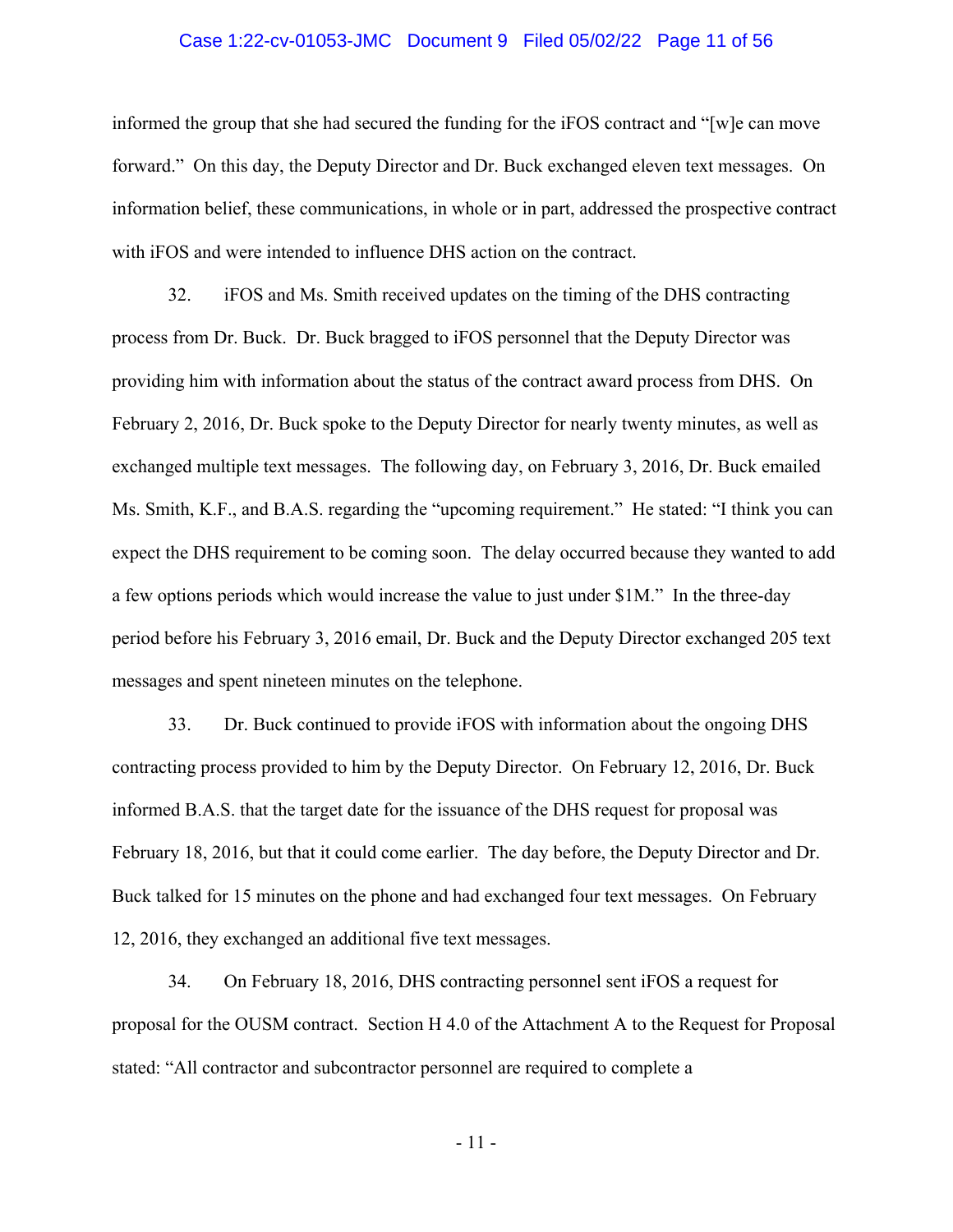## Case 1:22-cv-01053-JMC Document 9 Filed 05/02/22 Page 12 of 56

suitability/background investigation with the DHS Office of Security, Personnel Security Division."

35. iFOS, Ms. Smith, and Dr. Buck intended for him to serve as the Strategic Advisor under the proposed contract without completing the mandatory suitability/background investigation and despite the restrictions imposed by federal conflict-of-interest rules that prohibited direct contact with his former agency to influence agency action on the contract. On February 18, 2016, B.A.S. sent Dr. Buck an email with the re line "Cost Proposal" which stated: "Ken, to assist us with preparing our cost proposal, please provide your hourly rate for performing 520 hours of work as well as your methodology for accomplishing the tasks below. Please note: no names will be mentioned in our cost proposal. We'll need the information no later than Feb 24…" Dr. Buck responded to B.A.S.: "Most excellent! About dang time. I will have my piece done by tomorrow afternoon."

36. The same day, February 18, 2016, Dr. Buck emailed iFOS personnel: "Did they ask for resumes and will they name Key Personnel? If so, when I met with Tawanda [Smith] and [K.F.] at the outset, we had discussed naming me as part of your Board of Advisors or some such advisory group to help oversee the effort. Just a thought." On this day, the Deputy Director spoke to Dr. Buck twice for a total of over 23 minutes and exchanged eight text messages with her.

37. iFOS sought clarification from DHS as to whether mandatory suitability background investigations would be required of its off-site technical experts. On February 19, 2016, DHS sent iFOS the Statement of Work questions for the OUSM contract. Among other questions, iFOS asked for clarification regarding Question #7:

Section H, Item 4.0, pg. 10, Clarify the intent of this section applies only to contractor personnel reporting onsite to DHS is required to complete

- 12 -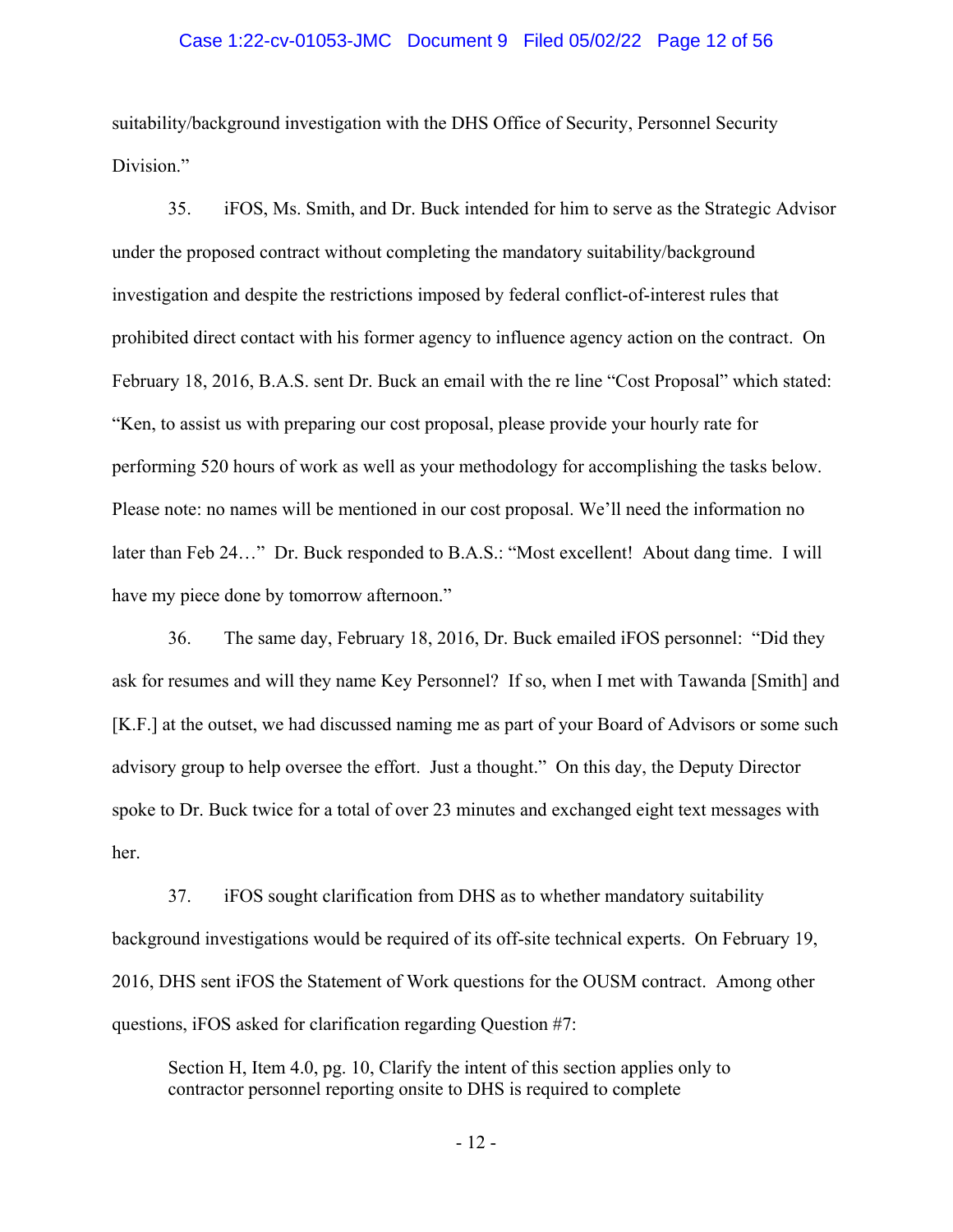suitability/background investigation with the DHS Office of Security, Personnel Security Division. We assume the aforementioned requirement does not apply to contractor administrative personnel used within our facility to perform quality control review of project deliverables and/or technical experts used for the work effort in preparing deliverables for final submission to the COR.

On this day, the Deputy Director spoke with Dr. Buck twice for a total of over 15 minutes and

exchanged 24 text messages.

38. Dr. Buck requested that iFOS pay him \$200 per hour under the DHS contract. On

February 21, 2016, Dr. Buck sent B.A.S. and K.F. an email with an attachment which read:

(1) The iFOS team brings a wealth of experience to supporting the development and issuance of strategic documents for our federal sector clients. A key member of the team will consist of a former Ph.D.-level senior executive with over 32 years of experience at the three largest federal sector Cabinet-agencies. (2) As supported in the previous section, the iFOS team collectively possesses the following knowledge, experience and expertise:

(3) Five years of recent hands-on executive level experience with current DHS missions, priorities and major business processes, including federal employment with FEMA. (4) Direct hourly rate for this individual  $=$  \$200/hour.

The attachment made no mention of his years as the Executive Director of DHS OMI, a position directly relevant to the work under the proposed DHS contract.

39. DHS responded to iFOS' questions, expressly advising that technical experts

would be subject to a suitability background investigation. On February 22, 2016, DHS

responded to iFOS' questions, including Question 7 to DHS stated: "The 3 named labor

categories requested for this requirement will have to complete a suitability background

investigation regardless of off/on-site." (emphasis added). iFOS personnel forwarded DHS'

responses to these questions, including the background investigation issue, to Ms. Smith on

February 22, 2016. Therefore, by February 22, 2016, iFOS and Ms. Smith were aware that all

"off-site technical experts" would need to complete a suitability background investigation in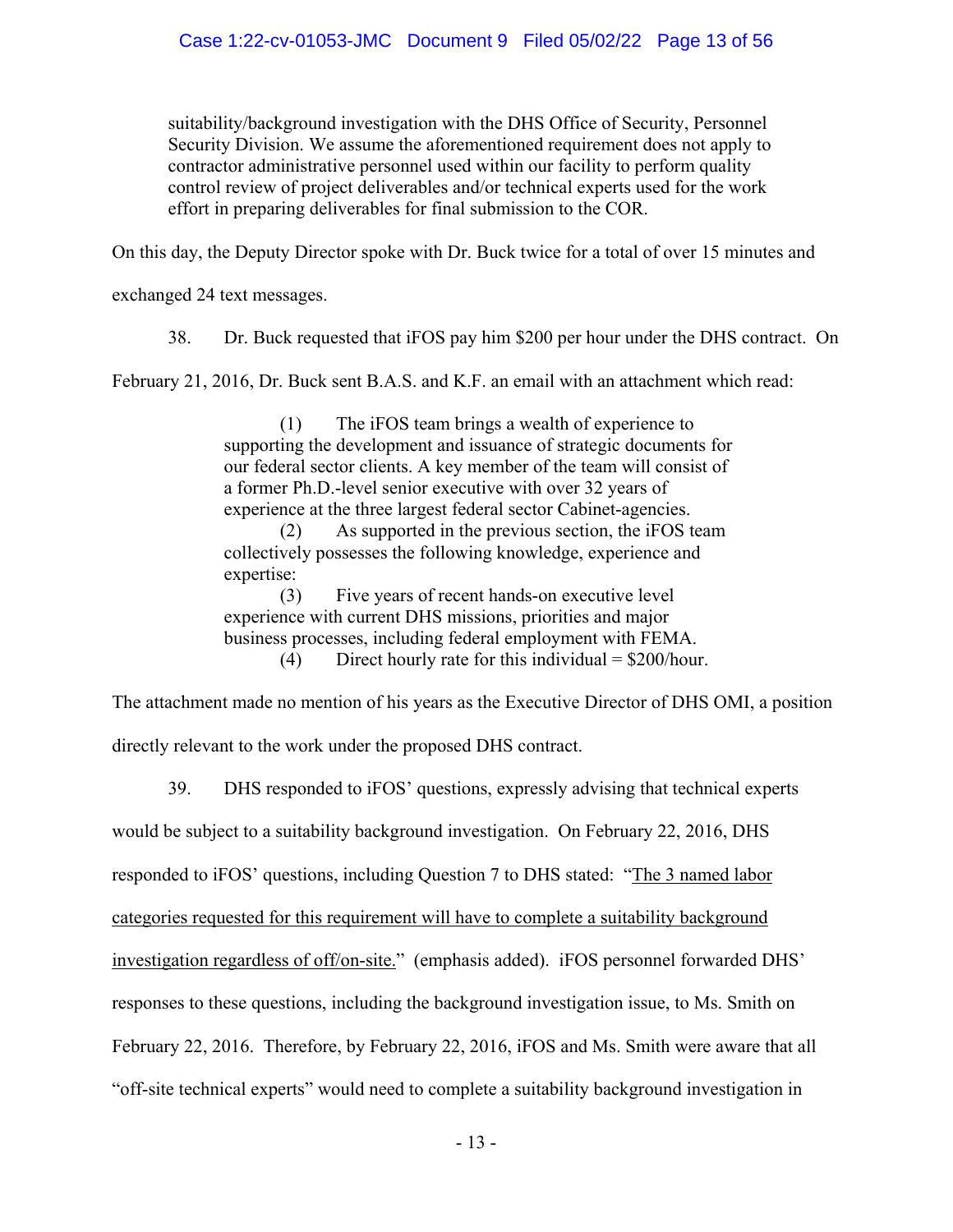## Case 1:22-cv-01053-JMC Document 9 Filed 05/02/22 Page 14 of 56

order to work on the contract. However, iFOS and Ms. Smith never intended to comply with this contractual obligation as to Dr. Buck, for whom a background investigation could reveal his direct communications with the Deputy Director on behalf of iFOS that were prohibited under federal conflict-of-interest laws.

40. iFOS and Ms. Smith decided that B.A.S. would be identified as the Strategic Advisor in order to avoid disclosing Dr. Buck's work on the contract and to avoid a suitability background investigation for Dr. Buck. Late in the day on February 22, 2016, B.A.S. emailed Dr. Buck a message entitled "DHS Background investigations" which read in part: "As we see it, one option is for [the Deputy Director] to accept myself [B.A.S.] as the senior advisor and [project manager]. The other option is for you to hire a person through your company that we could present for the suitability background. Please advise." Dr. Buck responded: "Wow- let me think on it and let's discuss tomorrow. I'm leaning to your idea for expedience." On this day, the Deputy Director and Dr. Buck spoke by telephone and exchanged two text messages. On the next day, February 23, 2016, the Deputy Director and Dr. Buck exchanged twelve text messages.

41. iFOS and Ms. Smith intended that Dr. Buck would perform the work on the DHS contract but understood that if iFOS identified Dr. Buck as the Strategic Advisor, DHS would require that he complete a suitability background investigation. Because of Dr. Buck's mandatory one-year cooling off period imposed by federal law, iFOS was concerned that DHS would likely reject or limit Dr. Buck's involvement with the iFOS contract and, in particular, with the Deputy Director who supervised iFOS' work under the contract. Ultimately, all other iFOS employees, including B.A.S., and subcontractor personnel, as well as several potential iFOS employees, completed the mandatory background investigation. Dr. Buck was the only iFOS employee or subcontractor who did not complete the mandatory background investigation.

- 14 -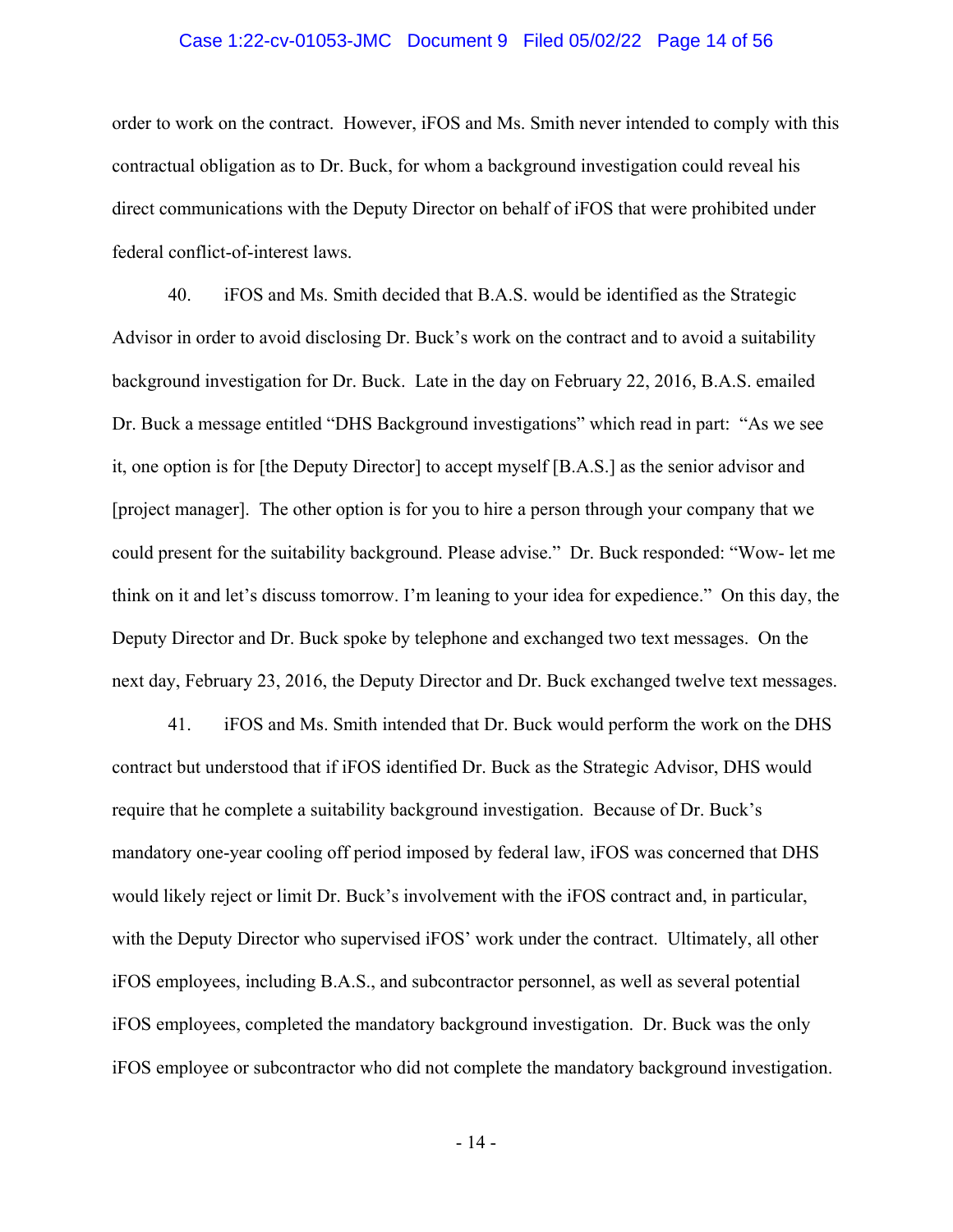## Case 1:22-cv-01053-JMC Document 9 Filed 05/02/22 Page 15 of 56

42. On February 29, 2016, iFOS submitted its Technical Proposal to DHS for the OUSM contract. This document accepted the terms of DHS' draft solicitation and explained how iFOS would perform those tasks. iFOS expressly identified iFOS employee B.A.S., not Dr. Buck, as the Strategic Advisor and Project Manager. Ms. Smith personally signed and submitted the technical proposal under her signature. At the time it was submitted, both iFOS and Ms. Smith knew that Dr. Buck, not B.A.S., would surreptitiously interface with the Deputy Director as iFOS' Strategic Advisor on the contract without completing the mandatory background investigation and in violation of federal conflict-of-interest rules that restricted his direct communications with the Deputy Director on behalf of iFOS.

43. As iFOS expected, the Deputy Director accepted B.A.S. as the "senior advisor" while the Deputy Director knew that Dr. Buck was surreptitiously serving in this role and maintaining near daily direct contact with her on behalf of iFOS in violation of federal conflictof-interest rules.

44. iFOS personnel, including Smith and B.A.S., knew that Dr. Buck was communicating directly with Deputy Director on behalf of iFOS during Dr. Buck's mandatory one-year cooling off period.

#### **b. The Fraudulent Scheme to Hide Dr. Buck's Role in the iFOS Contract**

45. On March 15, 2016, the OUSM contract No. HSHQDC-16-C-00040 was executed by iFOS and DHS for a term of March 16, 2016 to March 15, 2018. The initial contract amount was \$320,997. The contract imposed various obligation upon iFOS, including the following:

- 15 -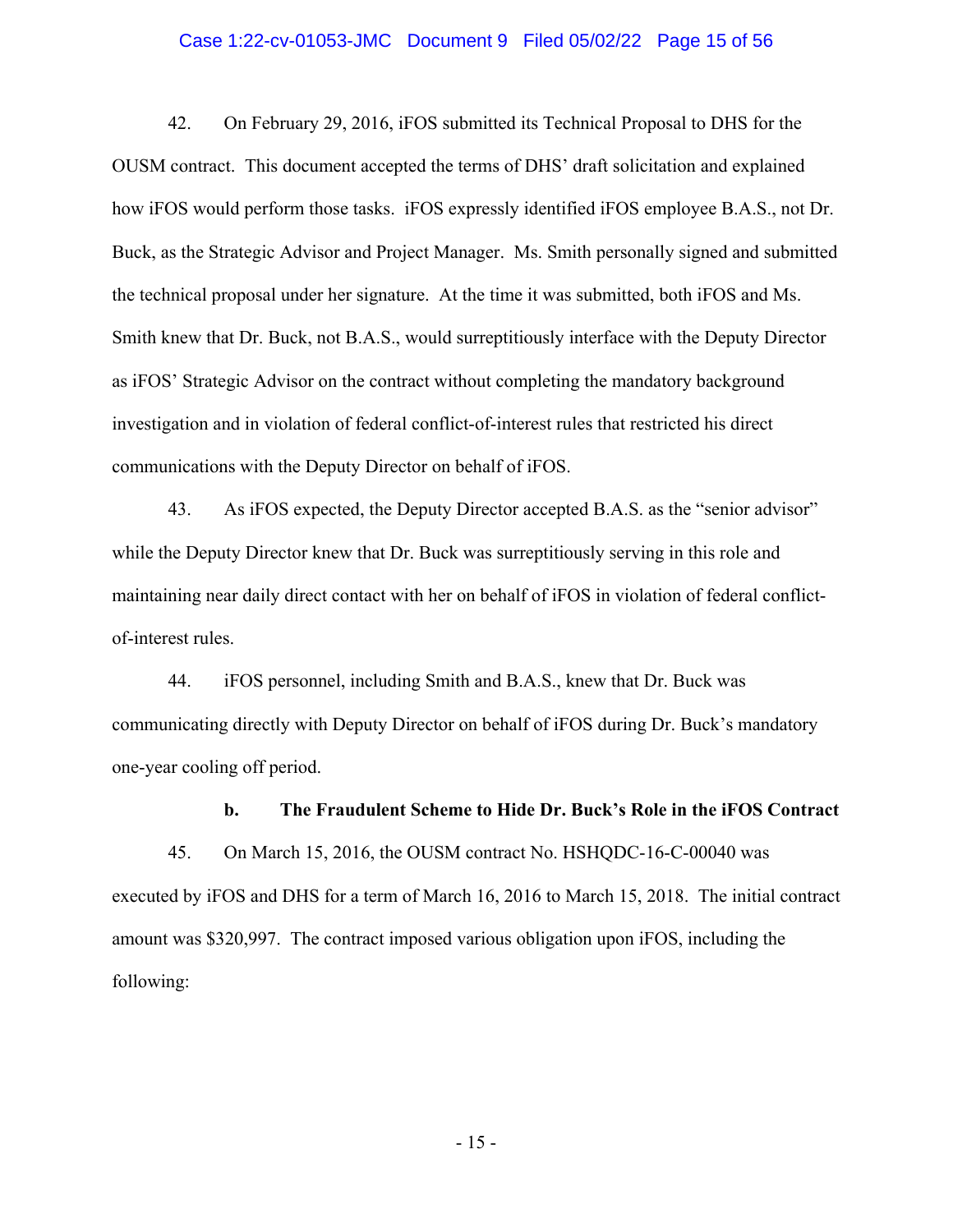## Case 1:22-cv-01053-JMC Document 9 Filed 05/02/22 Page 16 of 56

a. under FAR 52.232-7(a)(5), incorporated by reference into the contract by reference, to substantive vouchers by individual daily job timekeeping records and verify that the employees met the qualifications for the labor categories in the contract; and

b. under § H 4.0 "All contractor and subcontractor personnel are required to complete a suitability/background investigation with the DHS Office of Security, Personnel Security Division.

46. Only the DHS Contracting Officer responsible for contract No. HSHQDC-16-C-00040 had authority to waive the requirement concerning suitability background investigations contained in contract No. HSHQDC-16-C-00040, and the DHS Contracting Officer never provided any such waiver relating to contract No. HSHQDC-16-C-00040.

47. Dr. Buck never submitted to a mandatory suitability background investigation during the period for which he provided services under the iFOS contract. The United States alleges, upon information and belief, that Dr. Buck was concerned that he would not pass the mandatory suitability background investigation conducted by the DHS Office of Security, Personnel Security Division.

48. On March 17, 2016, iFOS prepared a subcontract agreement with Dr. Buck and his limited liability company, Transformation Systems International, LLC (TSI). The agreement between iFOS and TSI expressly referenced the iFOS DHS contract by number: "This Agreement is issued under the terms and conditions of the U.S. Government Prime Contract No. HSHQDC-16-C-00040 between iFOS and the U.S. Department of Homeland Security (DHS), Washington, DC."

49. From March 2016 to at least July 2017, iFOS, Ms. Smith, and others took affirmative steps to hide Dr. Buck's participation in the DHS contact from DHS contracting

- 16 -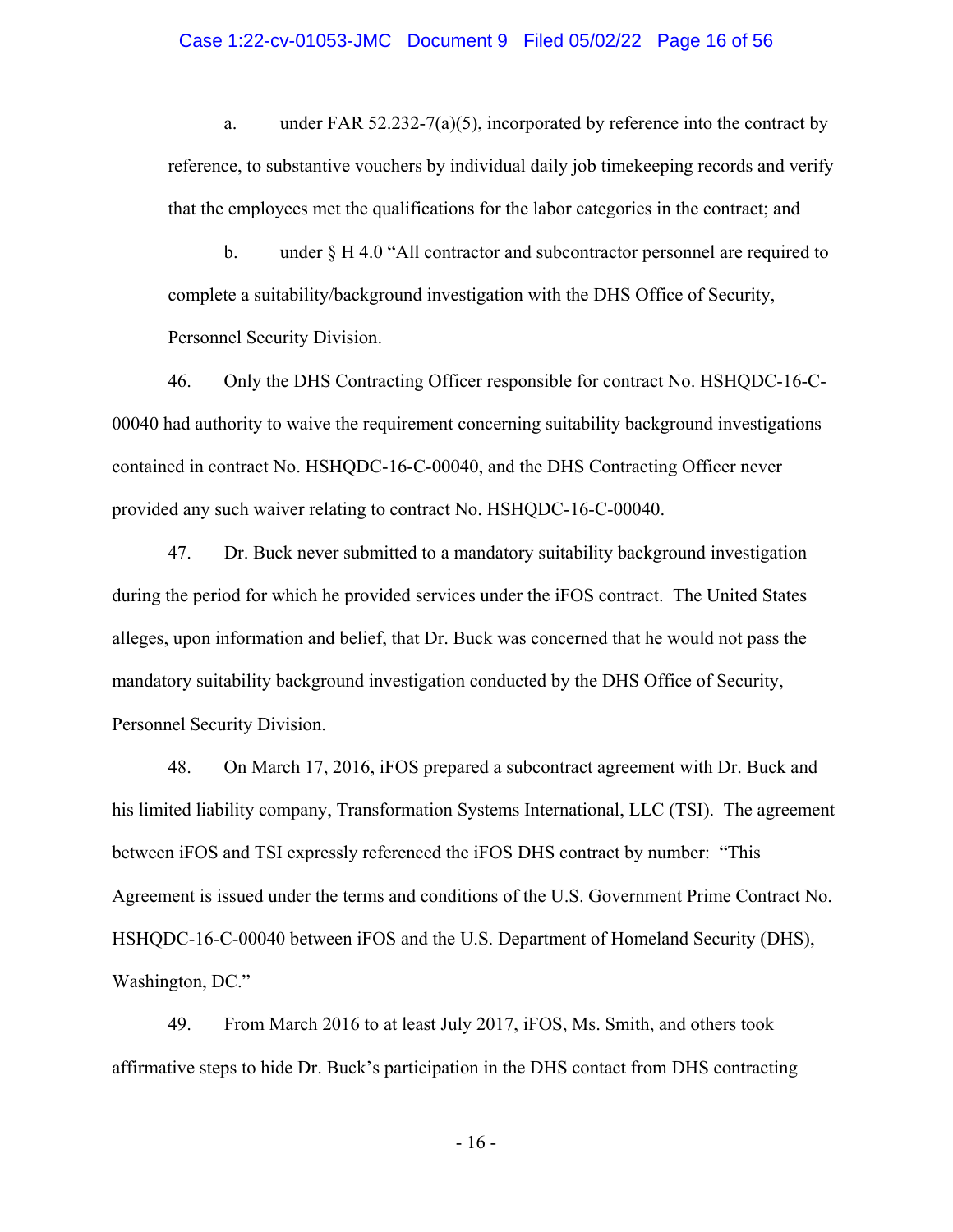## Case 1:22-cv-01053-JMC Document 9 Filed 05/02/22 Page 17 of 56

personnel at DHS OPO including by: (a) submitting false invoices to DHS showing Dr. Buck's time as performed by iFOS employee B.A.S. while keeping another internal set of time records for Dr. Buck's time that was used calculate compensation owed to Dr. Buck; (b) funneling of Dr. Buck's communications with the Deputy Director through the iFOS email accounts of other iFOS personnel so other DHS personnel would not know about their direct contact; (c) creating an email account for Dr. Buck with an address  $(dhso040@ifos.com)$  that was substantially similar to the group project account  $(dhs00040@ijfoscorp.com)$ ; (d) allowing Dr. Buck to use the group project email account to communicate directly with the Deputy Director using coded messages that BAS and others at iFOS were aware of and understood; and (e) permitting Dr. Buck to work on the DHS contract without completing a DHS mandatory suitability background investigation.

50. On March 21, 2016, a post-award conference between iFOS and DHS contracting personnel was held. While the role of the Strategic Advisor was discussed, Dr. Buck's name was never mentioned. The only DHS employee who was aware of Dr. Buck's involvement with iFOS and on the contract was the Deputy Director.

51. On March 22, 2016, Dr. Buck emailed iFOS personnel about the timing of the work to be done under the contract. He was informed that nothing would happen on the contract until the security paperwork, which included the background investigations, was done.

52. On March 24, 2016, iFOS set up a group email account –

[dhs00040@ifoscorp.com](mailto:dhs00040@ifoscorp.com) – to which B.A.S., Dr. Buck, Ms. Smith, and K.F., as well as other iFOS employees working on the DHS contract, had access. Ms. Smith authorized the creation of this account by iFOS employees. Emails sent by B.A.S. on this group email account included a

- 17 -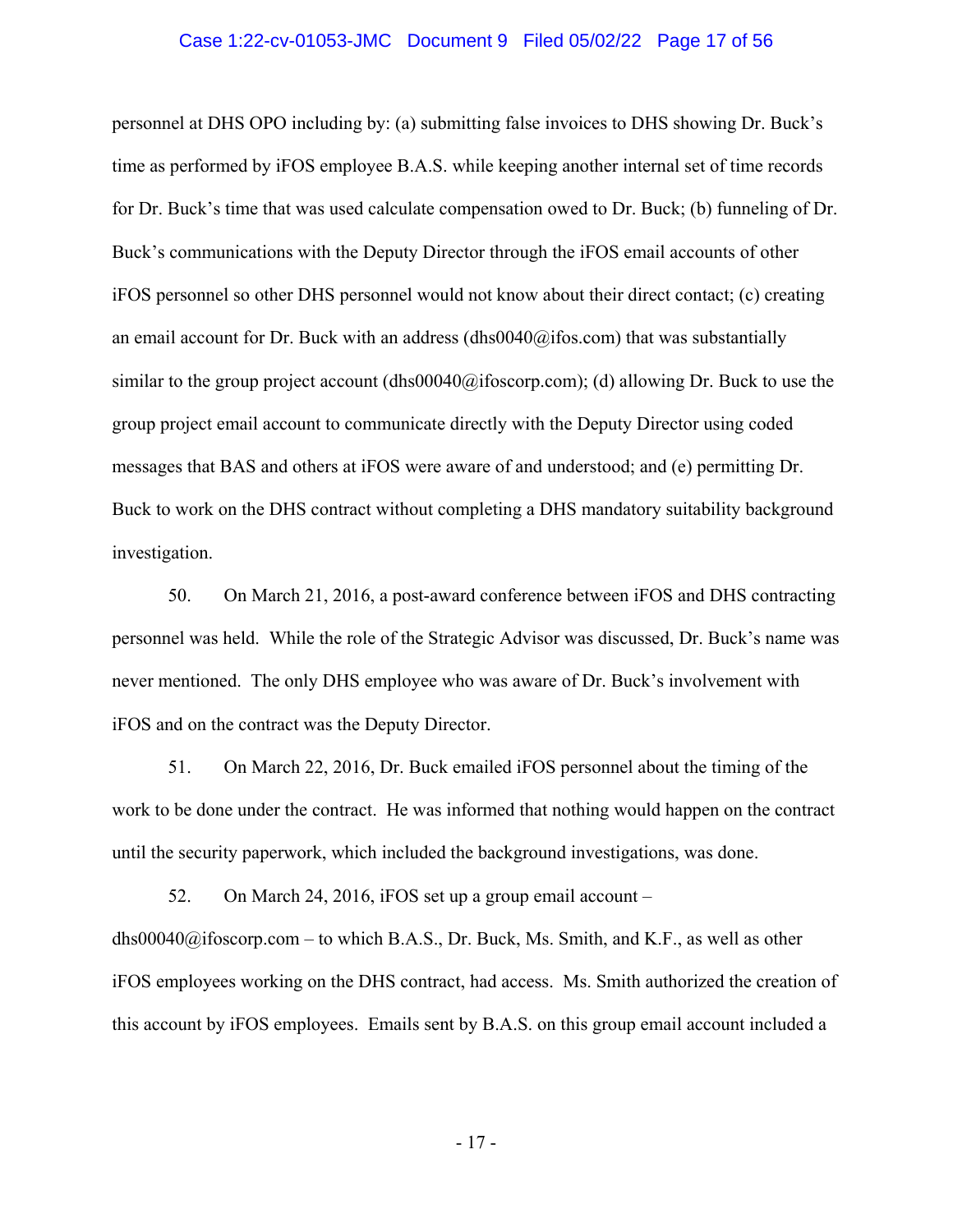## Case 1:22-cv-01053-JMC Document 9 Filed 05/02/22 Page 18 of 56

signature block with his name. Emails send by Dr. Buck on this group email account did not include a signature block that identified him by name.

53. Even after the iFOS contract was awarded, the issue of the mandatory suitability background investigation was a subject of concern at iFOS. On April 4, 2016, Dr. Buck emailed iFOS personnel asking: "Let me know if you have heard anything about the suitability review."

54. On April 11, 2016, iFOS entered into a Consulting/Subcontracting Agreement with TSI and Dr. Buck. Ms. Smith updated that agreement prior to it being sent to Dr. Buck and met with him, B.A.S. and K.F. on that day to review the DHS contact including the following topics: "\*Subcontracting agreement \* PMO Roles and Responsibilities \* Project Structure and Email coordination \* Project Coordination and Limitation Requirements \* Project Invoices and Monthly Reporting Requirements."

55. Later that same day, B.A.S. sent Dr. Buck an email explaining how to log into the iFOS time sheet program called the "User Time Grid by Day." Dr. Buck's name on the iFOS time records for the DHS contract was "CLIN1001 SMA TSI LLC KBUCK." In this heading, "CLIN1001" referred to the contract line item in the iFOS contract, "SMA" referred to Subject Matter Advisor, "TSI" was Dr. Buck's corporation, and "KBuck" referred to his name. iFOS used the records kept in its timesheet program to calculate compensation owed to Dr. Buck. From May 2016 through June 2017, these records did not match the invoices that were submitted to DHS, which showed no time billed by Dr. Buck or his company, TSI. Rather, the time sheets submitted to iFOS by Dr. Buck were nearly identical to the time billed under B.A.S.' name on the time records submitted with iFOS' invoices to DHS.

56. Nearly all of the hours billed to DHS under B.A.S.' name from April to December 2016 were for work performed by Dr. Buck. A comparison of iFOS' invoices submitted to DHS

- 18 -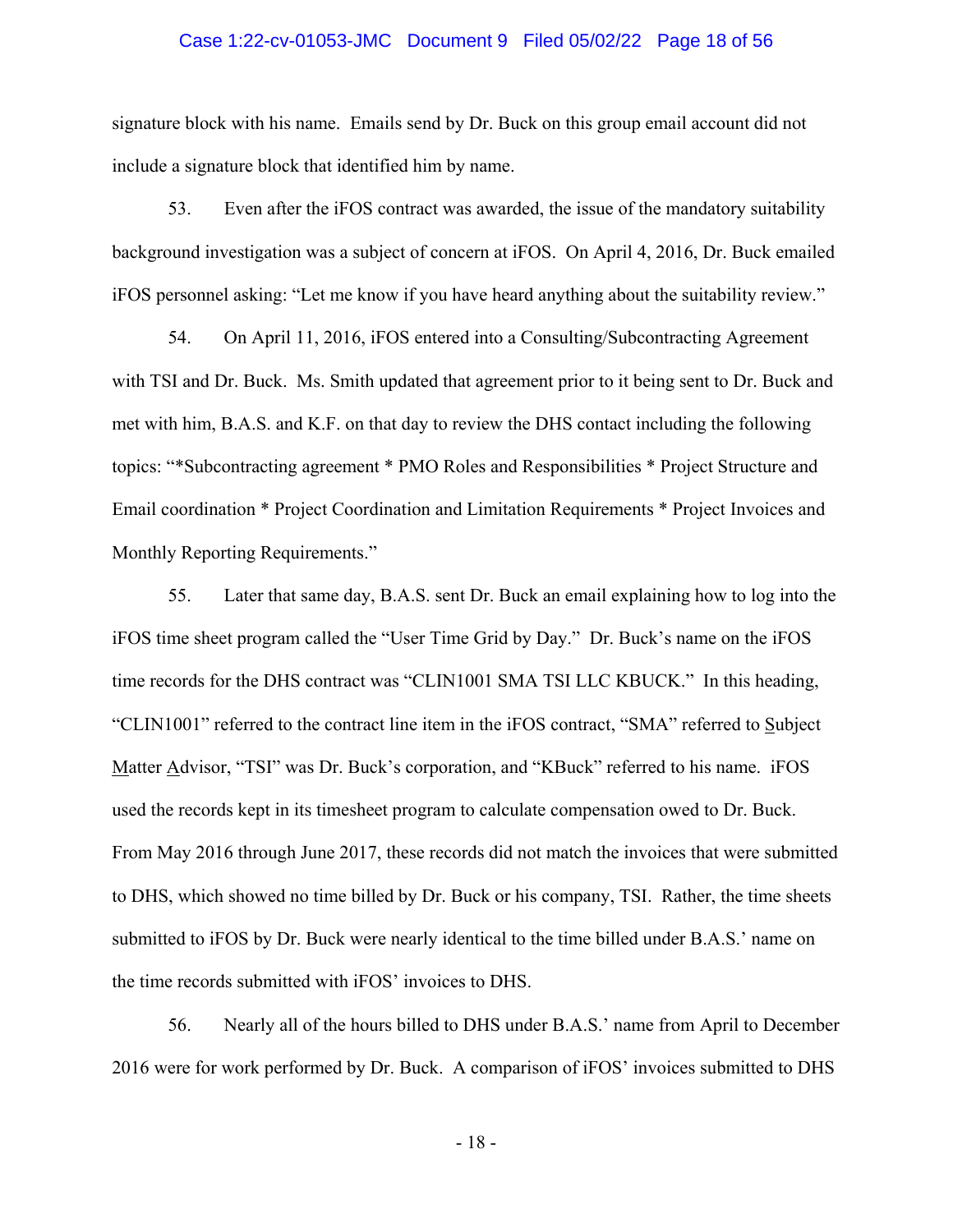## Case 1:22-cv-01053-JMC Document 9 Filed 05/02/22 Page 19 of 56

for B.A.S.' time (purple bars in the chart below) with Dr. Buck's iFOS time sheets (dark green bars) from April to December 2016 show that these hours are nearly identical. A similar comparison of iFOS' invoices submitted to DHS for B.A.S.' time (purple bars) with iFOS' payments to Dr. Buck divided by his applicable billable rate (dark green bars) made a month later from January to May 2017 are similarly nearly identical. Beginning in May 2017, iFOS directly billed DHS for Dr. Buck's time (light green bars) either under his name or the name of his company, TSI. Once iFOS began invoicing DHS directly for Dr. Buck's time upon the conclusion of his one-year cooling off period, iFOS' billing for B.A.S. dropped to *de minimis*  amounts. From April 2016 to May 2017, iFOS invoiced DHS for an average of 65 hours per month for B.A.S.' time. From June to December 2017, when iFOS began billing DHS directly for Dr. Buck's time, iFOS invoiced DHS an average of 1.5 hours per month, approximately 2.4% of his previous monthly billings, for B.A.S.' time. Conversely, from June to December 2017, iFOS billed DHS an average of 41 hours per month for Dr. Buck's time.

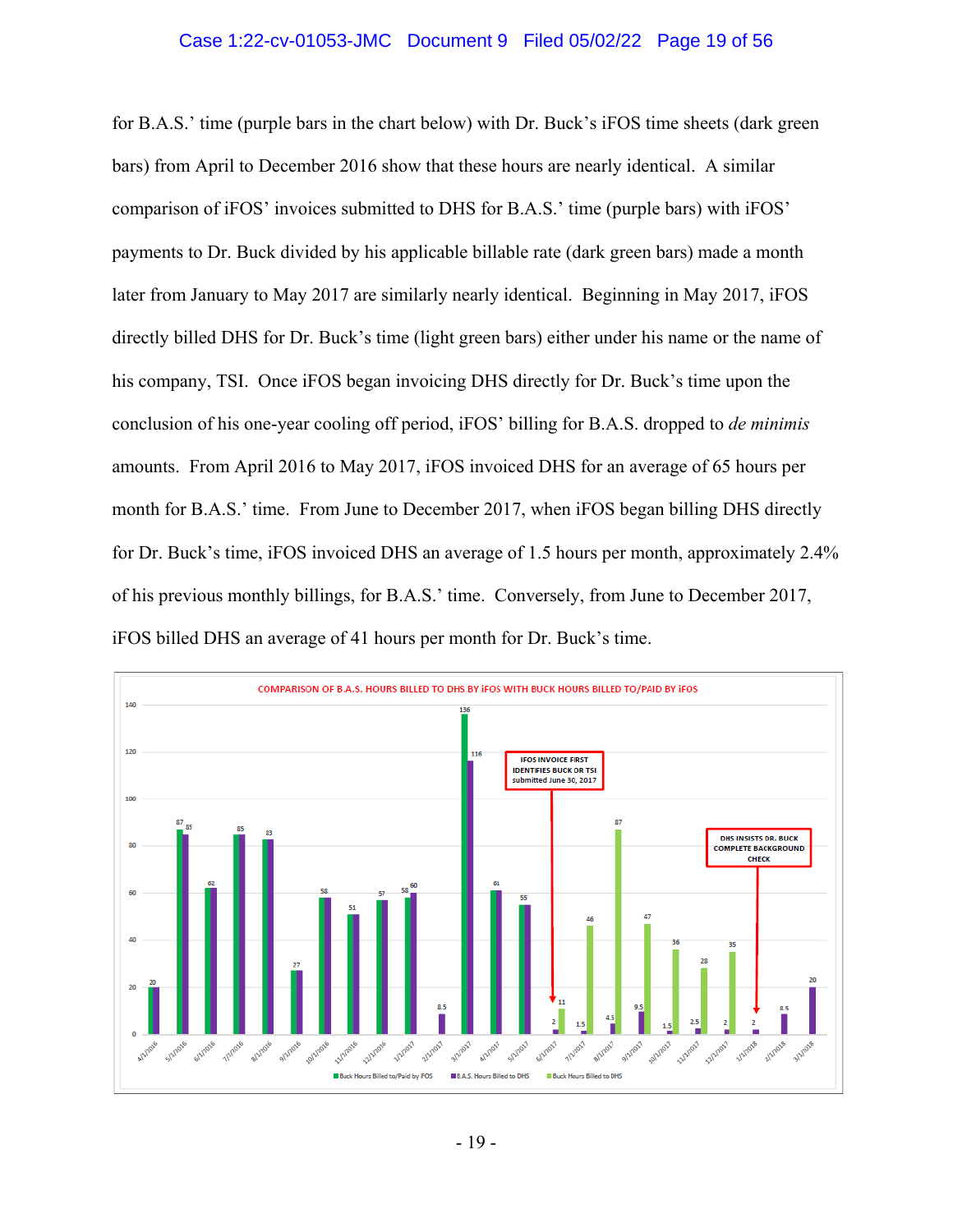## Case 1:22-cv-01053-JMC Document 9 Filed 05/02/22 Page 20 of 56

57. In February 2016, Dr. Buck had requested iFOS pay him \$200 per hour for his work on the DHS contract. iFOS paid Dr. Buck an additional \$10 per hour as a bonus for his role in helping iFOS obtain the contract. On April 15, 2016, K.F. emailed Dr. Buck: "Good morning Ken, just wanted to let you know that the salary for is [sic] \$210 [per hour]". The additional is a thank you for the business." "[T]he business" referred to was the OUSM contract. Ms. Smith approved the pay increase to Dr. Buck.

58. On April 15, 2016, the iFOS-OUSM Project Kickoff Meeting was held. Present at the meeting were the Deputy Director, other DHS employees, and K.F. and B.A.S. on behalf of iFOS. Among the issues discussed was the role of the Strategic Advisor and the deliverable items; however, there was no discussion of Dr. Buck's involvement or his failure to complete the mandatory background suitability investigation. Only the Deputy Director and the iFOS personnel were aware of Dr. Buck's involvement on the iFOS contract.

59. On April 21, 2016, the Deputy Director and Dr. Buck exchanged seven text messages. The following day, on April 22, 2016, the Deputy Director emailed [DHS0040@ifoscorp.com](mailto:DHS0040@ifoscorp.com) another request for "Strategic Advisor level review" and comment on a fourteen-page Unity of Effort document. The [DHS0040@ifsocorp.com](mailto:DHS0040@ifsocorp.com) email address was a group email address which was received and used by both B.A.S. and Dr. Buck. Using this email account that did not identify him by name, Dr. Buck provided the Deputy Director with a cover letter and comments on the fourteen-page document. In connection with further editing of these documents, on April 27, 2016, Dr. Buck emailed B.A.S. writing: "PLEASE MAKE SURE my name is not in the 'author' section. I believe I replaced my name with the initials 'BS.'" (emphasis original). "BS" referred to iFOS employee B.A.S. While only the Deputy Director at DHS knew of Dr. Buck's surreptitious work on the contract in violation of federal conflict-of—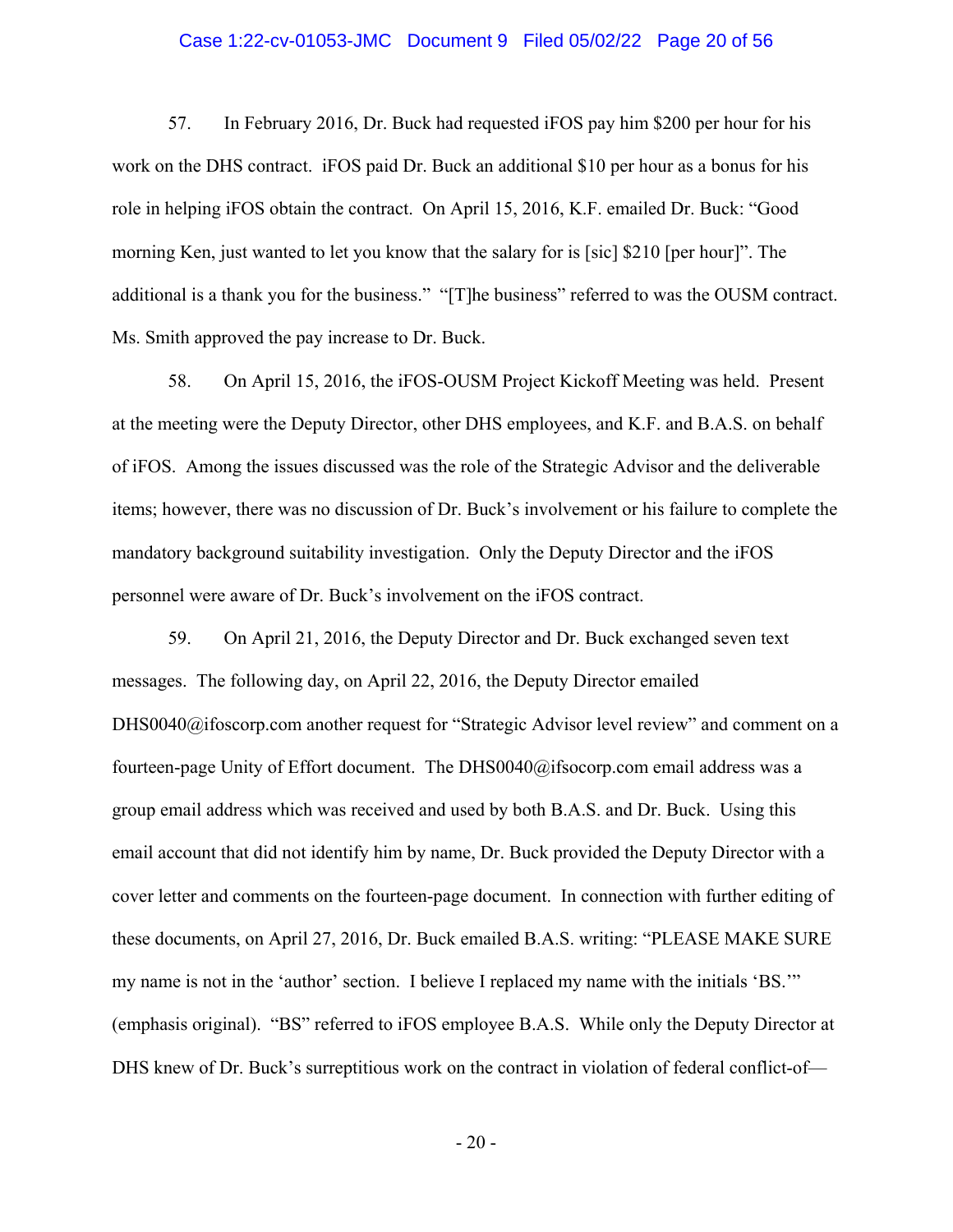## Case 1:22-cv-01053-JMC Document 9 Filed 05/02/22 Page 21 of 56

interest rules and despite not completing the mandatory suitability background investigation, iFOS personnel were well aware of it and were told not to disclose his involvement to others at DHS.

60. iFOS and Ms. Smith knew that the hours for both Dr. Buck and B.A.S. would be invoiced to DHS under the B.A.S.' name as the purported Strategic Advisor. On April 28, 2016, Dr. Buck and B.A.S. discussed billing for the OUSM contract. On April 29, 2016, Dr. Buck emailed B.A.S. for clarification as to "[h]ow many hours each month do you feel you will allocated against the strategic advisor position?" B.A.S. responded that it "[s]hould be no more than 5-10 hours per month."

61. In April 2016, Dr. Buck, using iFOS' electronic timesheet program, billed 20 hours to the DHS contract as Strategic Advisor.

62. On April 29, 2016, iFOS submitted invoice no. 0001 and supporting paperwork to DHS for the period of April 1-30, 2016 claiming payment for \$[4,700.00,](https://4,700.00) which included 20 hours at \$235.00 per hour solely for the time of B.A.S. This invoice was signed by Ms. Smith. This invoice and supporting paperwork falsely stated that B.A.S. performed all of the work as the Strategic Advisor, and the invoice concealed the material fact that Dr. Buck actually performed that work. The bulk of the hours allocated to B.A.S. were for work actually performed by Dr. Buck, making this invoice a false claim for payment. Additionally, this invoice and supporting paperwork failed to disclose (a) the actions of Dr. Buck and others in assisting iFOS in obtaining the OUSM contract; (b) Dr. Buck's extensive direct communications with the Deputy Director in violation of the Ethics in Government Act, 18 U.S.C. § 207(c); and (c) iFOS' intention not to submit Dr. Buck's name for a mandatory suitability background investigation despite agreeing to do so in the contract. DHS paid this invoice soon after receipt.

- 21 -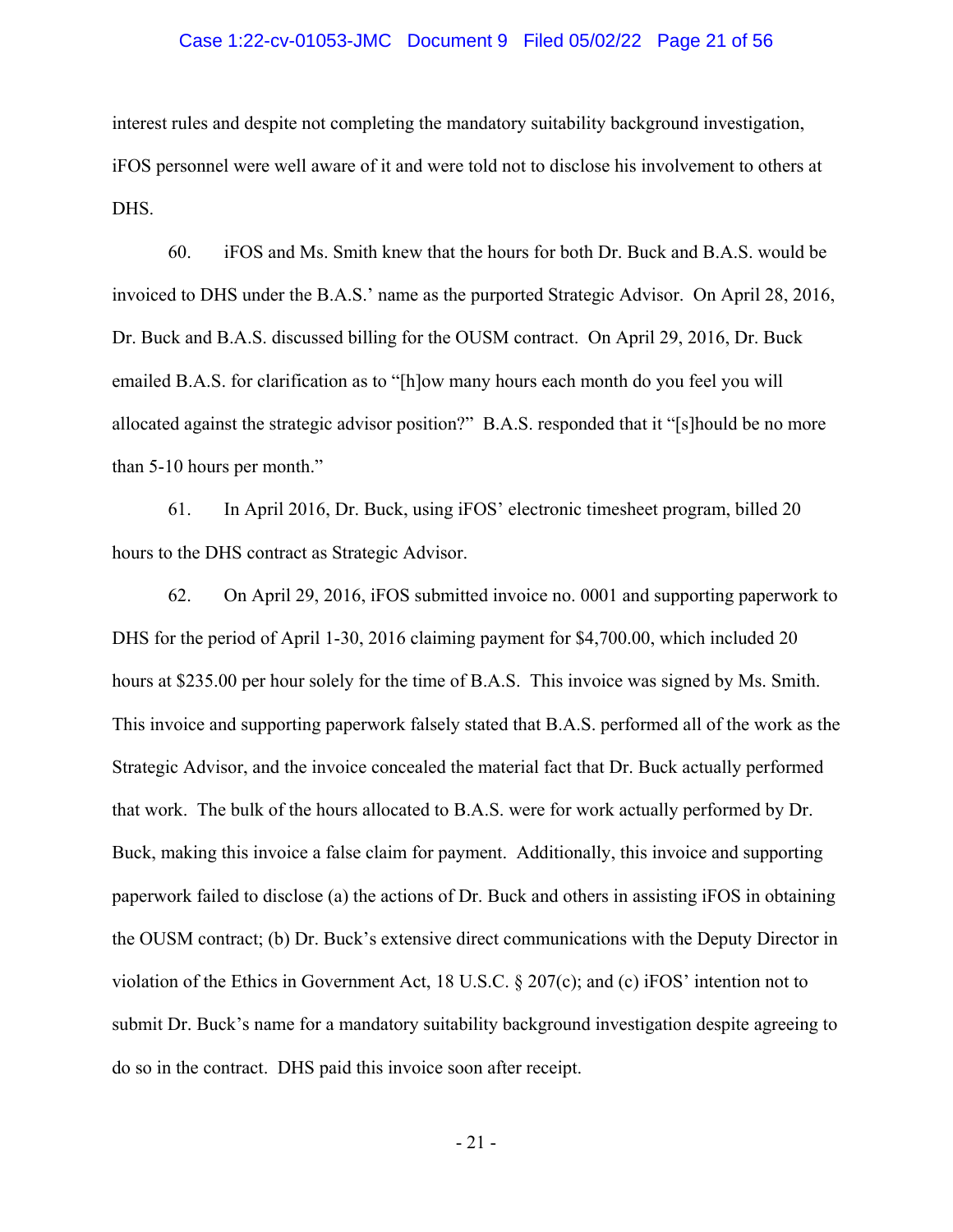## Case 1:22-cv-01053-JMC Document 9 Filed 05/02/22 Page 22 of 56

63. On May 2, 2016, the Deputy Director sent several emails to

[dhs00040@ifoscorp.com,](mailto:dhs00040@ifoscorp.com) the iFOS group email account, asking for "Strategic Advisor level assistance" and "Strategic Advisor situational awareness." The Deputy Director and B.A.S. understood these were requests for Dr. Buck to work on the contract. On that day, the Deputy Director and Dr. Buck spent 13 minutes talking on the telephone.

64. iFOS employees were aware that Dr. Buck was in direct contact with the Deputy Director and that he was surreptitiously serving as the Strategic Advisor in violation of federal conflict-of-interest rules and despite not completing the mandatory suitability background investigation. Not only did Dr. Buck tell them so, they were copied on email correspondence between the Deputy Director and Dr. Buck. On May 3, 2016, the Deputy Director emailed Dr. Buck in connection with the iFOS contract. The Deputy Director responded to [DHS00040@ifoscorp.com](mailto:DHS00040@ifoscorp.com), the iFOS group email account, concerning an "Issue Paper for Deputy Secretary's HSGAC [Senate Homeland Security and Governmental Affairs Committee] Hearing." She copied B.A.S., K.F. and Dr. Buck's personal email address. The original message that the Deputy Director received was from DHS00040, the group email account, was addressed to "[B.A.S.]," signed "Strategic Advisor" and was copied to B.A.S., K.F., and Dr. Buck's personal email address. This email made it clear that B.A.S. and the Strategic Advisor were two different people. On this day, Dr. Buck spoke with the Deputy Director for over 15 minutes by telephone and they exchanged 14 text messages.

65. During the first year of the contract, Dr. Buck continued to provide iFOS with non-public, internal DHS information. On May 5, 2016, Dr. Buck emailed B.A.S. saying: "I have a sense there may be a 60-90 minute conference call scheduled w/ DHS to get them some prep materials for the upcoming kickoff meeting with the LOGs to launch the GAO initiative.

- 22 -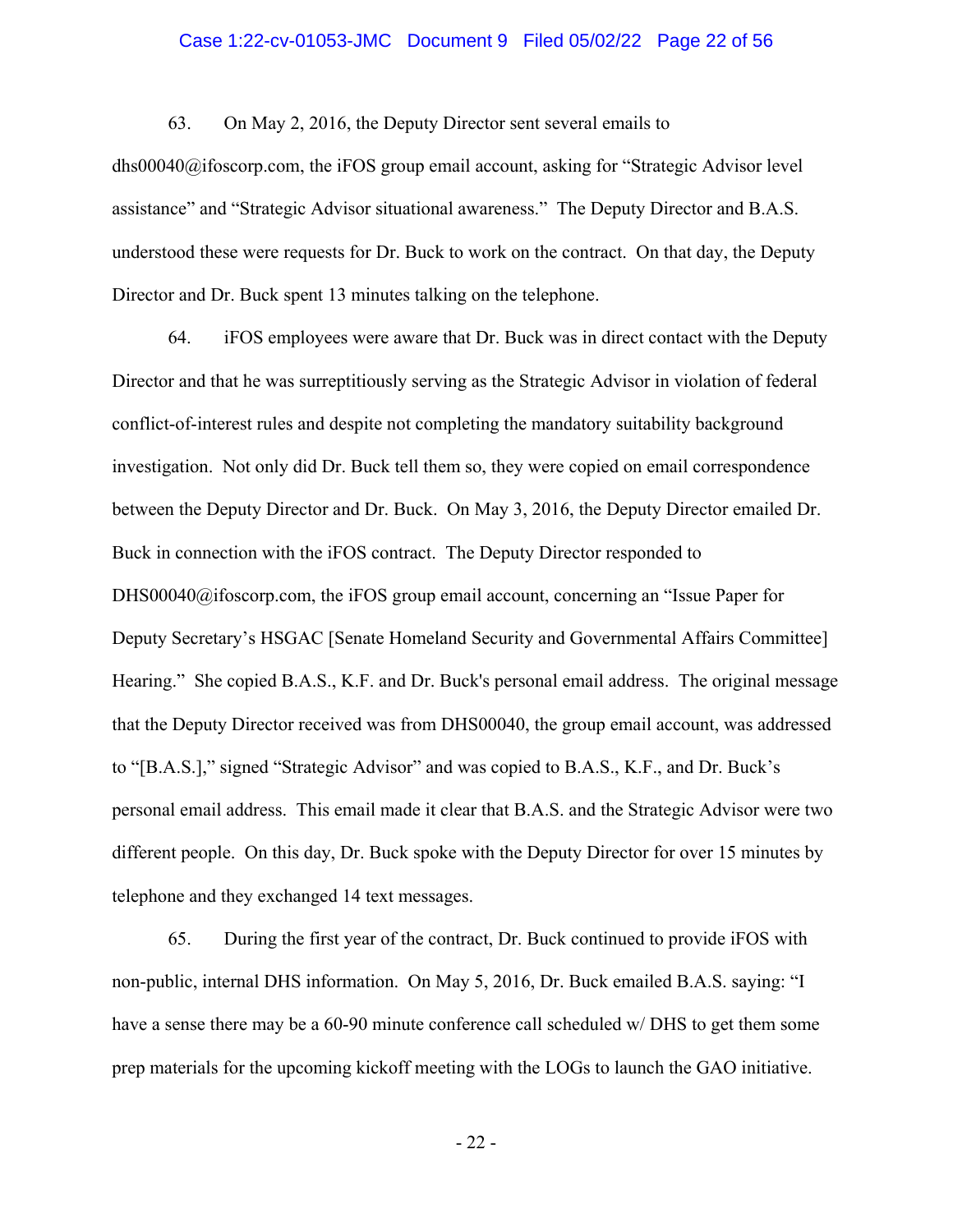## Case 1:22-cv-01053-JMC Document 9 Filed 05/02/22 Page 23 of 56

No time scheduled yet. ... Better that I come into your conference room and participate as a silent advisor and feed you, any questions." B.A.S. responds that he had not seen anything from DHS yet. The purpose of Dr. Buck participating as a "silent advisor" to "feed" questions to B.A.S. was to hide his involvement on the contract from other DHS employees who might notify the DHS contracting personnel.

66. On May 6, 2016, iFOS and DHS had the planned conference call. Dr. Buck participated in the May 6, 2016 conference call as a "silent advisor." The same day, Dr. Buck and the Deputy Director exchanged 2 text messages at 11:57 a.m. which was during or just after the conclusion of the conference call.

67. iFOS assigned Dr. Buck an additional email account  $-dhs0040$ @ifos.com – which showed the name "Strategic Advisor" which he began using in June 2016. This email was substantially similar to the group iFOS email account for the contract – [dhs000040@ifoscorp.com.](mailto:dhs000040@ifoscorp.com) Specifically, this email contained 1 fewer zero and was at the [ifos.com](https://ifos.com) domain:

> dhs**0**[0040@ifos](mailto:dhs00040@ifoscorp.com)**corp**.com iFOS group email address [dhs0040@ifos.com](mailto:dhs0040@ifos.com) Dr. Buck personal iFOS email address

The similarity of these two email addresses allowed the Deputy Director and Dr. Buck's direct contacts to hide in plain sight. All emails bearing the name "Strategic Advisor" came from, or were received by, Dr. Buck. B.A.S., iFOS' purported Strategic Advisor, never had access to the Strategic Advisor email account. Dr. Buck also had access to all emails sent on [dhs00040@ifoscorp.com,](mailto:dhs00040@ifoscorp.com) the group account.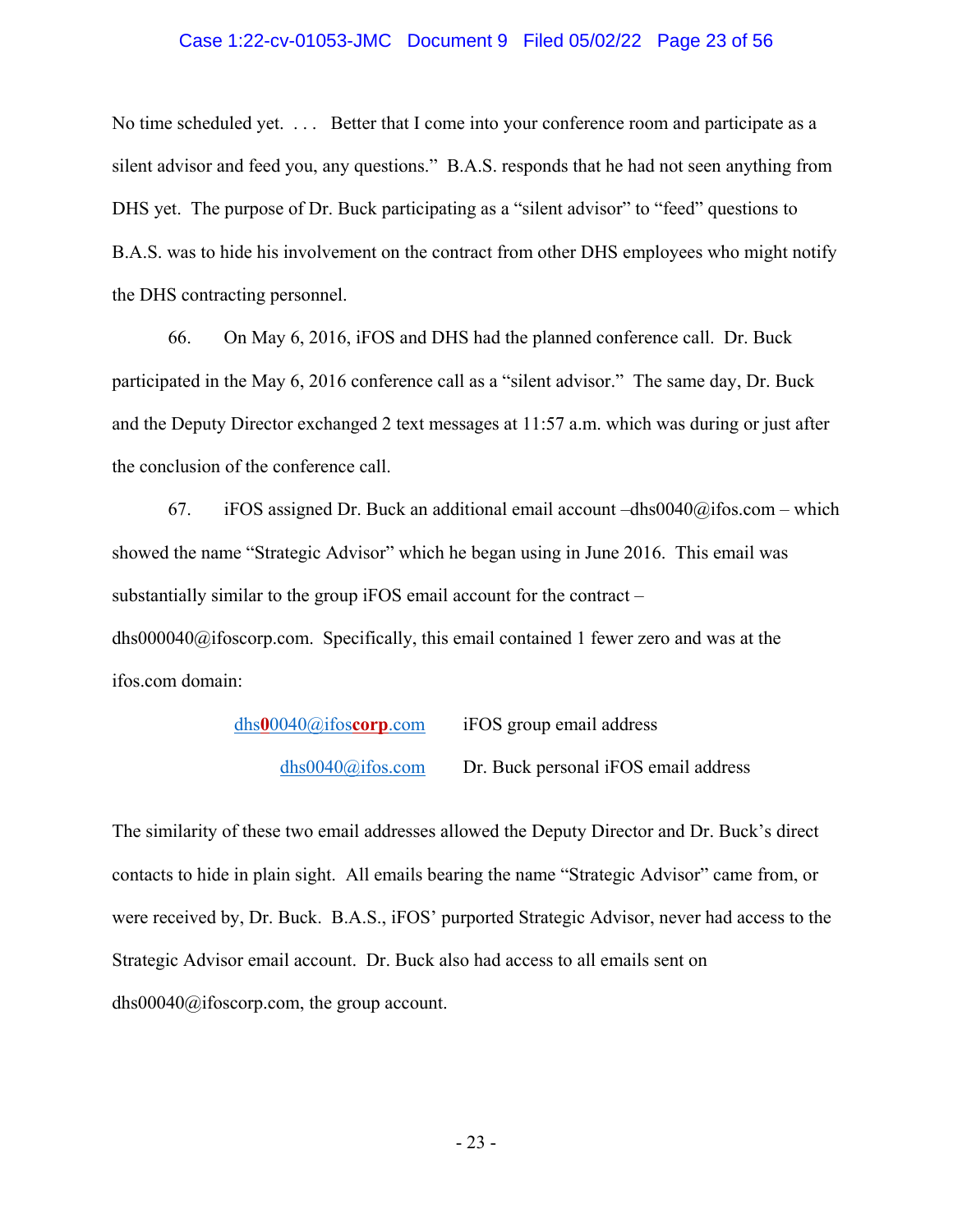## Case 1:22-cv-01053-JMC Document 9 Filed 05/02/22 Page 24 of 56

68. iFOS personnel, including B.A.S., funneled communications and documents from Dr. Buck to DHS employees to conceal his participation on the contract in violation of federal conflict-of-interest rules and without completing the suitability background investigation.

69. Throughout the one-year period following Dr. Buck's separation from DHS, iFOS employee B.A.S. funneled messages between Dr. Buck and the Deputy Director, while Dr. Buck and the Deputy Director also maintained direct contact via text message and telephone calls made from personal devices and Dr. Buck's personal iFOS email account. The volume of direct contacts via text or telephone increased at times of increased iFOS-DHS contractual activities and email funneling by B.A.S. Compare the charts in Paragraphs 148 and 149 (showing the volume of personal telephone calls and text messages with the chart in Paragraph 59 showing hours bills by the "Strategic Advisor."

70. Dr. Buck knew that the one-year cooling off period precluded him from participating in the iFOS-DHS contract and informed iFOS personnel about this limitation. On May 19, 2016, B.A.S. emailed Dr. Buck about participating on a United States Coast Guard contract. Dr. Buck responded: "Sure. You know that the one year restriction applies for any DHS component, right?"

71. On May 23, 2016, iFOS paid \$4,200 to Dr. Buck in whole or in part for his services on the DHS contract. Ms. Smith approved the payment to Dr. Buck and his company, TSI. In the case of this specific invoice, she approved the early payment of this invoice at the request of B.A.S. iFOS used the records kept in its timesheet program, not the invoices submitted to the Government, to pay Dr. Buck. The Government invoices showed no time billed by Dr. Buck or TSI.

- 24 -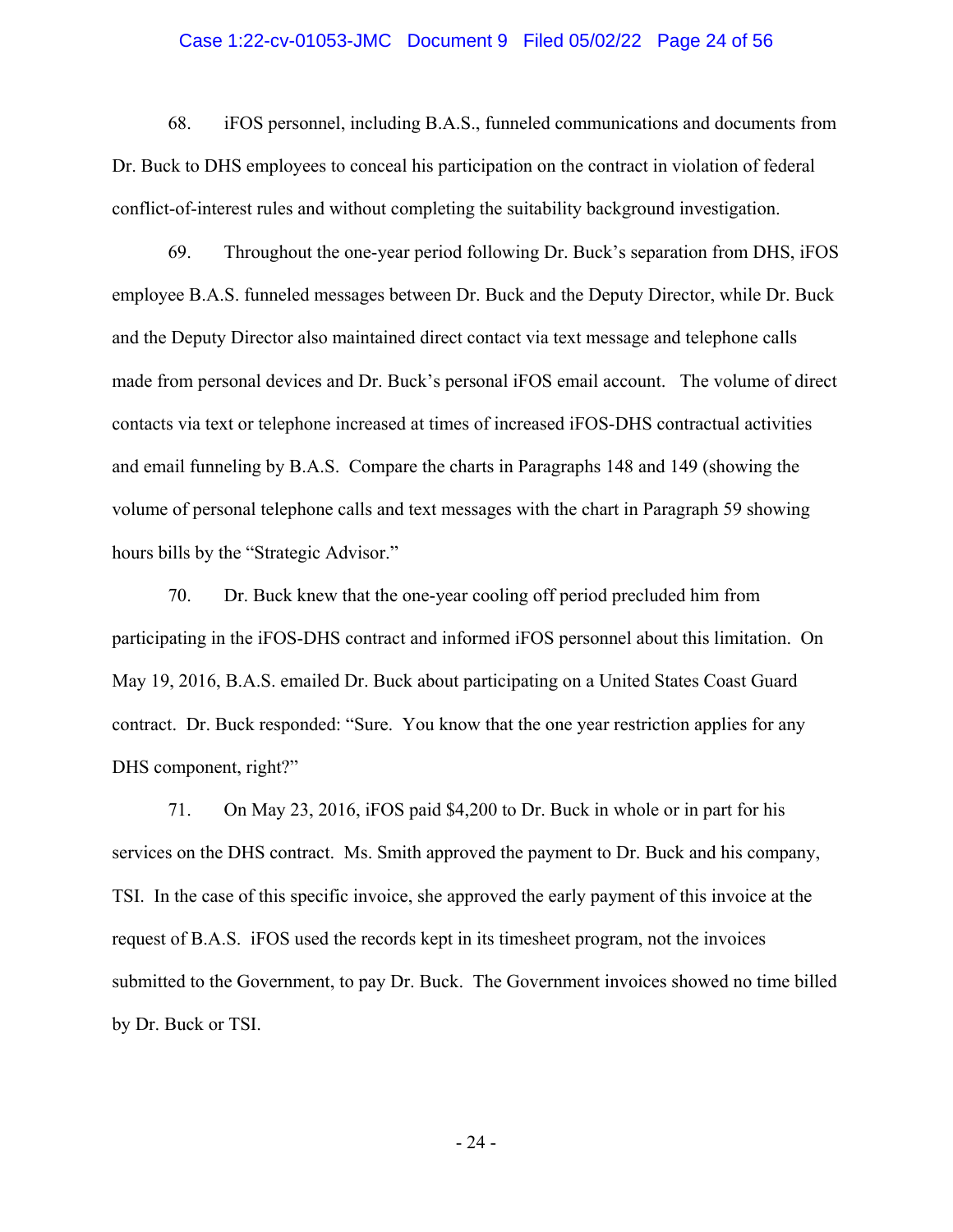## Case 1:22-cv-01053-JMC Document 9 Filed 05/02/22 Page 25 of 56

72. On May 24, 2016, Dr. Buck emailed B.A.S. a draft opening statement for a Homeland Security and Government Accountability Committee Roundtable saying, "I think I have removed my prints." B.A.S. later forwarded this document to DHS personnel.

73. In May 2016, Dr. Buck, using iFOS' electronic timesheet program, billed 87 hours to the DHS contract.

74. On May 31, 2016, iFOS submitted invoice no. 0002 and supporting paperwork to DHS for the period of May 1-31, 2016 claiming payment for \$[23,090.40,](https://23,090.40) which included 85 hours at \$235.00 per hour solely for the time of B.A.S. This invoice was signed by Ms. Smith. This invoice and supporting paperwork falsely stated that B.A.S. performed all of the work as the Strategic Advisor, and the invoice concealed the material fact that Dr. Buck actually performed that work. The bulk of the hours allocated to B.A.S. were for work actually performed by Dr. Buck, making this invoice a false claim for payment. Additionally, this invoice and supporting paperwork failed to disclose (a) the actions of Dr. Buck and others in assisting iFOS in obtaining the OUSM contract; (b) Dr. Buck's extensive direct communications with the Deputy Director in violation of the Ethics in Government Act, 18 U.S.C. § 207(c); and (c) iFOS' intention not to submit Dr. Buck's name for a mandatory suitability background investigation despite agreeing to do so in the contract. DHS paid this invoice soon after receipt.

75. On July 1, 2016, iFOS paid \$17,850 to Dr. Buck in whole or in part for his services on the DHS contract. Ms. Smith approved the payment to Dr. Buck and his company, TSI. iFOS used the records kept in its timesheet program, not the invoices submitted to the Government, to pay Dr. Buck. The Government invoices showed no time billed by Dr. Buck or TSI.

- 25 -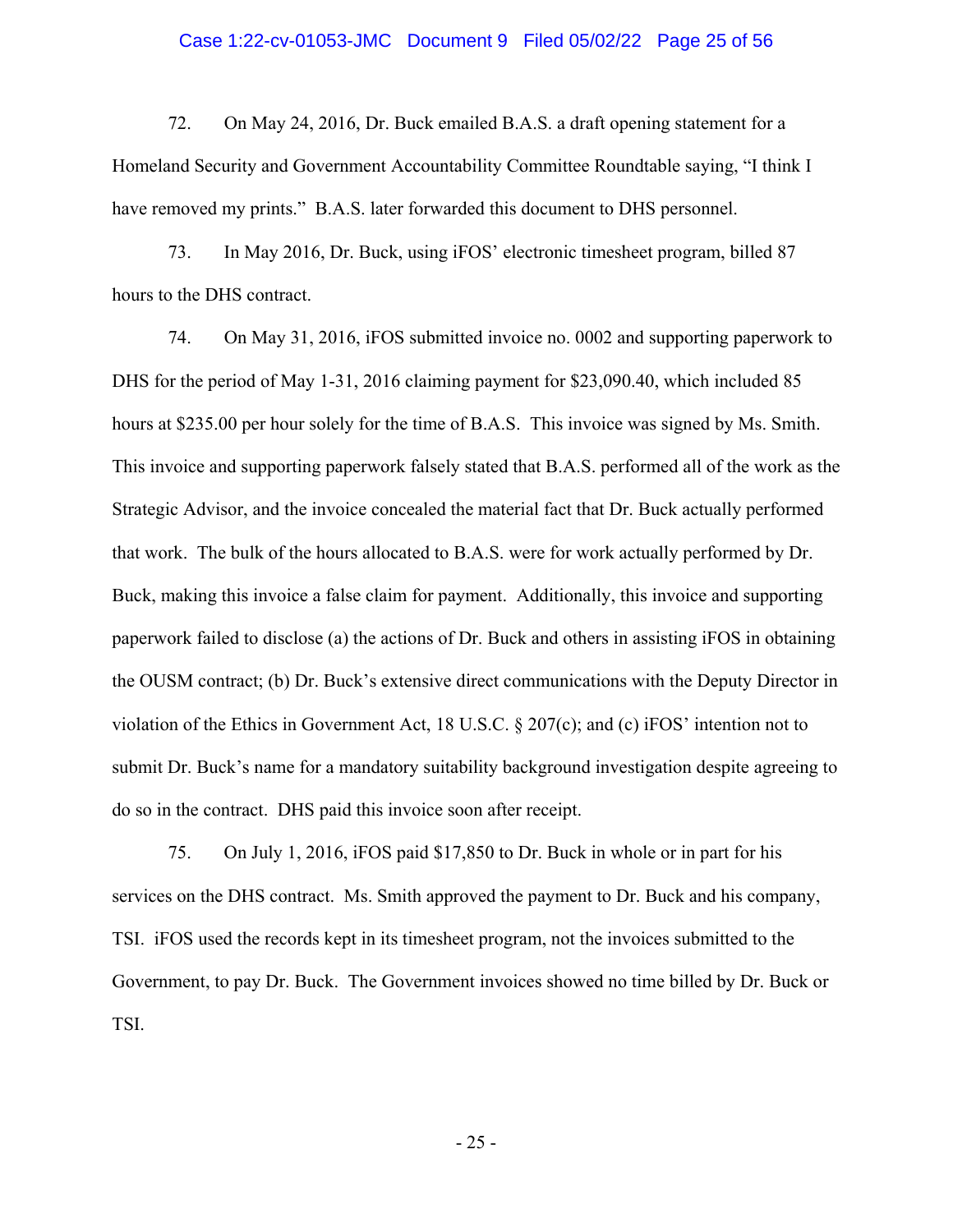## Case 1:22-cv-01053-JMC Document 9 Filed 05/02/22 Page 26 of 56

76. On June 30, 3016, iFOS submitted invoice no. 0003 and supporting paperwork to DHS for the period of June 1-30, 2016 claiming payment for \$[30,014.41,](https://30,014.41) which included 62 hours at \$235.00 per hour solely for the time of B.A.S. This invoice was signed by Ms. Smith. This invoice and supporting paperwork falsely stated that B.A.S. performed all of the work as the Strategic Advisor, and the invoice concealed the material fact that Dr. Buck actually performed that work. The bulk of the hours allocated to B.A.S. were for work actually performed by Dr. Buck, making this invoice a false claim for payment. Additionally, this invoice and supporting paperwork failed to disclose (a) the actions of Dr. Buck and others in assisting iFOS in obtaining the OUSM contract; (b) Dr. Buck's extensive direct communications with the Deputy Director in violation of the Ethics in Government Act, 18 U.S.C. § 207(c); and (c) iFOS' intention not to submit Dr. Buck's name for a mandatory suitability background investigation despite agreeing to do so in the contract. DHS paid this invoice soon after receipt.

77. In June 2016, Dr. Buck, using iFOS' electronic timesheet program, billed 62 hours.

78. On July 29. 2016, iFOS paid \$9,450 to Dr. Buck in whole or in part for his services on the DHS contract. Ms. Smith approved the payment to Dr. Buck and TSI, his company. iFOS used the records kept in its timesheet program, not the invoices submitted to the Government, to pay Dr. Buck. The Government invoices showed no time billed by Dr. Buck or TSI.

79. In July 2016, Dr. Buck, using iFOS' electronic timesheet program, billed 85 hours.

80. On July 29, 2016, iFOS submitted invoice no. 0004 and supporting paperwork to DHS for the period of July 1-29, 2016 claiming payment for \$[43,787.94,](https://43,787.94) which included 85

- 26 -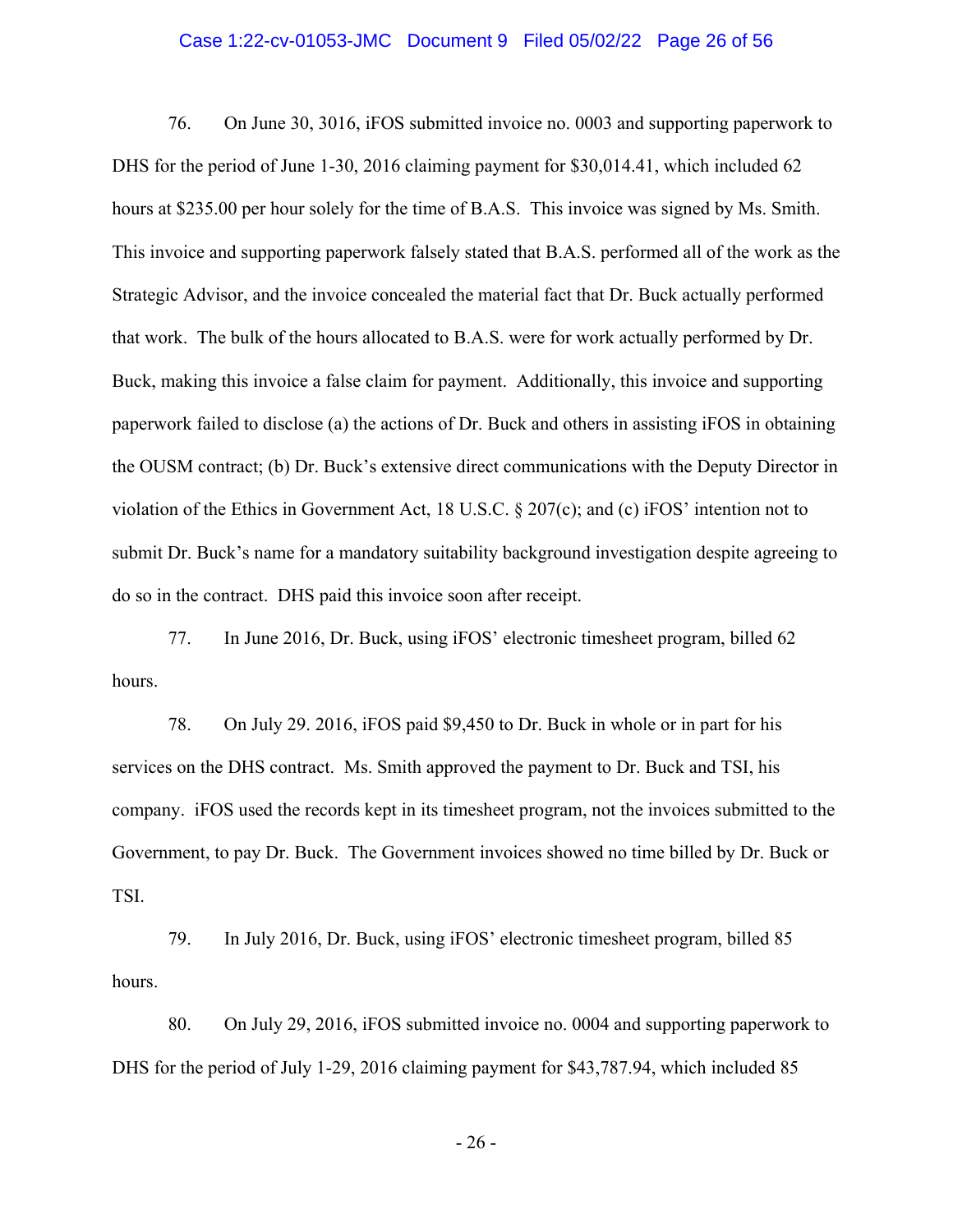## Case 1:22-cv-01053-JMC Document 9 Filed 05/02/22 Page 27 of 56

hours at \$235.00 per hour solely for the time of BAS. This invoice was signed by Ms. Smith. This invoice and supporting paperwork falsely stated that B.A.S. performed all of the work as the Strategic Advisor, and the invoice concealed the material fact that Dr. Buck actually performed that work. The bulk of the hours allocated to B.A.S. were for work actually performed by Dr. Buck, making this invoice a false claim for payment. Additionally, this invoice and supporting paperwork failed to disclose (a) the actions of Dr. Buck and others in assisting iFOS in obtaining the OUSM contract; (b) Dr. Buck's extensive direct communications with the Deputy Director in violation of the Ethics in Government Act, 18 U.S.C. § 207(c); and (c) iFOS' intention not to submit Dr. Buck's name for a mandatory suitability background investigation despite agreeing to do so in the contract. DHS paid this invoice soon after receipt.

81. On August 10, 2016, Dr. Buck sent an email from [dhs0040@ifoscorp.com](mailto:dhs0040@ifoscorp.com) to B.A.S. and the Deputy Director at her personal gmail account: "[B.A.S.] - can you please try to re-send this document to the SharePoint Drive? I'm not sure the responses to [the Deputy Director's]'s two comments made it through. Please make sure the comments appear as Strategic Advisor. Thanks SA."

82. On August 12, 2016, iFOS paid \$3,570 to Dr. Buck in whole or in part for his services on the DHS contract. Ms. Smith approved the payment to Dr. Buck and TSI, his company. iFOS used the records kept in its timesheet program, not the invoices submitted to the Government, to pay Dr. Buck. The Government invoices showed no time billed by Dr. Buck or TSI.

83. In August 2016, Dr. Buck, using iFOS' electronic timesheet program, billed 83 hours.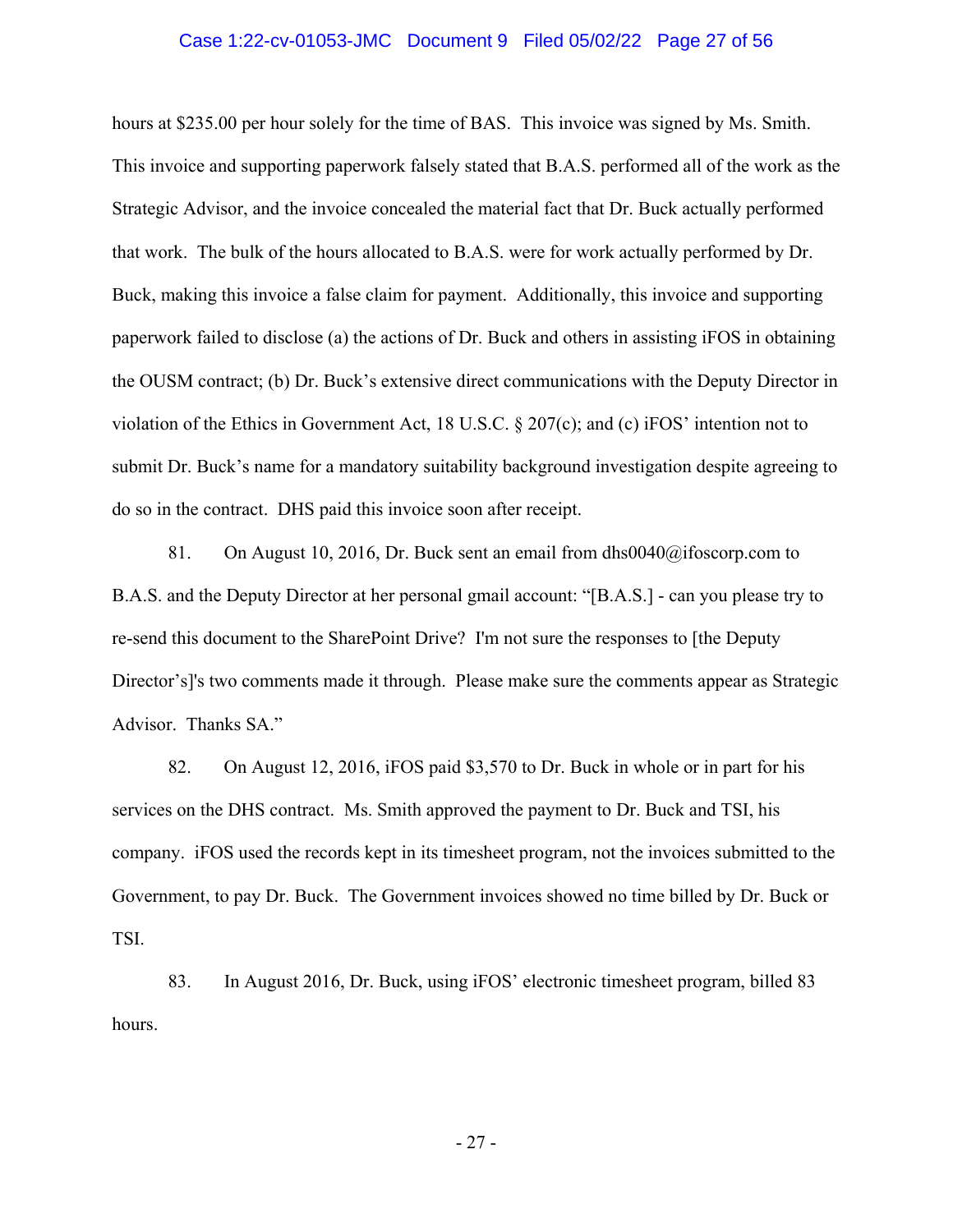## Case 1:22-cv-01053-JMC Document 9 Filed 05/02/22 Page 28 of 56

84. On August 31, 2016, iFOS submitted invoice no. 0005 and supporting paperwork to DHS for the period of August 1-31, 2016 claiming payment for \$[36,007.80,](https://36,007.80) which included 83 hours at \$235.00 per hour solely for the time of BAS. This invoice was signed by Ms. Smith. This invoice and supporting paperwork falsely stated that B.A.S. performed all of the work as the Strategic Advisor, and the invoice concealed the material fact that Dr. Buck actually performed that work. The bulk of the hours allocated to B.A.S. were for work actually performed by Dr. Buck, making this invoice a false claim for payment. Additionally, this invoice and supporting paperwork failed to disclose (a) the actions of Dr. Buck and others in assisting iFOS in obtaining the OUSM contract; (b) Dr. Buck's extensive direct communications with the Deputy Director in violation of the Ethics in Government Act, 18 U.S.C.  $\S 207(c)$ ; and (c) iFOS' intention not to submit Dr. Buck's name for a mandatory suitability background investigation despite agreeing to do so in the contract. DHS paid this invoice soon after receipt.

85. During the month of August 2016, Dr. Buck and the Deputy Director spent over 4 hours talking on the telephone and exchanged over 40 text messages, including 4 texts on September 1, 2016. On September 1, 2016, DHS issued Modification #1 to the iFOS contract adding \$106,897 to the contract amount. Ms. Smith discussed the funding under the Modification with DHS personnel and iFOS personnel.

86. On September 6, 2016, iFOS paid \$17,010 to Dr. Buck in whole or in part for his services on the DHS contract. Ms. Smith approved the payment o to Dr. Buck and TSI, his company. iFOS used the records kept in its timesheet program, not the invoices submitted to the Government, to pay Dr. Buck. The Government invoices showed no time billed by Dr. Buck or TSI.

- 28 -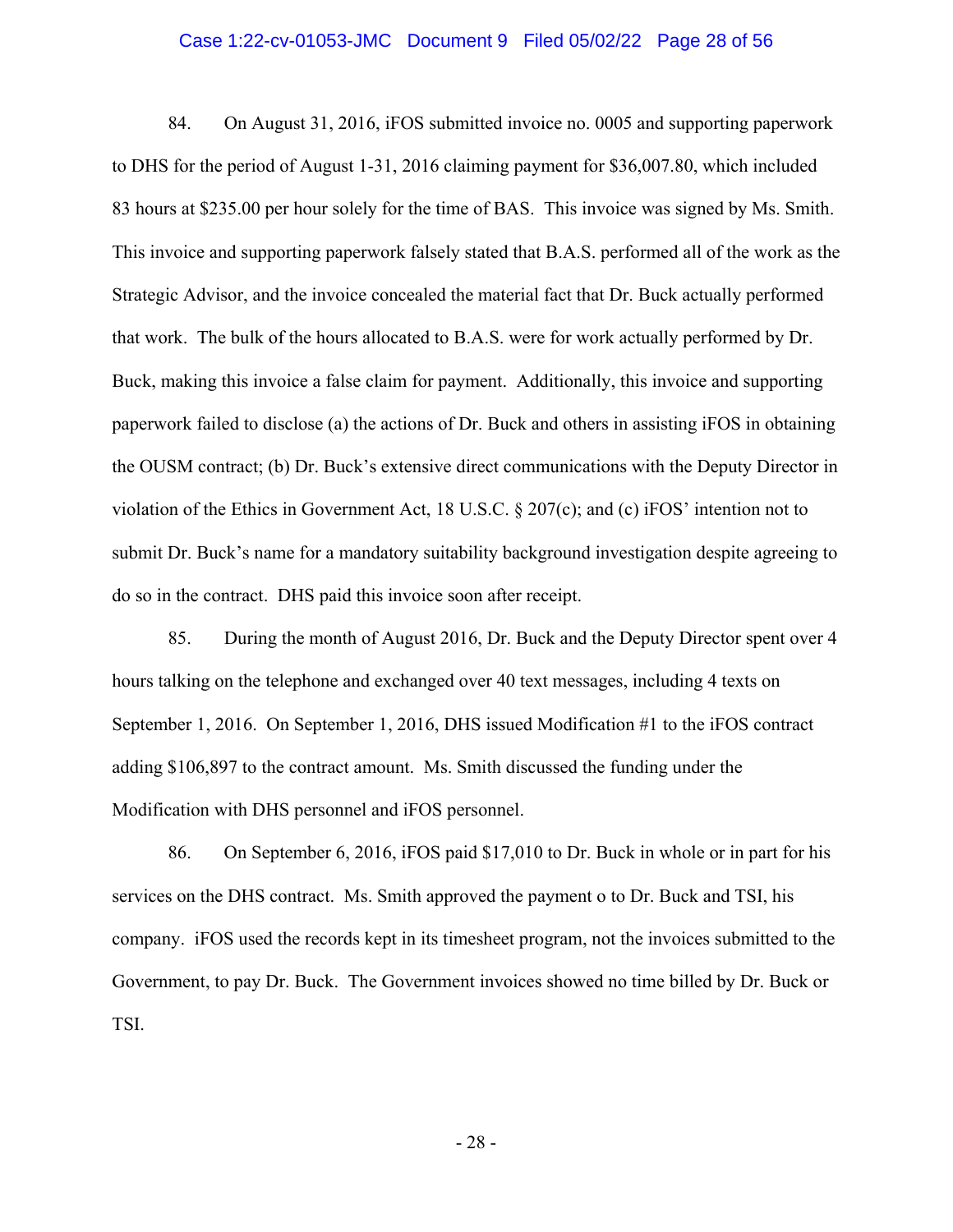## Case 1:22-cv-01053-JMC Document 9 Filed 05/02/22 Page 29 of 56

87. In September 2016, Dr. Buck, using iFOS' electronic timesheet program, billed 27 hours.

88. On September 30, 2016, iFOS submitted invoice no. 0006 and supporting paperwork to DHS for the period of September 1-30, 2016 claiming payment for [\\$20,315.76,](https://20,315.76) which included 29 hours at \$235.00 per hour solely for the time of BAS. This invoice was signed by Ms. Smith. This invoice and supporting paperwork falsely stated that B.A.S. performed all of the work as the Strategic Advisor, and the invoice concealed the material fact that Dr. Buck actually performed that work. The bulk of the hours allocated to B.A.S. were for work actually performed by Dr. Buck, making this invoice a false claim for payment. Additionally, this invoice and supporting paperwork failed to disclose (a) the actions of Dr. Buck and others in assisting iFOS in obtaining the OUSM contract; (b) Dr. Buck's extensive direct communications with the Deputy Director in violation of the Ethics in Government Act, 18 U.S.C. § 207(c); and (c) iFOS' intention not to submit Dr. Buck's name for a mandatory suitability background investigation despite agreeing to do so in the contract. DHS paid this invoice soon after receipt.

89. On October 3, 2016, iFOS paid \$17,430 to Dr. Buck in whole or in part for his services on the DHS contract. Ms. Smith approved the payment to Dr. Buck and TSI, his company. iFOS used the records kept in its timesheet program, not the invoices submitted to the Government, to pay Dr. Buck. The Government invoices showed no time billed by Dr. Buck or TSI.

90. In October 2016, Dr. Buck, using iFOS' electronic timesheet program, billed 58 hours.

- 29 -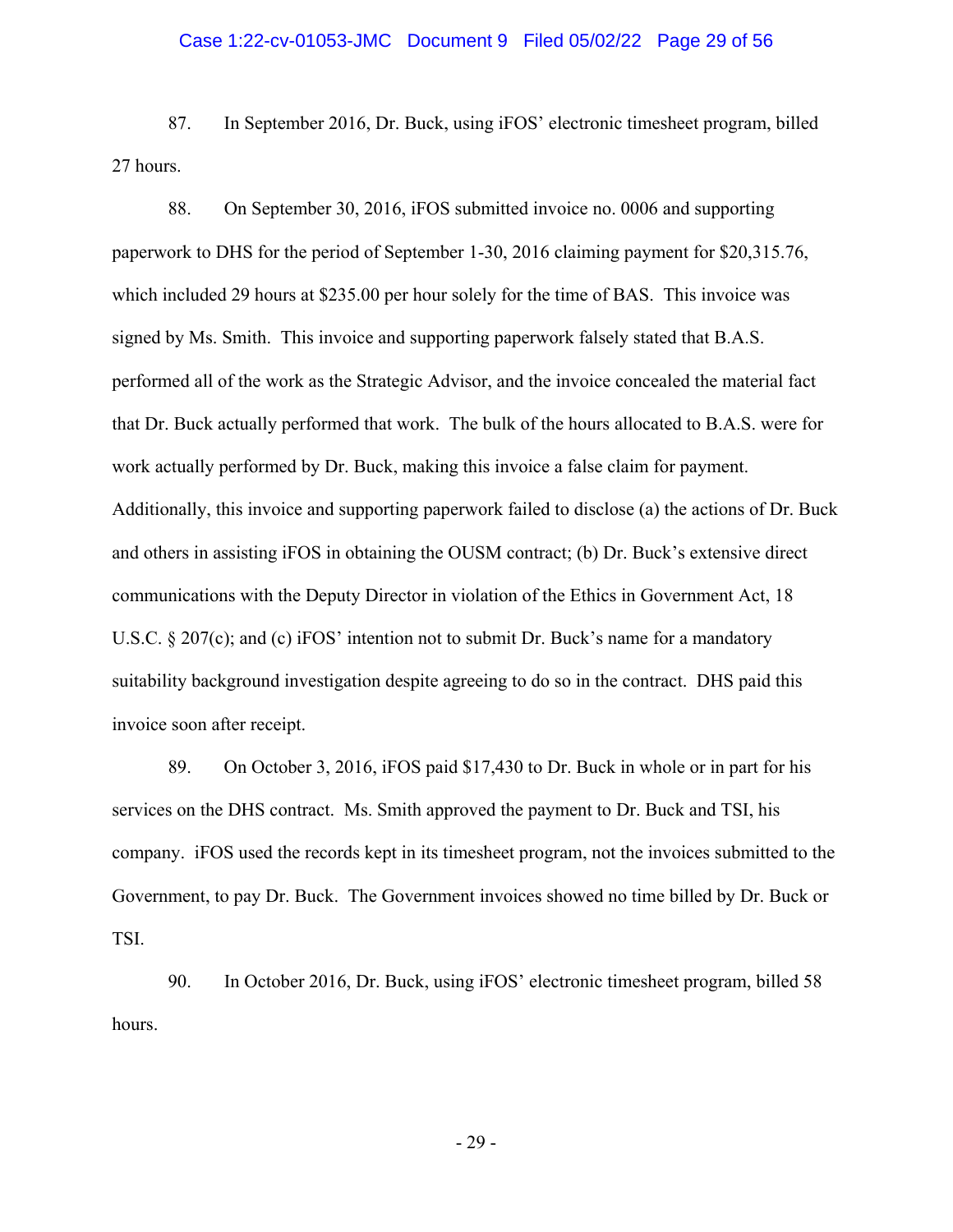## Case 1:22-cv-01053-JMC Document 9 Filed 05/02/22 Page 30 of 56

91. On October 31, 2016, iFOS submitted invoice no. 0007 and supporting paperwork to DHS for the period of October 1-31, 2016 claiming payment for \$[28,035.94,](https://28,035.94) which included 58 hours at \$235.00 per hour solely for the time of BAS. This invoice was signed by Ms. Smith. This invoice and supporting paperwork falsely stated that B.A.S. performed all of the work as the Strategic Advisor, and the invoice concealed the material fact that Dr. Buck actually performed that work. The bulk of the hours allocated to B.A.S. were for work actually performed by Dr. Buck, making this invoice a false claim for payment. Additionally, this invoice and supporting paperwork failed to disclose (a) the actions of Dr. Buck and others in assisting iFOS in obtaining the OUSM contract; (b) Dr. Buck's extensive direct communications with the Deputy Director in violation of the Ethics in Government Act, 18 U.S.C.  $\S 207(c)$ ; and (c) iFOS' intention not to submit Dr. Buck's name for a mandatory suitability background investigation despite agreeing to do so in the contract. DHS paid this invoice soon after receipt.

92. On November 1, 2016, iFOS paid \$5,670 to Dr. Buck in whole or in part for his services on the DHS contract. Ms. Smith approved the payment to Dr. Buck and TSI, his company. iFOS used the records kept in its timesheet program, not the invoices submitted to the Government, to pay Dr. Buck. The Government invoices showed no time billed by Dr. Buck or TSI.

93. iFOS and Ms. Smith were aware that Dr. Buck's time was being billed to DHS under B.A.S.'s name. On November 7, 2016, B.A.S. and K.F. discussed Dr. Schwartz's 422 hours on the DHS contract. K.F. asked him if all of the hours were "just for Ken." B.A.S. responded "yes, those are all hours charged to the Senior Management Advisor CLIN [contract line item number]."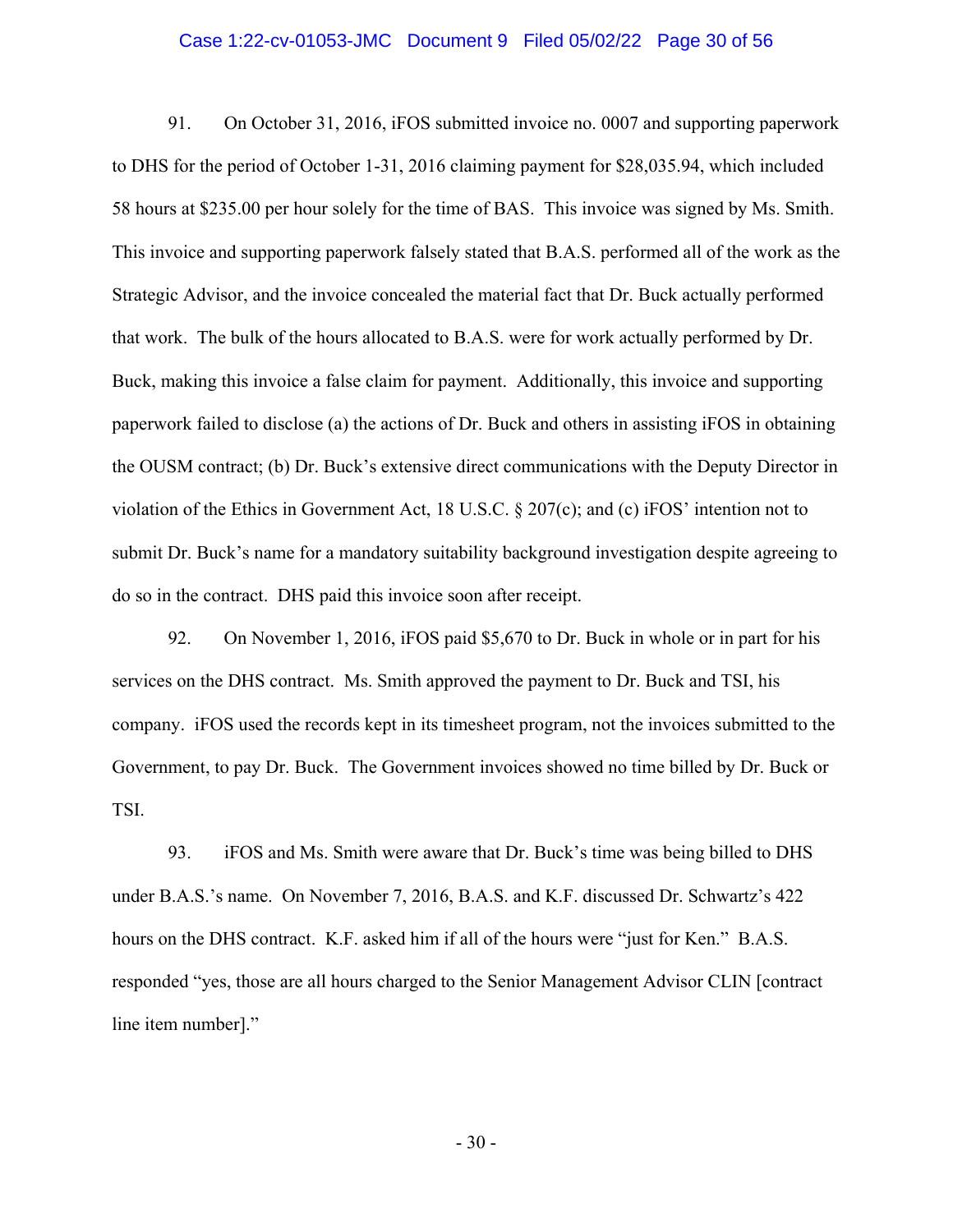## Case 1:22-cv-01053-JMC Document 9 Filed 05/02/22 Page 31 of 56

94. In November 2016, Dr. Buck, using iFOS' electronic timesheet program, billed 51 hours.

95. On November 30, 2016, iFOS submitted invoice no. 0008 and supporting paperwork to DHS for the period of November1-30, 2016 claiming payment for \$[25,949.04,](https://25,949.04) which included 51 hours at \$235.00 per hour solely for the time of BAS. This invoice was signed by Ms. Smith. This invoice and supporting paperwork falsely stated that B.A.S. performed all of the work as the Strategic Advisor, and the invoice concealed the material fact that Dr. Buck actually performed that work. The bulk of the hours allocated to B.A.S. were for work actually performed by Dr. Buck, making this invoice a false claim for payment. Additionally, this invoice and supporting paperwork failed to disclose (a) the actions of Dr. Buck and others in assisting iFOS in obtaining the OUSM contract; (b) Dr. Buck's extensive direct communications with the Deputy Director in violation of the Ethics in Government Act, 18 U.S.C. § 207(c); and (c) iFOS' intention not to submit Dr. Buck's name for a mandatory suitability background investigation despite agreeing to do so in the contract. DHS paid this invoice soon after receipt.

96. On December 1, 2016, iFOS paid \$12,180 to Dr. Buck in whole or in part for his services on the DHS contract. Ms. Smith approved the payment to Dr. Buck and TSI, his company. iFOS used the records kept in its timesheet program, not the invoices submitted to the Government, to pay Dr. Buck. The Government invoices showed no time billed by Dr. Buck or TSI.

97. On December 4, 2016, the Deputy Director emailed Dr. Buck on one of his personal email accounts about changes he had made on an iFOS document submitted to DHS under the OUSM contract. The Deputy Director stated: "Thank you! . . . Can you have

- 31 -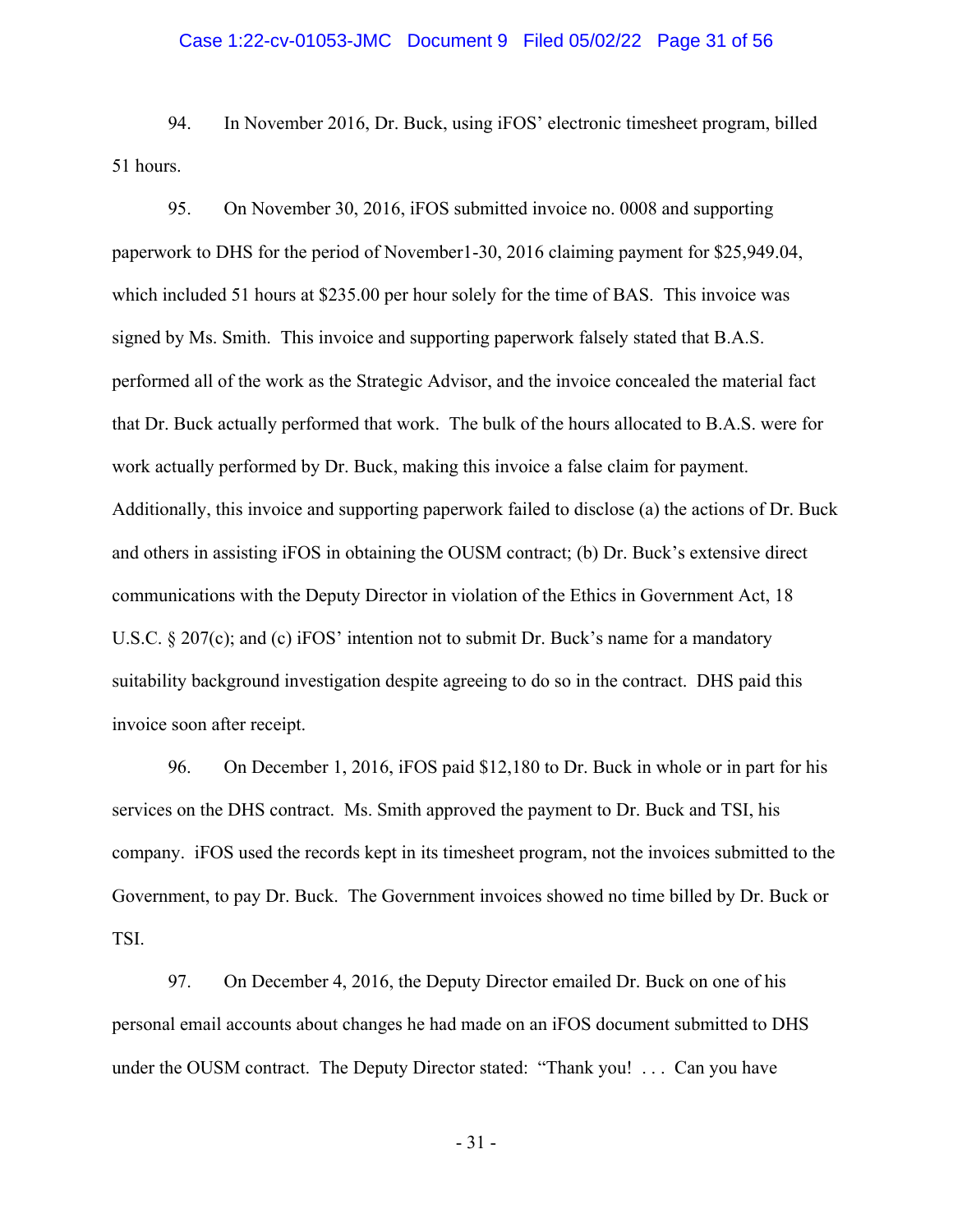## Case 1:22-cv-01053-JMC Document 9 Filed 05/02/22 Page 32 of 56

[B.A.S.] send this to me clean, on DHS account, very first thing in morning (assuming he is not working tonight). As early as he can in a.m." Dr. Buck then forwards the document to B.A.S. to send it to DHS from B.A.S.' email account.

98. In December 2016, Dr. Buck, using iFOS' electronic timesheet program, billed 57 hours.

99. On December 30, 2016, iFOS submitted invoice no. 0009 and supporting paperwork to DHS for the period of December1-30, 2016 claiming payment for \$[25,414.68,](https://25,414.68) which included 57 hours at \$235.00 per hour solely for the time of BAS. This invoice was signed by Ms. Smith. This invoice and supporting paperwork falsely stated that BAS performed all of the work as the Strategic Advisor and did not disclose that Dr. Buck actually performed that work. The bulk of the hours allocated to BAS were for work actually performed by Dr. Buck, making this invoice a false claim for payment. Additionally, this invoice and supporting paperwork did not disclose the actions of Dr. Buck and others in assisting iFOS in obtaining the OUSM contract or iFOS' intention not to submit Dr. Buck's name for a mandatory suitability background investigation despite agreeing to do so in the contract. DHS paid this invoice soon after receipt.

100. In 2016, iFOS paid Buck and TSI \$87,360 in non-employee compensation. iFOS used the records kept in its timesheet program, not the invoices submitted to the Government, to pay Dr. Buck. The Government invoices showed no time billed by Dr. Buck or TSI.

101. On January 4, 2017, iFOS paid \$10,710 to Dr. Buck in whole or in part for his services on the DHS contract. Ms. Smith approved the payment to Dr. Buck and TSI, his company. iFOS used the records kept in its timesheet program, not the invoices submitted to the

- 32 -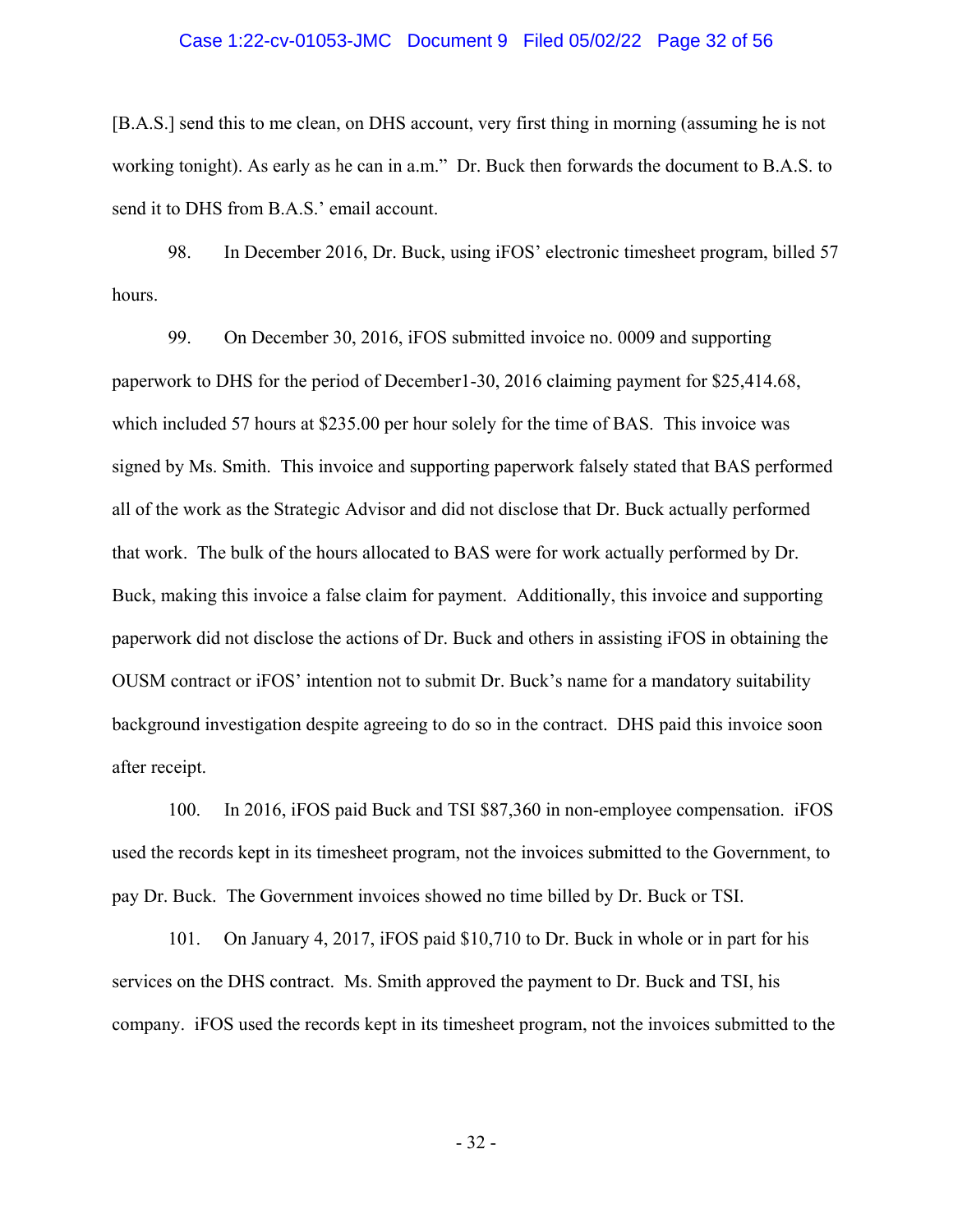## Case 1:22-cv-01053-JMC Document 9 Filed 05/02/22 Page 33 of 56

Government, to pay Dr. Buck. The Government invoices showed no time billed by Dr. Buck or TSI.

102. On January 5, 2017, DHS issued Modification #2 to the iFOS-OUSM contract realigning funding and hours. The stated purpose of this modification was to realign hours for a Strategic Management Advisor. The next day. Ms. Smith informed DHS that all contract administration tasks should be directed exclusively to her attention. Five days later, iFOS sent an email to Dr. Buck stating: "Attached is the addendum to your subcontracting agreement based on the increase of hours."

103. By January 7, 2017, Dr. Buck became concerned that his involvement with the contract would be discovered by DHS contracting personnel. On that day, Dr. Buck emailed the Deputy Director, B.A.S. and another DHS employee from his iFOS email address, which now showed "Kenneth Buck <[dhs00040@ifoscorp.com](mailto:dhs00040@ifoscorp.com)>."

104. At 5:20 p.m., the Deputy Director noticed Dr. Buck's mistake and texted him: "You replied to my work account email today. At 5:21 p.m., Dr. Buck responded "Was my name on it or was it from the iFOS box?" At 5:53 p.m., the Deputy Director instructed Dr. Buck, "Loop in [B.A.S.] to which Dr. Buck responded "Already done." At 6:49 p.m., Dr. Buck sent the Deputy Director a text which read: "I just spoke with [B.A.S.]. , , , He just wants to make sure you and he are in accord. One option if anyone asks him is to say that I've advised them on a few issues and now the one year cooling off period is over, I'm just laying low." The Deputy Director and Dr. Buck, as well as B.A.S., knew that Dr. Buck's proposed response was false and that Dr. Buck had served surreptitiously as the Strategic Advisor on the iFOS contract during his one-year cooling off period and without completing the mandatory suitability background investigation.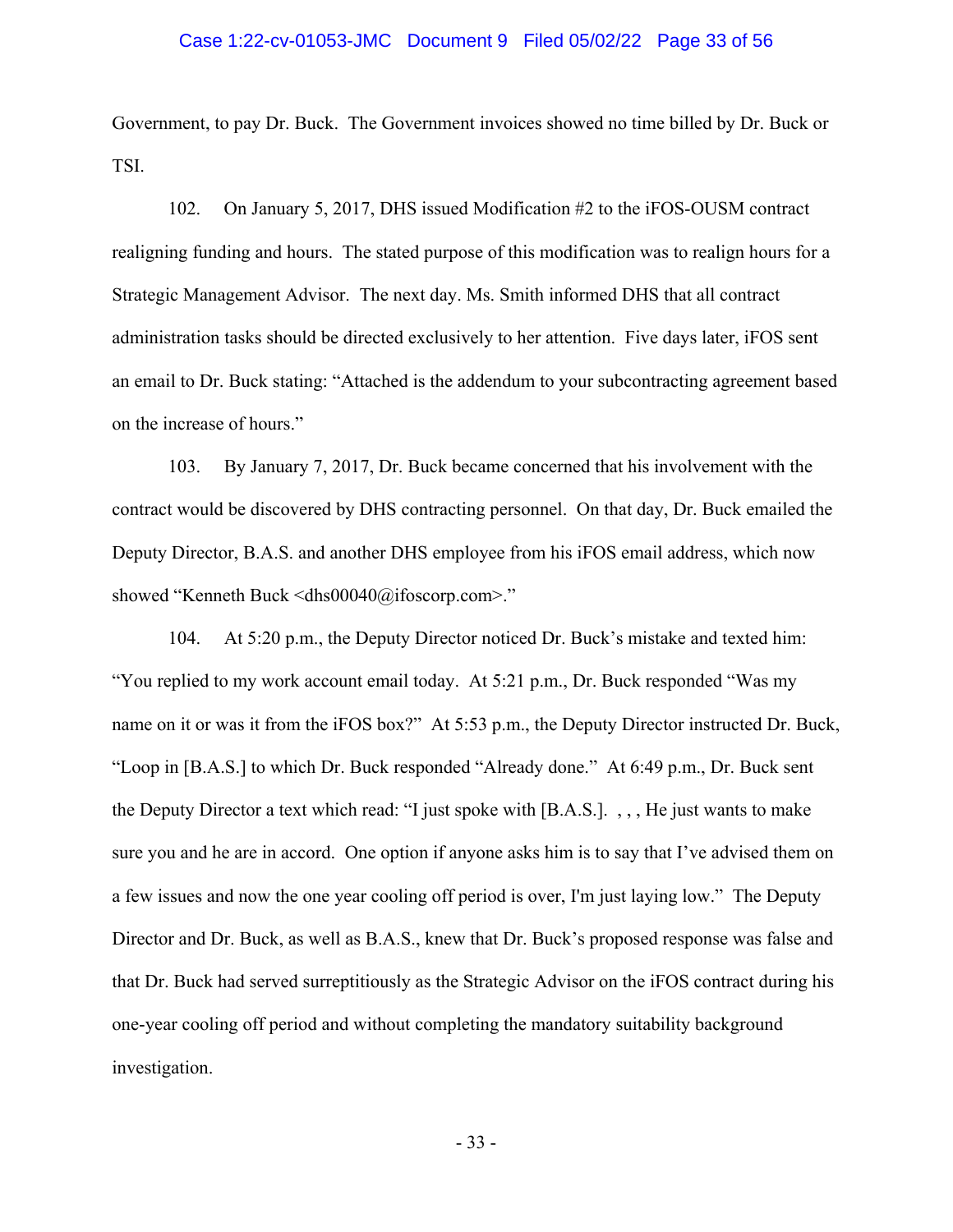## Case 1:22-cv-01053-JMC Document 9 Filed 05/02/22 Page 34 of 56

105. On January 10, 2017, B.A.S. emailed Dr. Buck that there would be an addendum to his subcontracting agreement with iFOS to increase his pay based on DHS' increase of the hours on the contract.

106. After the expiration for Dr. Buck's one-year cooling off period, from January 9, 2017 to the conclusion of the contract on December 31, 2017, Dr. Buck and the Deputy Director spoke using Dr. Buck's telephone over 180 times for a total of over 43 combined hours. The vast bulk of these calls were during business hours, and multiple calls often were made on the same day. The United States alleges, on information and belief, that many, if not all, of these calls related to the iFOS contract with DHS. At no point after the conclusion of Dr. Buck's cooling off period, did iFOS identify Dr. Buck for purposes of completing the mandatory suitability background investigation.

107. On January 31, 2017, iFOS submitted invoice no. H0010 and supporting paperwork to DHS for the period of January 1-31, 2017 claiming payment for \$[28,240.80,](https://28,240.80) which included 60 hours at \$235.00 per hour solely for the time of BAS. This invoice was signed by Ms. Smith. This invoice and supporting paperwork falsely stated that B.A.S. performed all of the work as the Strategic Advisor, and the invoice concealed the material fact that Dr. Buck actually performed that work. The bulk of the hours allocated to B.A.S. were for work actually performed by Dr. Buck, making this invoice a false claim for payment. Additionally, this invoice and supporting paperwork failed to disclose (a) the actions of Dr. Buck and others in assisting iFOS in obtaining the OUSM contract; (b) Dr. Buck's extensive direct communications with the Deputy Director in violation of the Ethics in Government Act, 18 U.S.C. § 207(c); and (c) iFOS' intention not to submit Dr. Buck's name for a mandatory suitability background investigation despite agreeing to do so in the contract. DHS paid this invoice soon after receipt.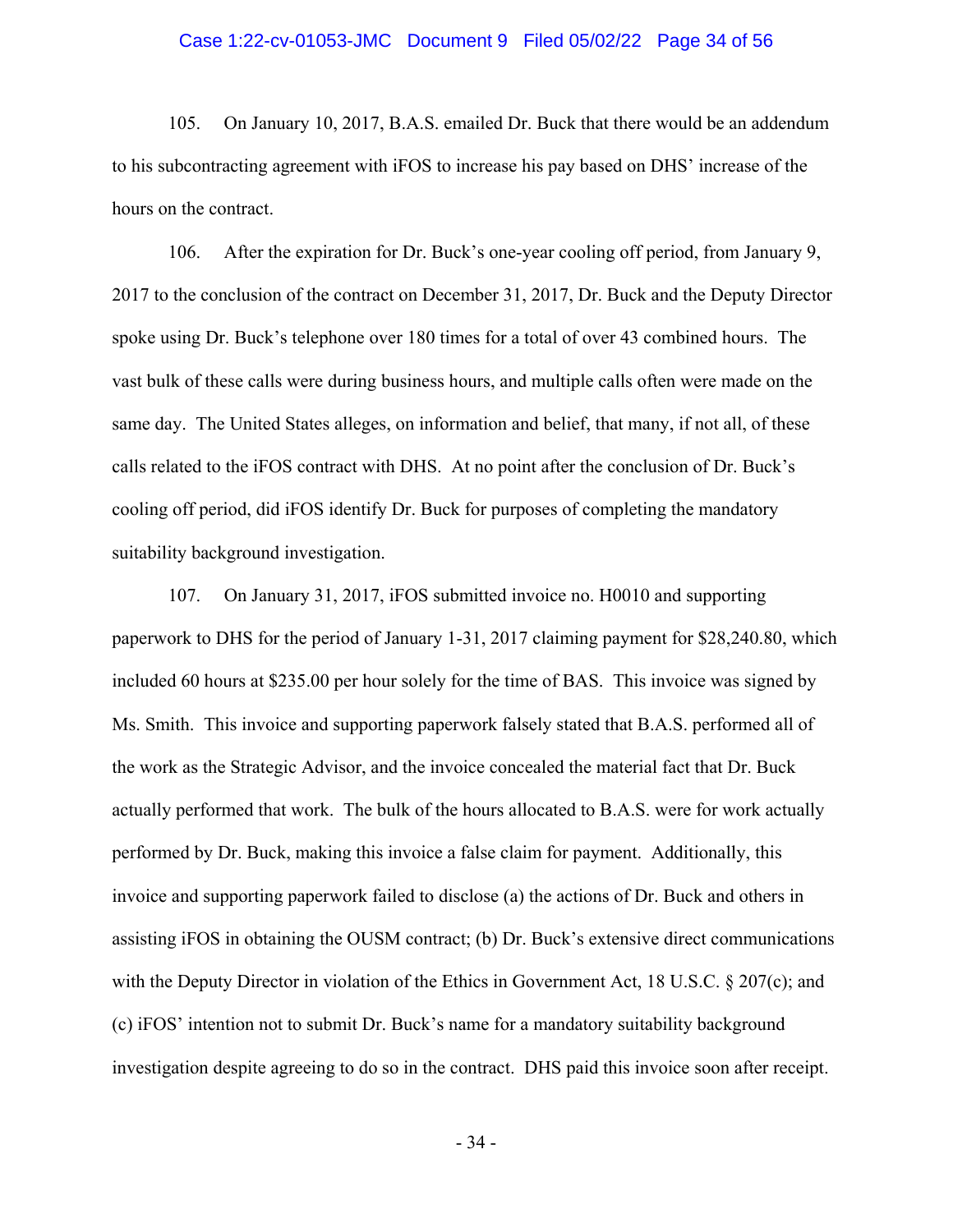## Case 1:22-cv-01053-JMC Document 9 Filed 05/02/22 Page 35 of 56

108. On February 3, 2017, iFOS paid \$11,970 to Dr. Buck in whole or in part for his services on the DHS contract. Ms. Smith approved the payment to Dr. Buck and TSI, his company. iFOS used the records kept in its timesheet program, not the invoices submitted to the Government, to pay Dr. Buck. The Government invoices showed no time billed by Dr. Buck or TSI.

109. On February 28, 2017, iFOS submitted invoice no. H0011 and supporting paperwork to DHS for the period of February 1-28, 2017 claiming payment for \$[34,818.76,](https://34,818.76) which included 91 hours at \$235.00 per hour solely for the time of BAS. This invoice was signed by Ms. Smith. This invoice and supporting paperwork falsely stated that B.A.S. performed all of the work as the Strategic Advisor, and the invoice concealed the material fact that Dr. Buck actually performed that work. The bulk of the hours allocated to B.A.S. were for work actually performed by Dr. Buck, making this invoice a false claim for payment. Additionally, this invoice and supporting paperwork failed to disclose (a) the actions of Dr. Buck and others in assisting iFOS in obtaining the OUSM contract; (b) Dr. Buck's previous extensive direct communications with the Deputy Director in violation of the Ethics in Government Act, 18 U.S.C. § 207(c); and (c) iFOS' intention not to submit Dr. Buck's name for a mandatory suitability background investigation despite agreeing to do so in the contract. DHS paid this invoice soon after receipt.

110. On March 1, 2017, iFOS paid \$12,180 to Dr. Buck in whole or in part for his services on the DHS contract. Ms. Smith approved the payment to Dr. Buck and TSI, his company. iFOS used the records kept in its timesheet program, not the invoices submitted to the Government, to pay Dr. Buck. The Government invoices showed no time billed by Dr. Buck or TSI.

- 35 -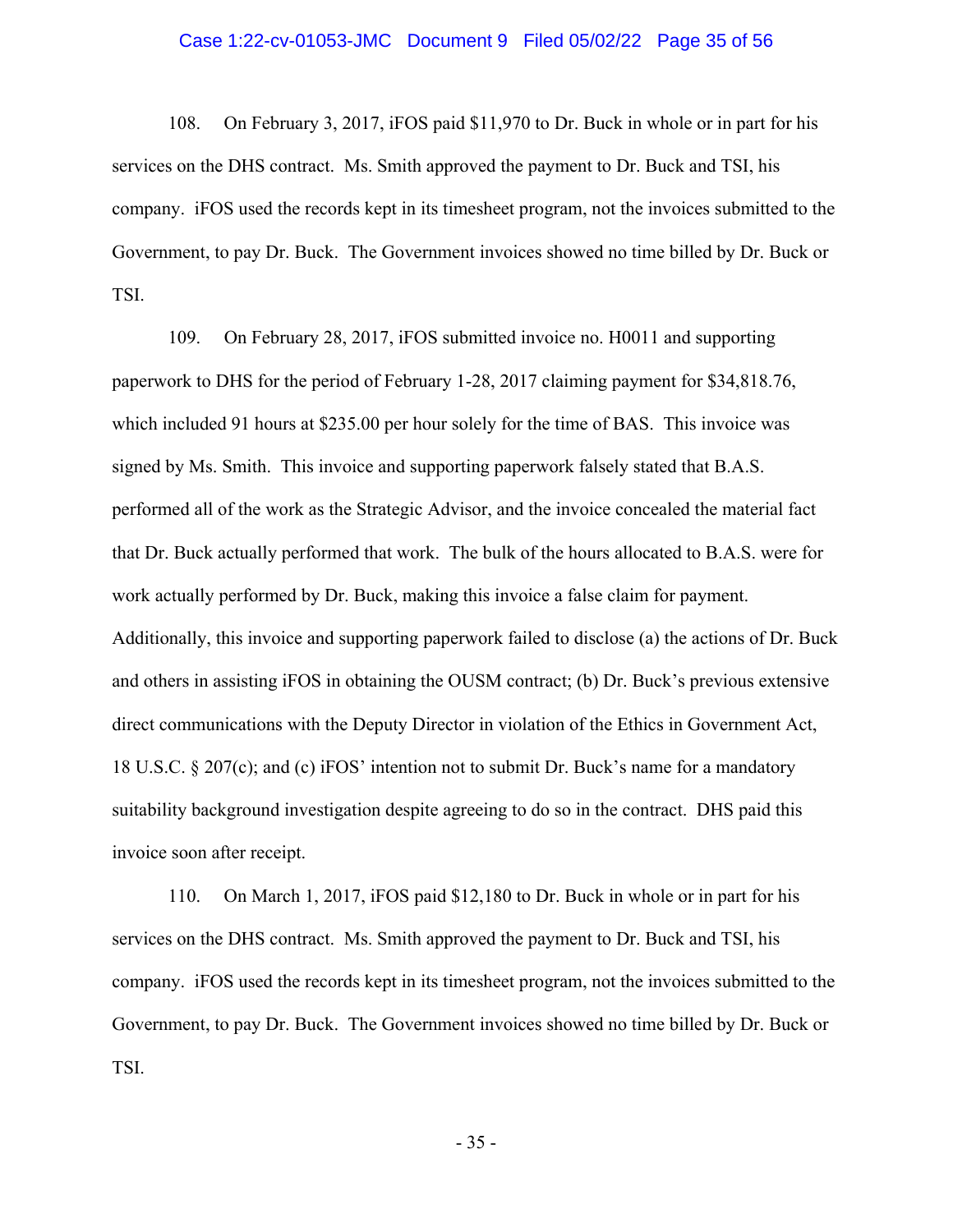## Case 1:22-cv-01053-JMC Document 9 Filed 05/02/22 Page 36 of 56

111. On March 16, 2017, DHS issued Modification #3 to the iFOS –DHS contract which exercised the one year extension option and increased total contract amount by \$360,122.

112. On March 19, 2017, BAS emailed Dr. Buck about an increase to his hourly rate and to thank Dr. Buck for all of the work he put in over this past year.

113. On March 31, 2017, iFOS submitted invoice no. H0012 and supporting paperwork to DHS for the period of March 1-31, 2017 claiming payment for \$[43,973.72,](https://43,973.72) which included 88 hours at \$235.00 per hour and 28 hours at \$242.05 solely for the time of BAS. This invoice was signed by Ms. Smith. This invoice and supporting paperwork falsely stated that B.A.S. performed all of the work as the Strategic Advisor, and the invoice concealed the material fact that Dr. Buck actually performed that work. The bulk of the hours allocated to B.A.S. were for work actually performed by Dr. Buck, making this invoice a false claim for payment. Additionally, this invoice and supporting paperwork failed to disclose (a) the actions of the Dr. Buck and others in assisting iFOS in obtaining the OUSM contract; (b) Dr. Buck's previous extensive direct communications with the Deputy Director in violation of the Ethics in Government Act, 18 U.S.C. § 207(c); and (c) iFOS' intention not to submit Dr. Buck's name for a mandatory suitability background investigation despite agreeing to do so in the contract. DHS paid this invoice soon after receipt.

114. On April 3, 2017, iFOS paid \$13,020 to Dr. Buck in whole or in part for his services on the DHS contract. Ms. Smith approved the payment to Dr. Buck and TSI, his company. iFOS used the records kept in its timesheet program, not the invoices submitted to the Government, to pay Dr. Buck. The Government invoices showed no time billed by Dr. Buck or TSI.

- 36 -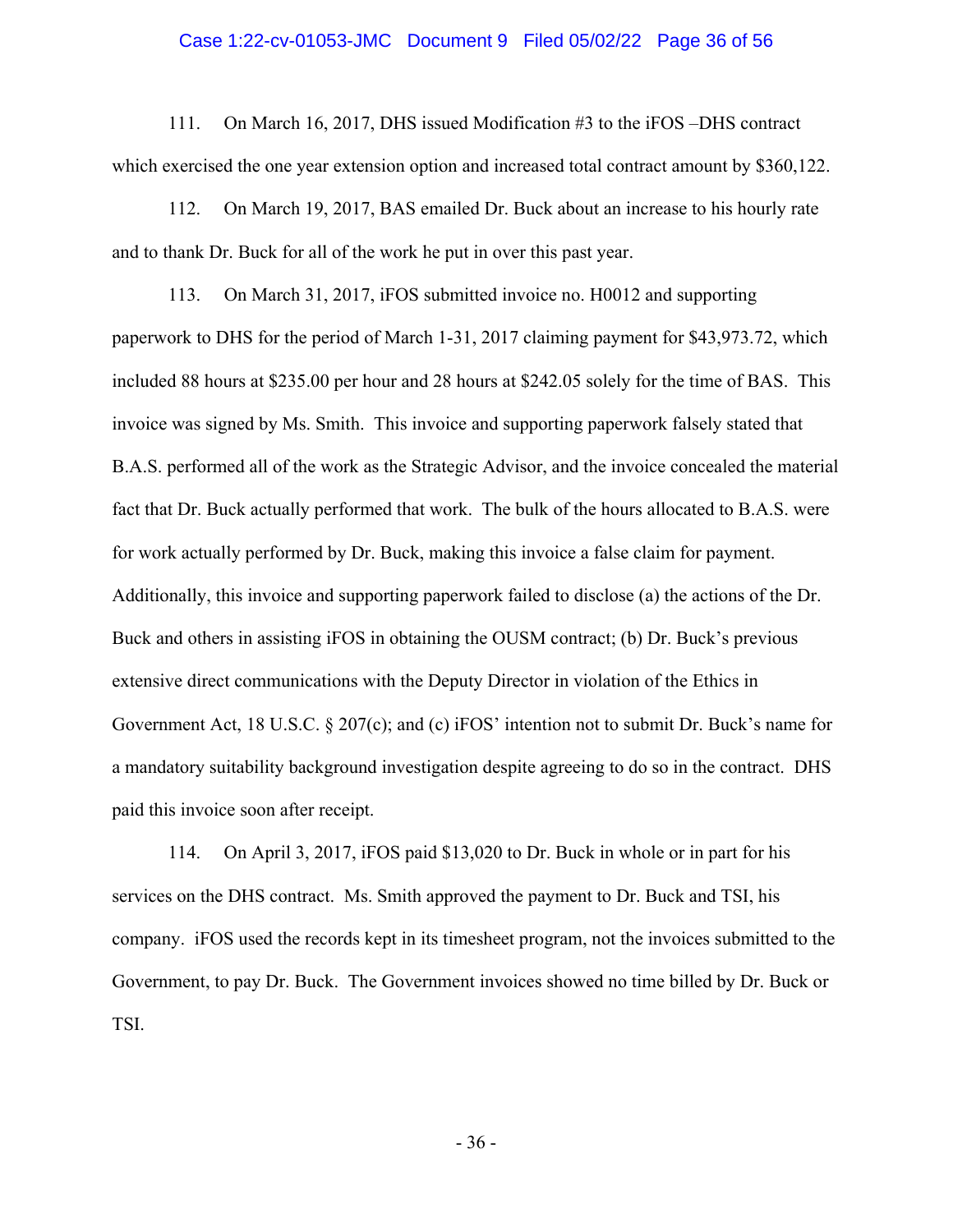## Case 1:22-cv-01053-JMC Document 9 Filed 05/02/22 Page 37 of 56

115. On April 30, 2017, iFOS submitted invoice no. H0013 and supporting paperwork to DHS for the period of April1-30, 2017 claiming payment for [\\$29,329.85](https://29,329.85), which included 61 hours at \$242.05 per hour solely for the time of BAS. This invoice was signed by Ms. Smith. This invoice and supporting paperwork falsely stated that B.A.S. performed all of the work as the Strategic Advisor, and the invoice concealed the material fact that Dr. Buck actually performed that work. The bulk of the hours allocated to B.A.S. were for work actually performed by Dr. Buck, making this invoice a false claim for payment. Additionally, this invoice and supporting paperwork failed to disclose (a) the actions of Dr. Buck and others in assisting iFOS in obtaining the OUSM contract; (b) Dr. Buck's previous extensive direct communications with the Deputy Director in violation of the Ethics in Government Act, 18 U.S.C. § 207(c); and (c) iFOS' intention not to submit Dr. Buck's name for a mandatory suitability background investigation despite agreeing to do so in the contract. DHS paid this invoice soon after receipt.

116. On May 2, 2017, iFOS paid \$16,450 to Dr. Buck in whole or in part for his services on the DHS contract. Ms. Smith approved the payment to Dr. Buck and TSI, his company. iFOS used the records kept in its timesheet program, not the invoices submitted to the Government, to pay Dr. Buck. The Government invoices showed no time billed by Dr. Buck or TSI.

117. On May 31, 2017, iFOS submitted invoice no. H0014 and supporting paperwork to DHS for the period of May 1-31, 2017 claiming payment for \$[29,060.94,](https://29,060.94) which included 55 hours at \$242.05 per hour solely for the time of BAS. This invoice was signed by Ms. Smith. This invoice and supporting paperwork falsely stated that B.A.S. performed all of the work as the Strategic Advisor, and the invoice concealed the material fact that Dr. Buck actually performed that work. The bulk of the hours allocated to B.A.S. were for work actually performed by Dr.

- 37 -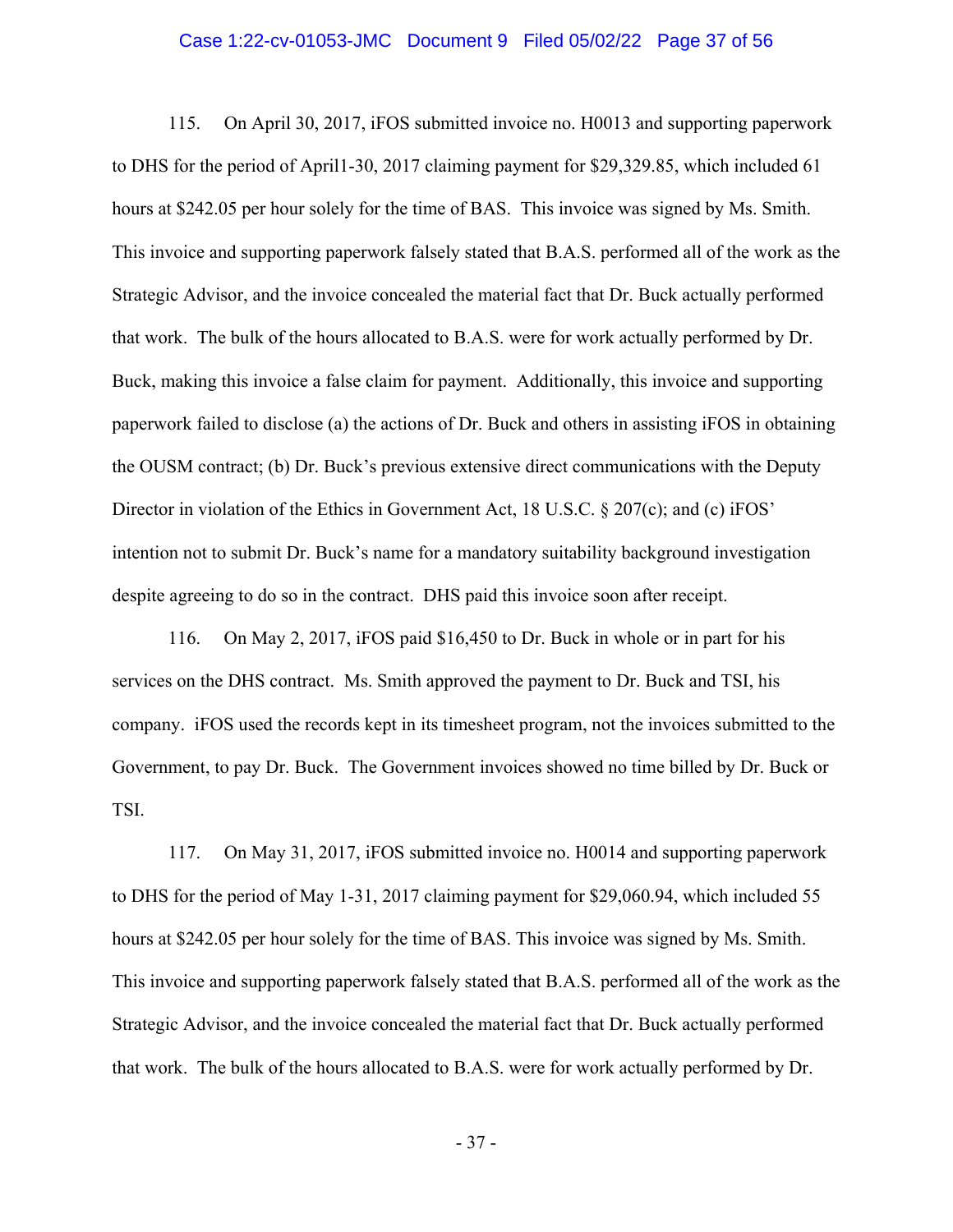## Case 1:22-cv-01053-JMC Document 9 Filed 05/02/22 Page 38 of 56

Buck, making this invoice a false claim for payment. Additionally, this invoice and supporting paperwork failed to disclose (a) the actions of Dr. Buck and others in assisting iFOS in obtaining the OUSM contract; (b) Dr. Buck's previous extensive direct communications with the Deputy Director in violation of the Ethics in Government Act, 18 U.S.C. § 207(c); and (c) iFOS' intention not to submit Dr. Buck's name for a mandatory suitability background investigation despite agreeing to do so in the contract. DHS paid this invoice soon after receipt.

118. On June 2, 2017, iFOS paid \$13,420 to Dr. Buck in whole or in part for his services on the DHS contract. Ms. Smith approved the payment to Dr. Buck and TSI, his company. iFOS used the records kept in its timesheet program, not the invoices submitted to the Government, to pay Dr. Buck. The Government invoices showed no time billed by Dr. Buck or TSI.

119. On June 30, 2017, iFOS submitted invoice no. H0015 to DHS for the period of June 1-30, 2017 claiming payment for [\\$19,167.93](https://19,167.93), which included 2 hours at \$242.05 per hour for the time of BAS and 11 hours at \$242.05 for \$[2,662.55](https://2,662.55) for Dr. Buck's company, TSI. This invoice was signed by Ms. Smith. This invoice and supporting paperwork failed to disclose (a) the actions of Dr. Buck and others in assisting iFOS in obtaining the OUSM contract; (b) Dr. Buck's previous extensive direct communications with the Deputy Director in violation of the Ethics in Government Act, 18 U.S.C. § 207(c); and (c) iFOS' intention not to submit Dr. Buck's name for a mandatory suitability background investigation despite agreeing to do so in the contract. DHS paid this invoice soon after receipt.

120. On July 3, 2017, iFOS paid \$12,100 to Dr. Buck in whole or in part for his services on the DHS contract. Ms. Smith approved the payment to Dr. Buck and TSI, his company. iFOS used the records kept in its timesheet program, not the invoices submitted to the

- 38 -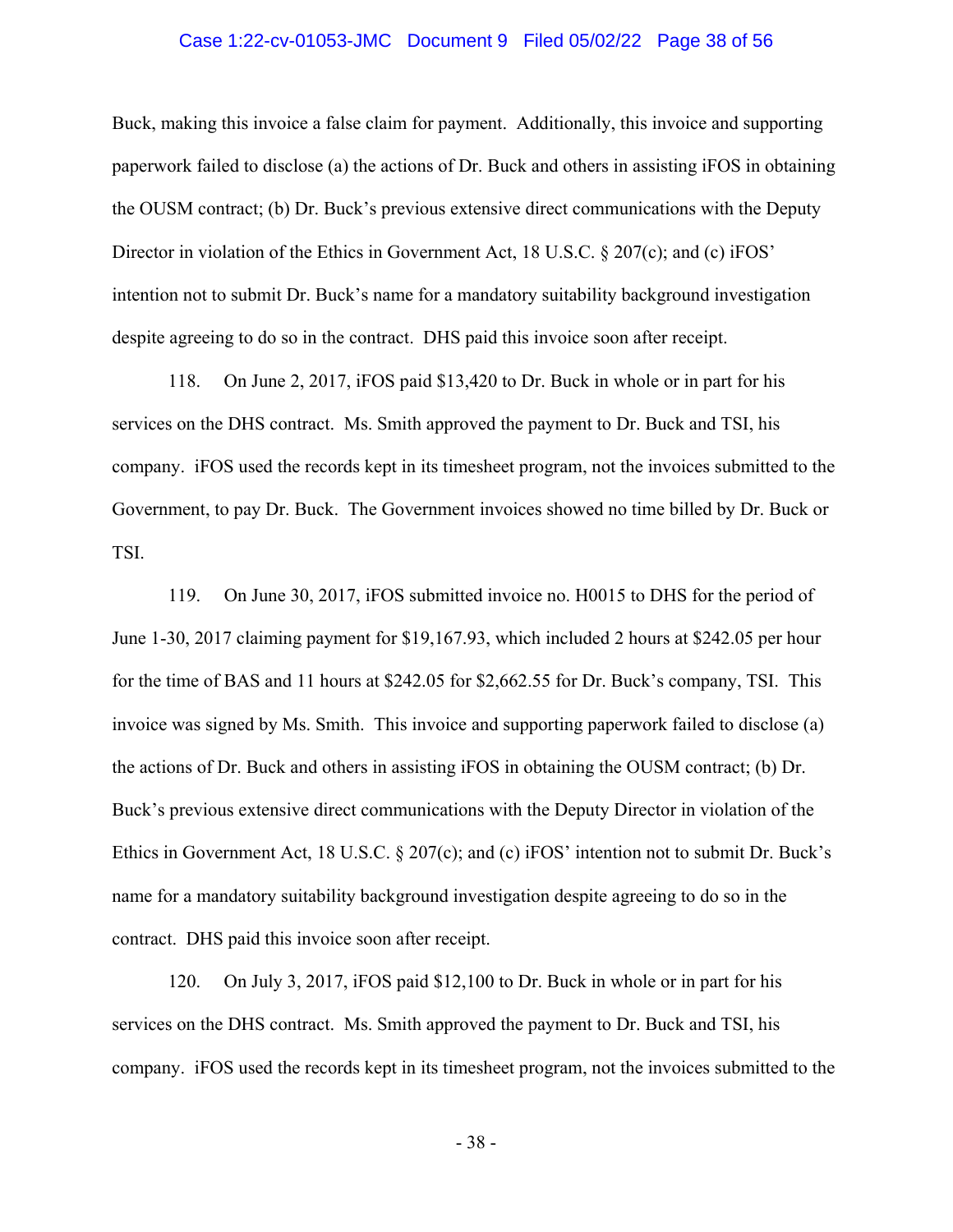## Case 1:22-cv-01053-JMC Document 9 Filed 05/02/22 Page 39 of 56

Government, to pay Dr. Buck. The Government invoices showed no time billed by Dr. Buck or TSI.

121. On July 3, 2017, a DHS employee emailed iFOS about new line item for TSI on invoices asking if TSI "refers to strategic advisory services provided by Dr. Ken Buck" and for what the hours were used. Among the iFOS accounts to which the DHS employee sent this inquiry was [dhs00040@ifoscorp.com](mailto:dhs00040@ifoscorp.com), the group email account that was used by Dr. Buck, B.A.S., and Ms. Smith. The same day, iFOS responded to the DHS employee confirming that TSI refers to the services provided by Ken Buck.

122. On July 30, 2017, iFOS submitted invoice no. H0016 and supporting paperwork to DHS for the period of July 1-31, 2017 claiming payment for \$[26,450.08,](https://26,450.08) which included 1.5 hours at \$242.05 per hour for the time of BAS and 46 hours at \$242.05 per hour for the time of TSI-SMEKBuck. This invoice was signed by Ms. Smith. This was the first invoice that disclosed the involvement of Dr. Buck by name. This invoice and supporting paperwork failed to disclose (a) the actions of Dr. Buck and others in assisting iFOS in obtaining the OUSM contract; (b) Dr. Buck's previous extensive direct communications with the Deputy Director in violation of the Ethics in Government Act, 18 U.S.C.  $\S 207(c)$ ; and (c) iFOS' intention not to submit Dr. Buck's name for a mandatory suitability background investigation despite agreeing to do so in the contract. DHS paid this invoice soon after receipt.

123. On July 31, 2017, iFOS paid \$2.420 to Dr. Buck in whole or in part for his services on the DHS contract. Ms. Smith approved the payment to Dr. Buck and TSI, his company.

124. On August 31, 2017, iFOS submitted invoice no. H0017 and supporting paperwork to DHS for the period of August 1-31, 2017 claiming payment for \$[38,080.39,](https://38,080.39) which

- 39 -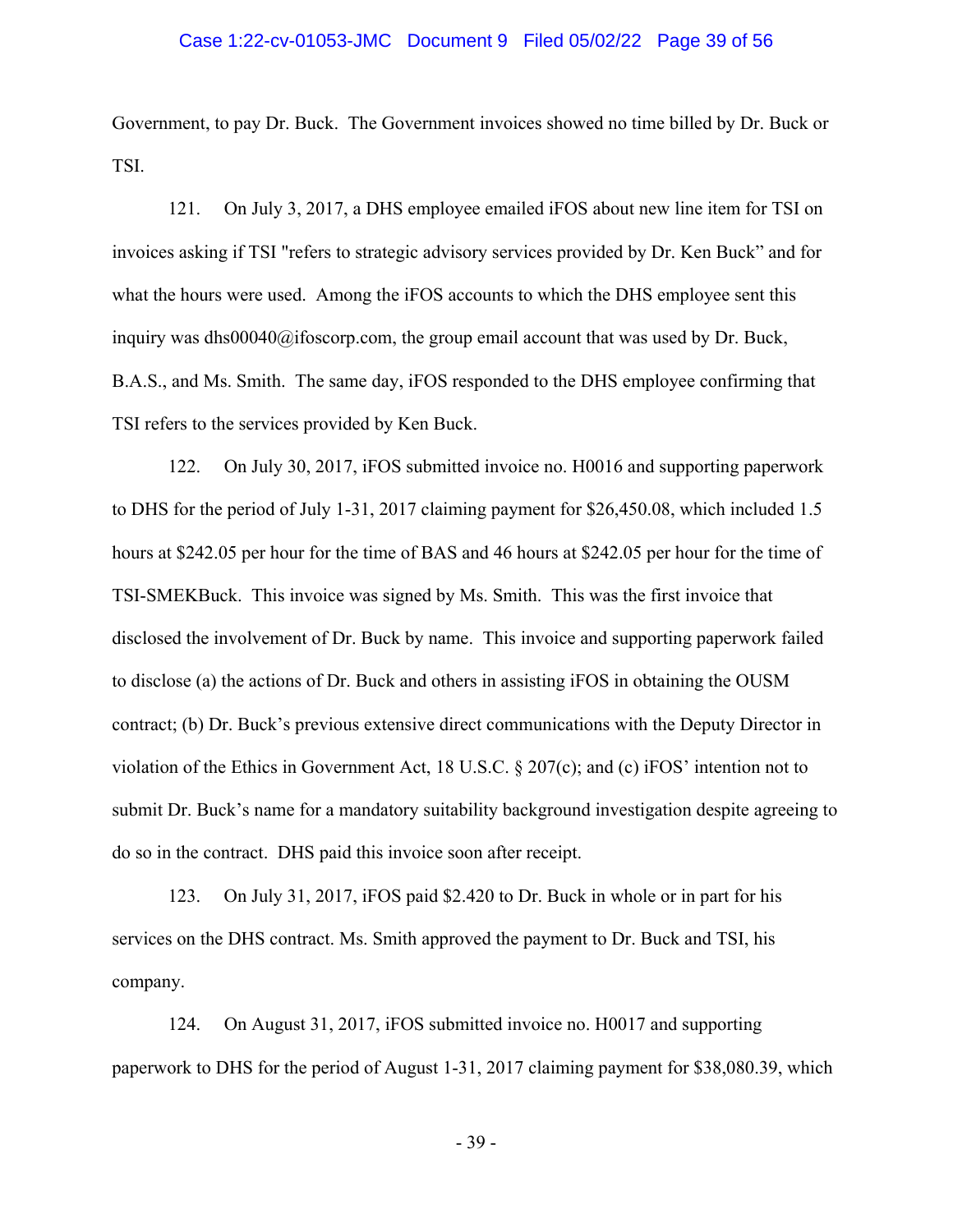## Case 1:22-cv-01053-JMC Document 9 Filed 05/02/22 Page 40 of 56

included 1 hour at \$242.05 per hour for the time of BAS and 87 hours at \$242.05 per hour for the time of TSI-SMEKBuck. This invoice was signed by Ms. Smith. This invoice and supporting paperwork failed to disclose (a) the actions of Dr. Buck and others in assisting iFOS in obtaining the OUSM contract; (b) Dr. Buck's previous extensive direct communications with the Deputy Director in violation of the Ethics in Government Act, 18 U.S.C. § 207(c); and (c) iFOS' intention not to submit Dr. Buck's name for a mandatory suitability background investigation despite agreeing to do so in the contract. DHS paid this invoice soon after receipt.

125. On August 31, 2017, iFOS paid \$19,140 to Dr. Buck in whole or in part for his services on the DHS contract. Ms. Smith approved the payment to Dr. Buck and TSI, his company.

126. On September 29, 2017, iFOS submitted invoice no. H0018 and supporting paperwork to DHS for the period of September 1-30, 2017 claiming payment for [\\$28,979.70,](https://28,979.70) which included 47 hours at \$242.05 per hour for the time of TSI-SMEKBuck. This invoice was signed by Ms. Smith. This invoice and supporting paperwork failed to disclose (a) the actions of Dr. Buck and others in assisting iFOS in obtaining the OUSM contract; (b) Dr. Buck's previous extensive direct communications with the Deputy Director in violation of the Ethics in Government Act, 18 U.S.C. § 207(c); and (c) iFOS' intention not to submit Dr. Buck's name for a mandatory suitability background investigation despite agreeing to do so in the contract. DHS paid this invoice soon after receipt.

127. On October 31, 2017, iFOS submitted invoice no. H0019 and supporting paperwork to DHS for the period of October 1-31, 2017 claiming payment for \$[24,369.92](https://24,369.92), which included 1.5 hours at \$242.05 per hour for the time of BAS and 36 hours at \$242.05 per hour for the time of TSI-SMEKBuck. This invoice was signed by Ms. Smith. This invoice and

- 40 -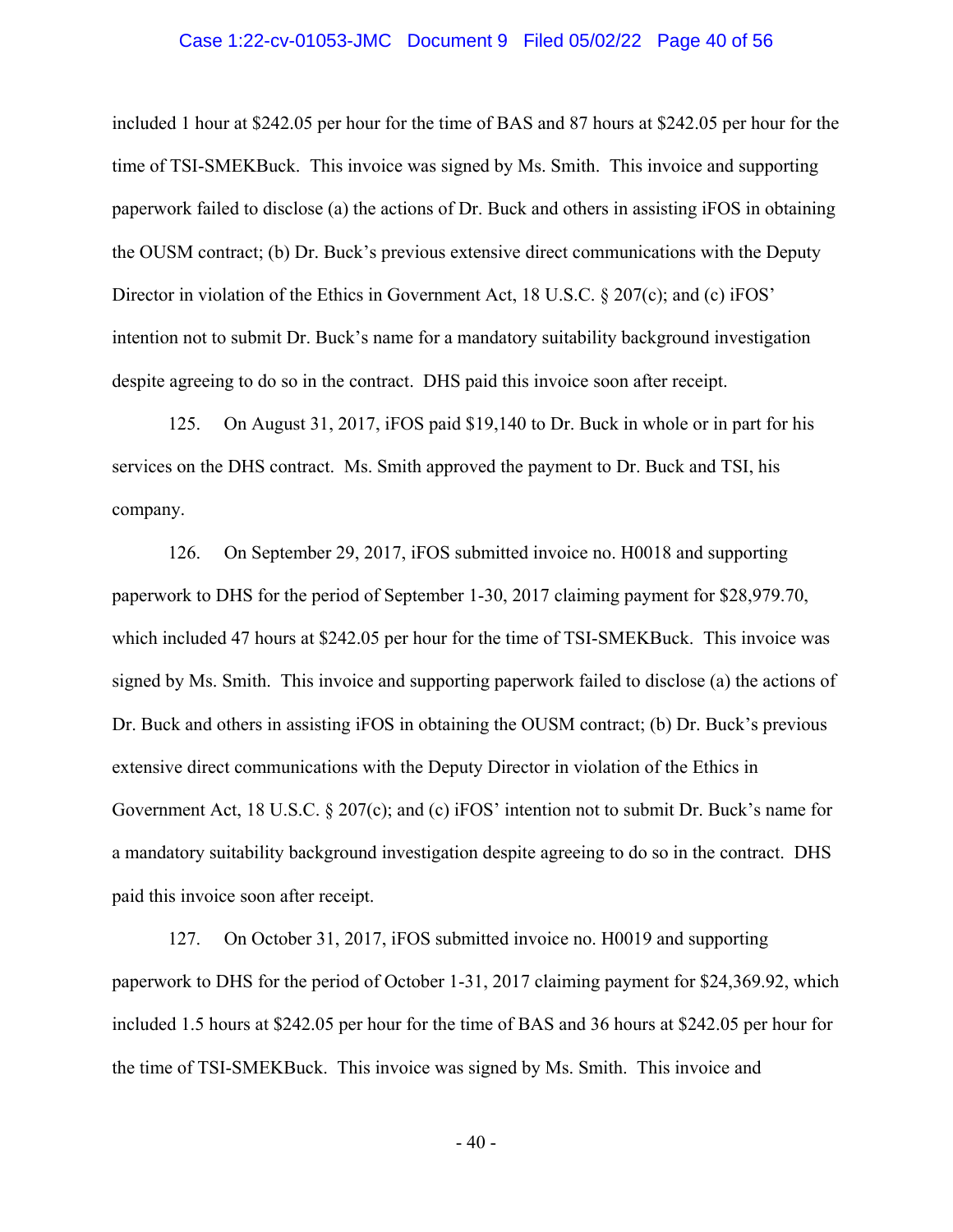## Case 1:22-cv-01053-JMC Document 9 Filed 05/02/22 Page 41 of 56

supporting paperwork failed to disclose (a) the actions of Dr. Buck and others in assisting iFOS in obtaining the OUSM contract; (b) Dr. Buck's previous extensive direct communications with the Deputy Director in violation of the Ethics in Government Act, 18 U.S.C. § 207(c); and (c) iFOS' intention not to submit Dr. Buck's name for a mandatory suitability background investigation despite agreeing to do so in the contract. DHS paid this invoice soon after receipt.

128. On November 1, 2017, iFOS paid \$10,340 to Dr. Buck in whole or in part for his services on the DHS contract. Ms. Smith approved the payment to Dr. Buck and TSI, his company.

129. On November 30, 2017, iFOS submitted invoice no. H0020 and supporting paperwork to DHS for the period of November 1-30, 2017 claiming payment for \$[21,219.09,](https://21,219.09) which included 2.5 hours at \$242.05 per hour for the time of BAS and 28 hours at \$242.05 per hour for the time of TSI-SMEKBuck. This invoice was signed by Ms. Smith. This invoice and supporting paperwork failed to disclose (a) the actions of Dr. Buck and others in assisting iFOS in obtaining the OUSM contract; (b) Dr. Buck's previous extensive direct communications with the Deputy Director in violation of the Ethics in Government Act, 18 U.S.C. § 207(c); and (c) iFOS' intention not to submit Dr. Buck's name for a mandatory suitability background investigation despite agreeing to do so in the contract. DHS paid this invoice soon after receipt.

130. On December 12, 2017, DHS contracting personnel asked Ms. Smith to provide the names of the current iFOS personnel who supported the OUSM contract. Ms. Smith responded with two names – B.A.S. and B.F.; she did not provide Dr. Buck's name.

131. On December 21, 2017, DHS contracting personnel expressly asked about "K Buck" on iFOS' invoices and asked about his status. That day, Ms. Smith responded that "KBuck" was an independent contractor and claimed as "part of iFOS validation on our

- 41 -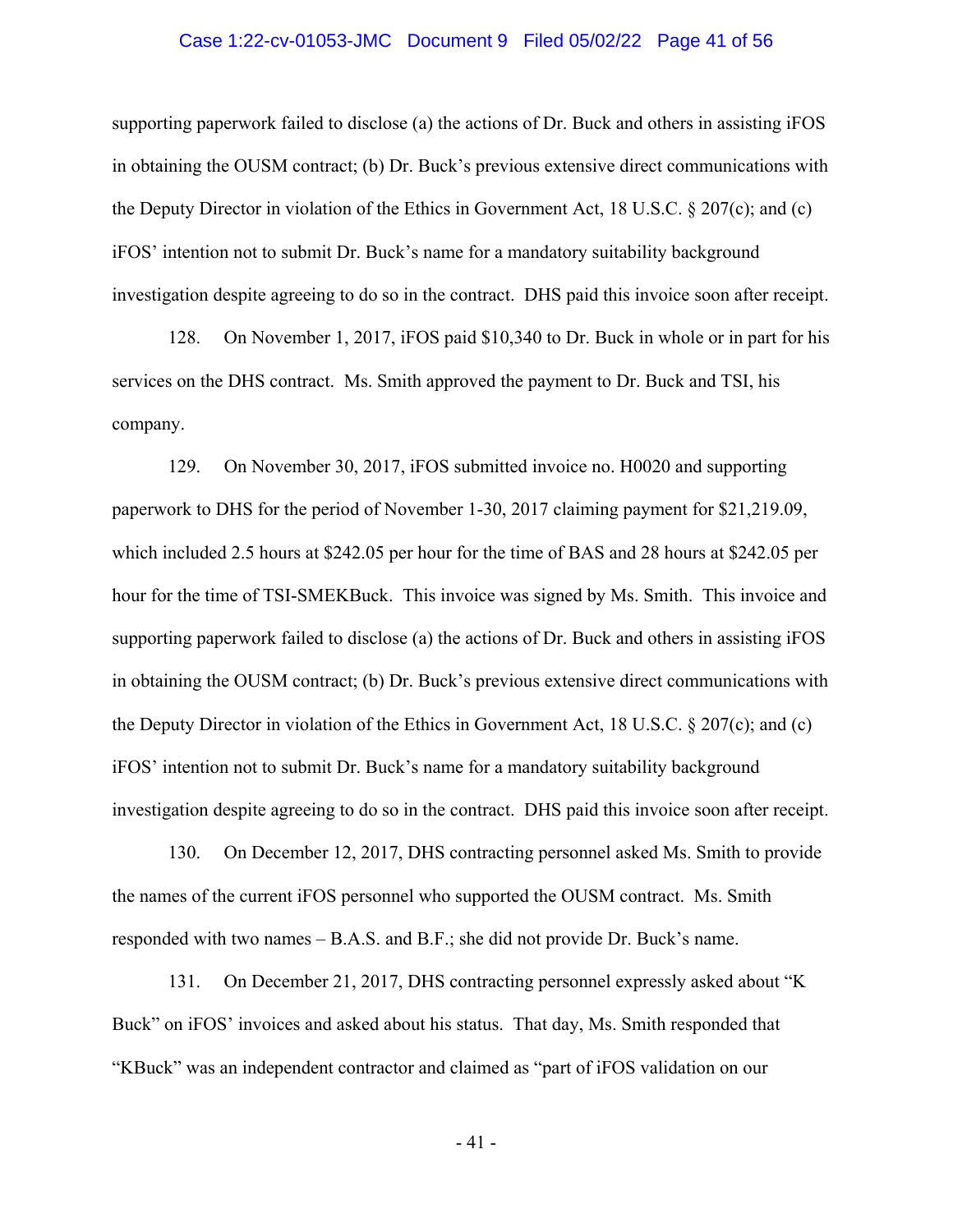## Case 1:22-cv-01053-JMC Document 9 Filed 05/02/22 Page 42 of 56

consultant partnerships who are assigned to a Federal project, we obtain background checks and validate security clearances on independent consultants." Contrary to Ms. Smith's representations and as she well knew, iFOS had not performed a background investigation on Dr. Buck. Following this communication between Ms. Smith and DHS, DHS personnel reached out multiple times to B.A.S. and others at iFOS requesting a completed background check form for Dr. Buck. It was never submitted.

132. On December 29, 2017, iFOS submitted invoice no. H0021 and supporting paperwork to DHS for the period of December 1-31, 2017 claiming payment for \$[23,520.65,](https://23,520.65) which included 2 hours at \$242.05 per hour for the time of BAS and 35 hours at \$242.05 per hour for the time of TSI-SMEKBuck. This invoice was signed by Ms. Smith. This invoice and supporting paperwork failed to disclose (a) the actions of Dr. Buck and others in assisting iFOS in obtaining the OUSM contract; (b) Dr. Buck's previous extensive direct communications with the Deputy Director in violation of the Ethics in Government Act, 18 U.S.C. § 207(c); and (c) iFOS' intention not to submit Dr. Buck's name for a mandatory suitability background investigation despite agreeing to do so in the contract. DHS paid this invoice soon after receipt.

133. After January 1, 2018, iFOS billed no time for Dr. Buck to the contract. The hours invoiced for the project manager/senior advisor position dropped from nearly 50 hours per month to just over 10 hours per month. By March 31, 2018, the contract was completed. At that time, DHS contracting officials were unaware of Dr. Buck's role in steering the contract to iFOS or iFOS' intention not to submit Dr. Buck's name for a suitability background investigation despite agreeing to do so in the contract.

134. Had the United States known of the false claims for payment, Dr. Buck's repeated violations of the conflict of interest provisions of the Ethics in Government Act, 18 U.S.C. §

- 42 -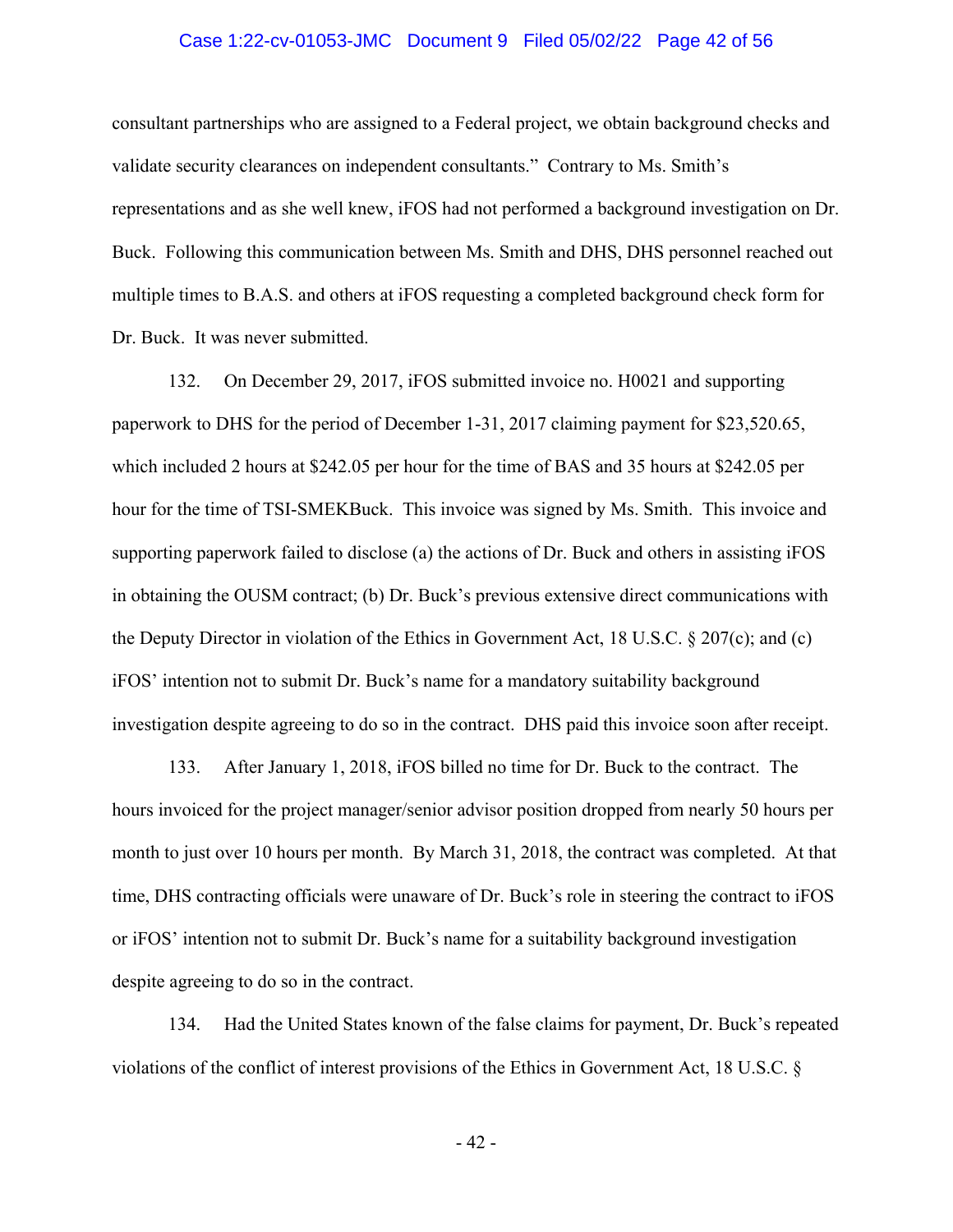## Case 1:22-cv-01053-JMC Document 9 Filed 05/02/22 Page 43 of 56

207(c), or Dr. Buck's role in steering the contract to iFOS from which he would personally benefit financially, the United States would have terminated the contract with iFOS.

135. In 2017, iFOS paid Dr. Buck \$139,790 in miscellaneous income.

136. On January 2, 2018, iFOS paid \$6,160 to Dr. Buck in whole or in part for his services on the DHS contract. Ms. Smith approved the payment to Dr. Buck and his company, TSI.

137. On January 9, 2018, DHS contracting personnel emailed Ms. Smith and informed her that "The contract states that all employees working on the contract shall pass a suitability background check. The subs that you hire as independent consultants as far as the government is concerned are IFOS employees so they too must submit the 11000-25s and pass a suitability back ground check. I, as the Contracting Officer never agreed to allow anyone to work on the contract without the proper background check. Please have all employees being billed under this contract submit the 11000-25 information for DHS Security."

138. On January 9, 2018, following DHS contracting personnel's email regarding the need for a mandatory suitability background investigation for Dr. Buck, B.A.S. emailed Ms. Smith documents from the post-award conference, including DHS' responses to iFOS' questions. He flagged question 7: Question #7 which iFOS had submitted on February 19, 2016 and which read:

Section H, Item 4.0, pg. 10, Clarify the intent of this section applies only to contractor personnel reporting onsite to DHS is required to complete suitability/background investigation with the DHS Office of Security, Personnel Security Division. We assume the aforementioned requirement does not apply to contractor administrative personnel used within our facility to perform quality control review of project deliverables and/or technical experts used for the work effort in preparing deliverables for final submission to the COR.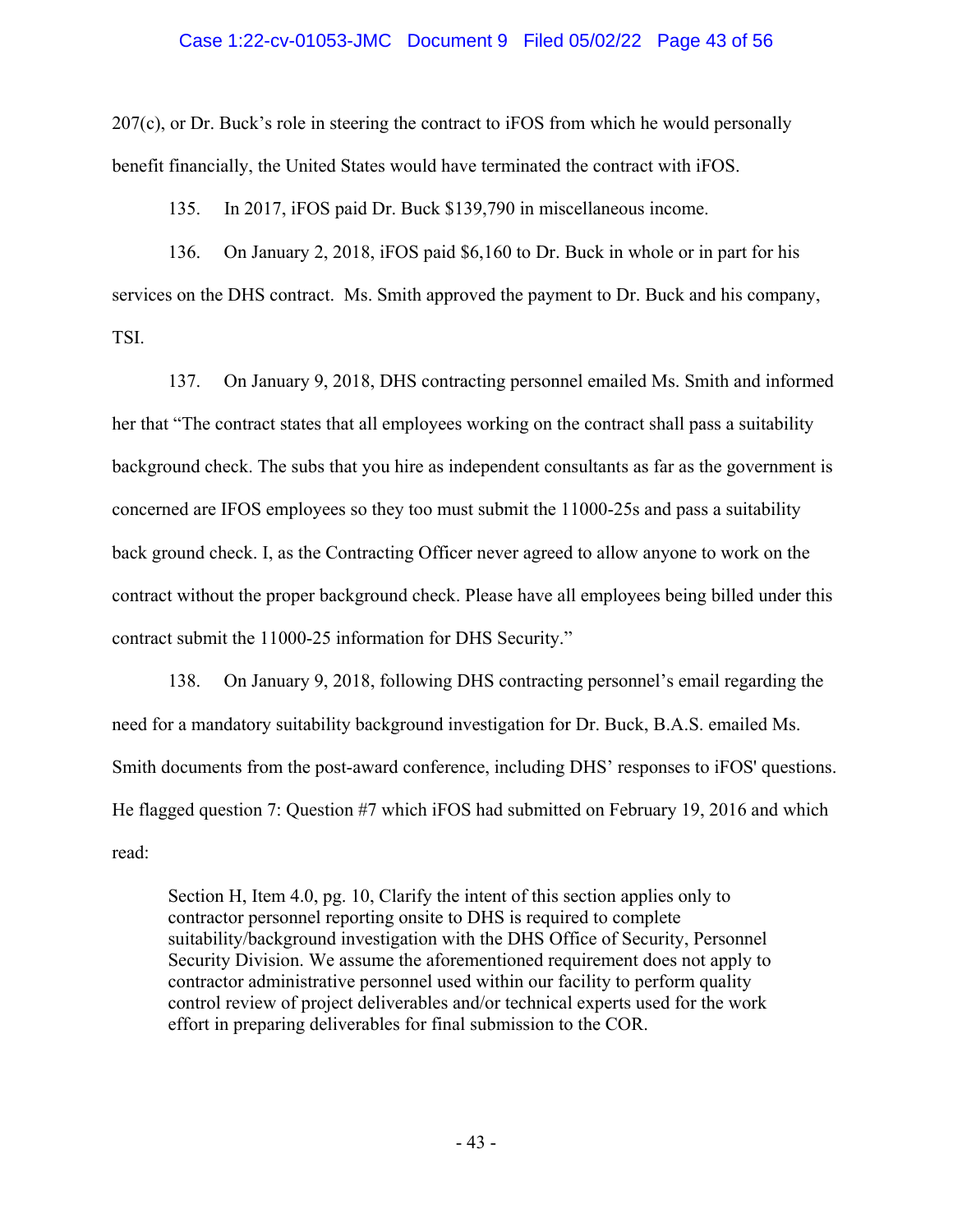## Case 1:22-cv-01053-JMC Document 9 Filed 05/02/22 Page 44 of 56

B.A.S. also included DHS' February 22, 2016 response: "The 3 named labor categories requested for this requirement will have to complete a suitability background investigation regardless of off/on-site."

139. On January 17, 2018, DHS contracting personnel reaffirmed that iFOS' independent contractors including Dr. Buck must pass a suitability check because, *inter alia,* his work at times directly informed DHS products such as formal briefings and reports.

140. On or about February 8, 2019, iFOS submitted invoice no. H0022 dated January 31, 2019 and supporting paperwork to DHS for the period of January 1-31, 2018 claiming payment for [\\$15,048.90](https://15,048.90), which included 2 hours at \$242.05 per hour for the time of BAS. This invoice was signed by Ms. Smith. This invoice was signed by Ms. Smith. This invoice and supporting paperwork failed to disclose (a) the actions of Dr. Buck and others in assisting iFOS in obtaining the OUSM contract; (b) Dr. Buck's previous extensive direct communications with the Deputy Director in violation of the Ethics in Government Act, 18 U.S.C. § 207(c); and (c) iFOS' intention not to submit Dr. Buck's name for a mandatory suitability background investigation despite agreeing to do so in the contract. DHS paid this invoice soon after receipt.

141. On February 2, 2018, iFOS paid \$7,770 to Dr. Buck in whole or in part for his services on the DHS contract. Ms. Smith approved the payment to Dr. Buck and TSI, his company.

142. On February 28, 2018, iFOS submitted invoice no. H0023 and supporting paperwork to DHS for the period of February 1-28, 2018 claiming payment for \$[15,893.99,](https://15,893.99) which included 8.5 hours at \$242.05 per hour for the time of BAS. This invoice was signed by Ms. Smith. This invoice and supporting paperwork failed to disclose (a) the actions of Dr. Buck and others in assisting iFOS in obtaining the OUSM contract; (b) Dr. Buck's previous extensive

- 44 -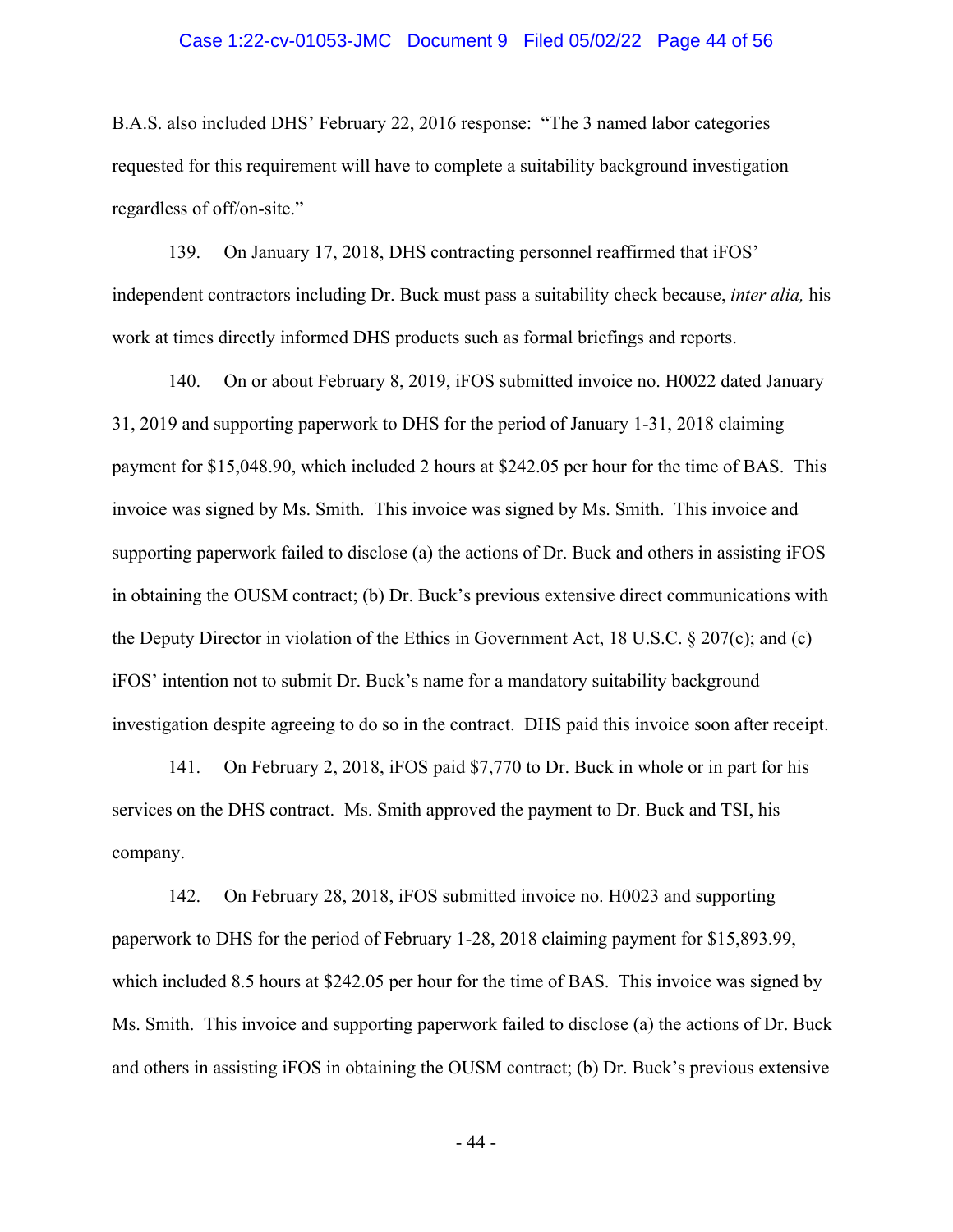## Case 1:22-cv-01053-JMC Document 9 Filed 05/02/22 Page 45 of 56

direct communications with the Deputy Director in violation of the Ethics in Government Act, 18 U.S.C. § 207(c); and (c) iFOS' intention not to submit Dr. Buck's name for a mandatory suitability background investigation despite agreeing to do so in the contract. DHS paid this invoice soon after receipt.

143. On March 30, 2018, iFOS paid \$1,500 to Dr. Buck which at \$220 per hour would equal just under 7 hours of work. Ms. Smith approved the payment to Dr. Buck and TSI, his company.

144. On March 30, 2018, iFOS submitted invoice no. H0024 and supporting paperwork to DHS for the period of March 1-31, 2018 claiming payment for \$[12,851.64,](https://12,851.64) which included 20 hours at \$242.05 per hour for the time of BAS. This invoice was signed by Ms. Smith. This invoice and supporting paperwork failed to disclose (a) the actions of Dr. Buck and others in assisting iFOS in obtaining the OUSM contract; (b) Dr. Buck's previous extensive direct communications with the Deputy Director in violation of the Ethics in Government Act, 18 U.S.C. § 207(c); and (c) iFOS' intention not to submit Dr. Buck's name for a mandatory suitability background investigation despite agreeing to do so in the contract. DHS paid this invoice soon after receipt.

145. On May 4, 2018, iFOS paid \$3,740, which at \$220 per hour would equal 17 hours. Ms. Smith approved the payment of this TSI invoice to Dr. Buck.

146. From April 2016 to March 2018, iFOS submitted 24 invoices or claims for payment, and was paid over \$628,322 under the contract. Each of these 24 invoices is subject to a penalty of between \$11,665 to \$23,331. The total penalties for these invoices range between \$279,960 and \$559,994.

- 45 -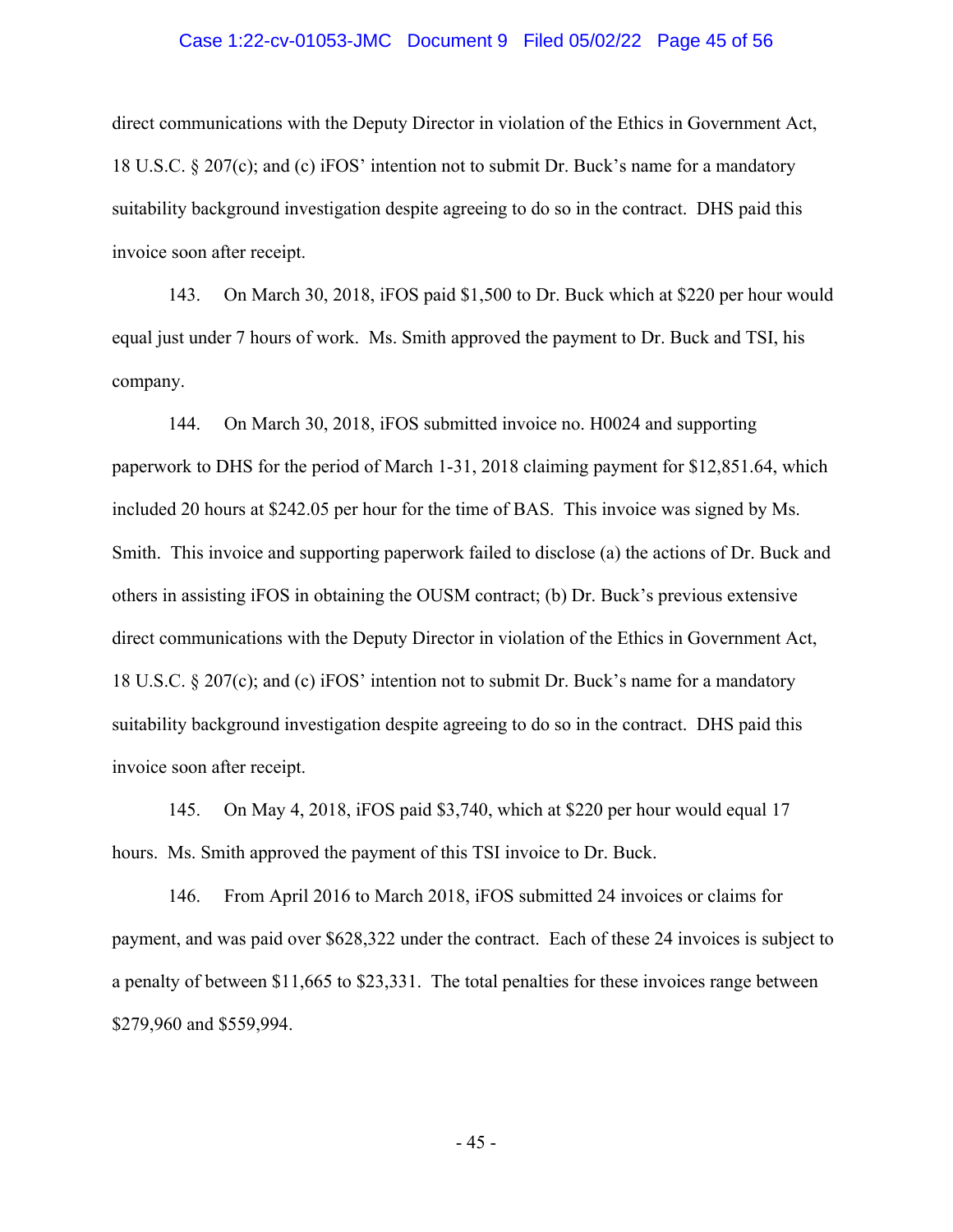## Case 1:22-cv-01053-JMC Document 9 Filed 05/02/22 Page 46 of 56

147. During the one-year period following his departure from DHS, Dr. Buck and the Deputy Director, had extensive direct contact in violation of federal conflict-of-interest rules, which imposed a mandatory one-year cooling off period from January 9, 2016 to January 8, 2017 prohibiting him from communicating directly with his former agency on behalf of another party with the intent to influence agency action.

148. During his one-year cooling off period, Dr. Buck and the Deputy Director spoke using their personal cellular telephones over 140 times for a total of 35 hours.



149. During his one-year period following his departure from DHS, Dr. Buck and the Deputy Director exchanged over 650 text messages.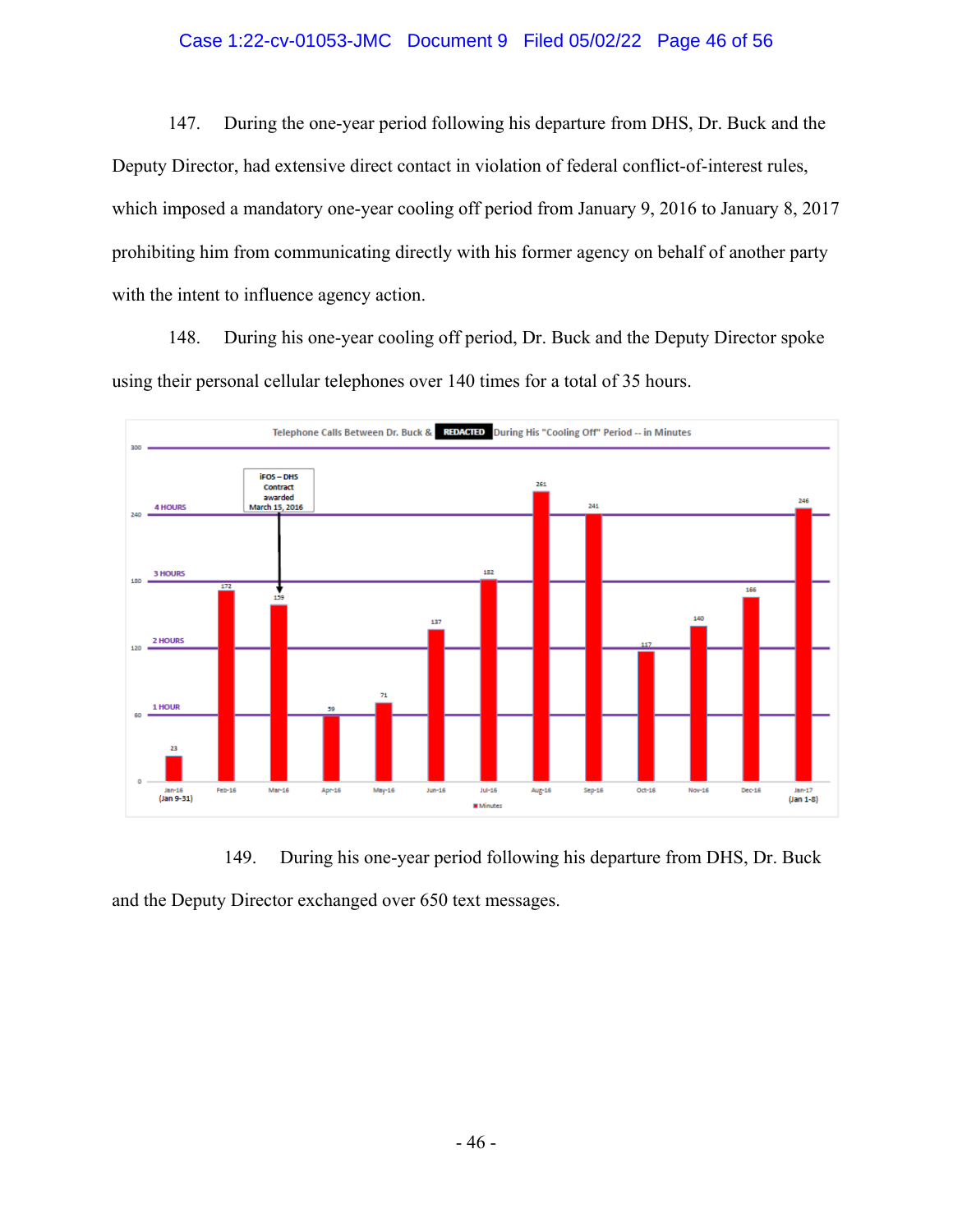

150. Upon information and belief, most, if not all, of these calls and texts during the one-year cooling off period related to the iFOS contract with DHS and were made by Dr. Buck on behalf of iFOS with the intent of influencing DHS action relating to the contract.

# **COUNT I VIOLATION OF THE FALSE CLAIMS ACT 31 U.S.C. § 3729(a)(1)(A) AGAINST ALL DEFENDANTS**

151. The United States re-alleges and incorporates by reference paragraphs 1 through 150 as though fully set forth herein.

152. By virtue of the wrongful acts described herein, from 2015 through the present, all Defendants, with actual knowledge, reckless disregard, or deliberate ignorance, presented, or caused to be presented, to the United States false or fraudulent claims for payment in violation of 31 U.S.C. § 3729(a)(1 )(A). These claims were false in that: (1) from April 2016 to May 2017, iFOS falsely billed Dr. Buck's time as that of an iFOS employee, B.A.S.; (2) from April 2016 to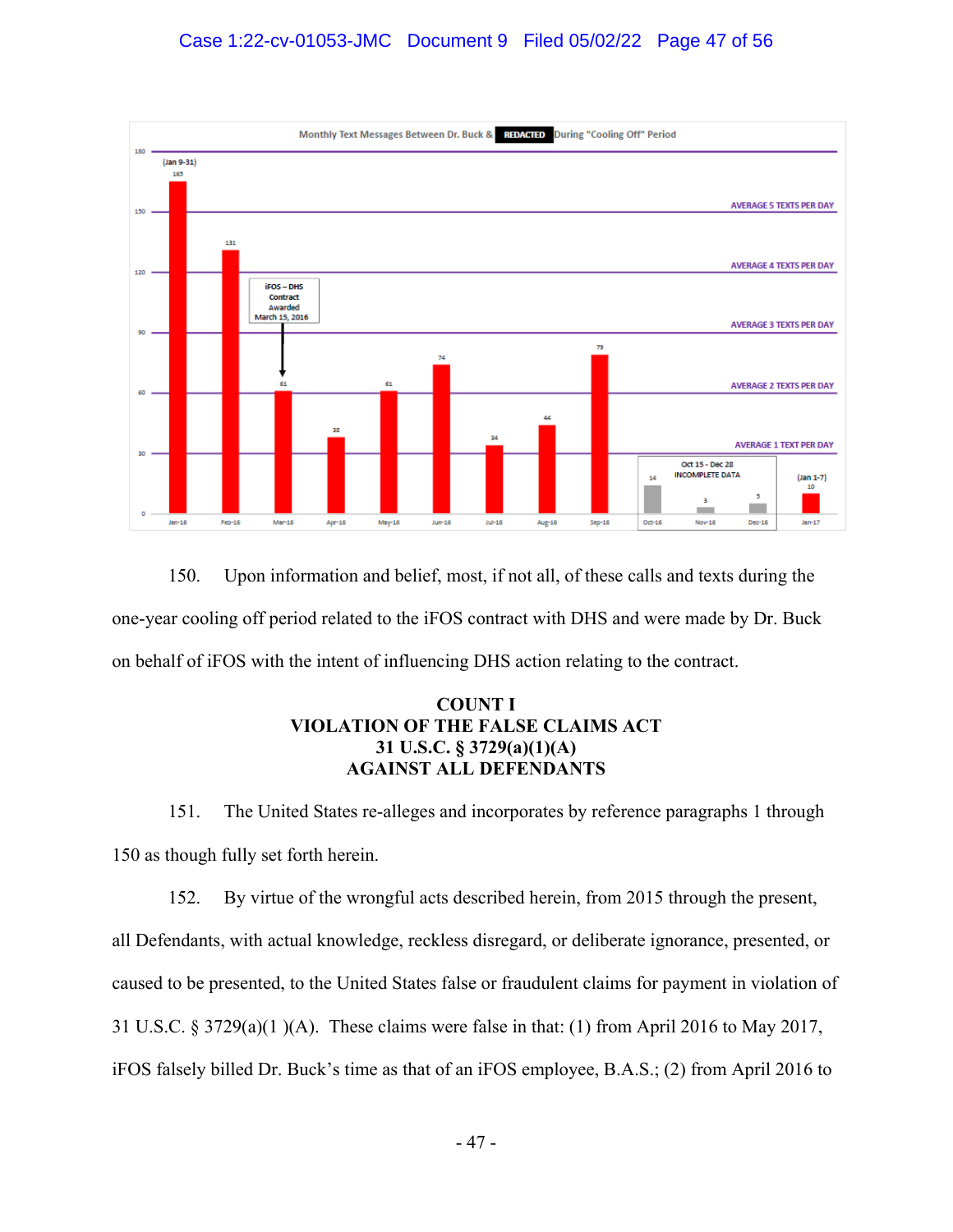## Case 1:22-cv-01053-JMC Document 9 Filed 05/02/22 Page 48 of 56

January 2017, iFOS failed to disclose Dr. Buck's communications with the Deputy Director for the purposes of influencing the Government's action on the contract in violation of the Ethics in Government Act, 18 U.S.C. § 207(c); (3) at all times, iFOS failed to disclose the role of Dr. Buck and others in steering the contract to iFOS pursuant to which Dr. Buck would personally benefit financially; (4) at all time, iFOS intended not to submit Dr. Buck's name for a suitability background investigation despite agreeing to do so in the contract; and (5) falsely representing in iFOS' Technical Proposal to DHS that B.A.S. would serve as the Strategic Advisor for the contract.

153. Additionally, the conduct of iFOS and Ms. Smith fraudulently induced the United States to enter into the iFOS contract. iFOS and Ms. Smith actively concealed Dr. Buck's involvement in the contracting process, including after they learned that DHS would require a suitability background investigation for all off-site contractors such as Dr. Buck. From December 2015 to March 15, 2016, when the contract was awarded, neither iFOS nor Ms. Smith disclosed Dr. Buck's involvement in iFOS' attempt to be awarded the contract. iFOS' and Ms. Smith's failure to disclose this information made the representations by iFOS and Ms. Smith that iFOS was a qualified contractor at best misleading half-truths. iFOS and Ms. Smith had a duty to disclose Dr. Buck's relationship with iFOS to DHS in order in order to correct the misleading impression they had created that iFOS was qualified to be awarded the contract. Additionally, iFOS and Ms. Smith's representations in the Technical Proposal that BAS would serve as the Strategic Advisor were false.

154. The United States relied on these fraudulent invoices and claims for payment in paying Defendant iFOS, which resulted in the payment of over \$628,000 to which it was not legally entitled.

- 48 -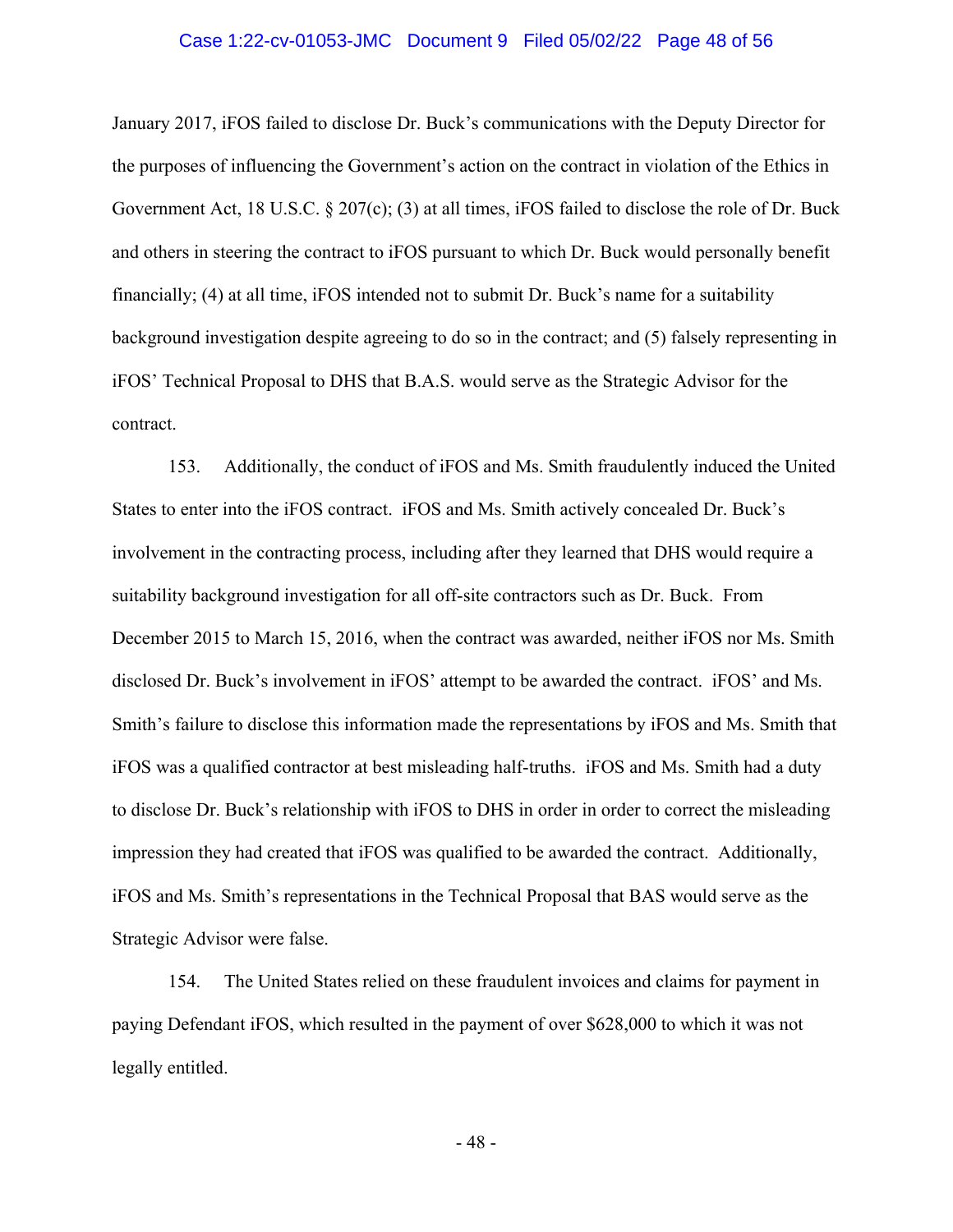## Case 1:22-cv-01053-JMC Document 9 Filed 05/02/22 Page 49 of 56

155. The false representations, records, statements, reports, and certifications described herein were material to the United States' decision to pay iFOS and had a natural tendency to influence and did influence those payment decisions. Had the United States known of the false claims for payment identifying BAS as the Strategic Advisor, Dr. Buck's direct contact with the Deputy Director in violation of the Ethics in Government Act, 18 U.S.C. § 207(c); the roles of iFOS, Ms. Smith, and others in steering the contract to iFOS, or that iFOS intended to disregard the mandatory a suitability background investigation for Dr. Buck despite contract requirements, the United States would have not entered into or would have terminated the contract with iFOS. Once DHS learned of Dr. Buck's involvement in the contract, DHS insisted that he submit to a suitability background investigation. At that point iFOS stopped billing DHS for Dr. Buck's work on the contract.

156. As a result of the false claims presented, and/or caused to be presented, the United States has suffered actual damages and is entitled to recover three times the amount by which it has been damaged, plus civil money penalties as described in Paragraph 149 above, and other monetary relief as appropriate.

# **VIOLATION OF THE FALSE CLAIMS ACT 31 U.S.C. § 3729(a)(1)(B) COUNT II AGAINST ALL DEFENDANTS**

157. The United States re-alleges and incorporates by reference paragraphs 1 through 149 as though fully set forth herein.

158. By virtue of the wrongful acts described herein, from 2016 through the present, all Defendants, with actual knowledge, reckless disregard, or deliberate ignorance, made, used, and/or caused to be made or used, false records, statements, and certifications material to false or fraudulent claims in violation of 31 U.S.C. § 3729(a)(1)(b). In particular, Defendants made,

- 49 -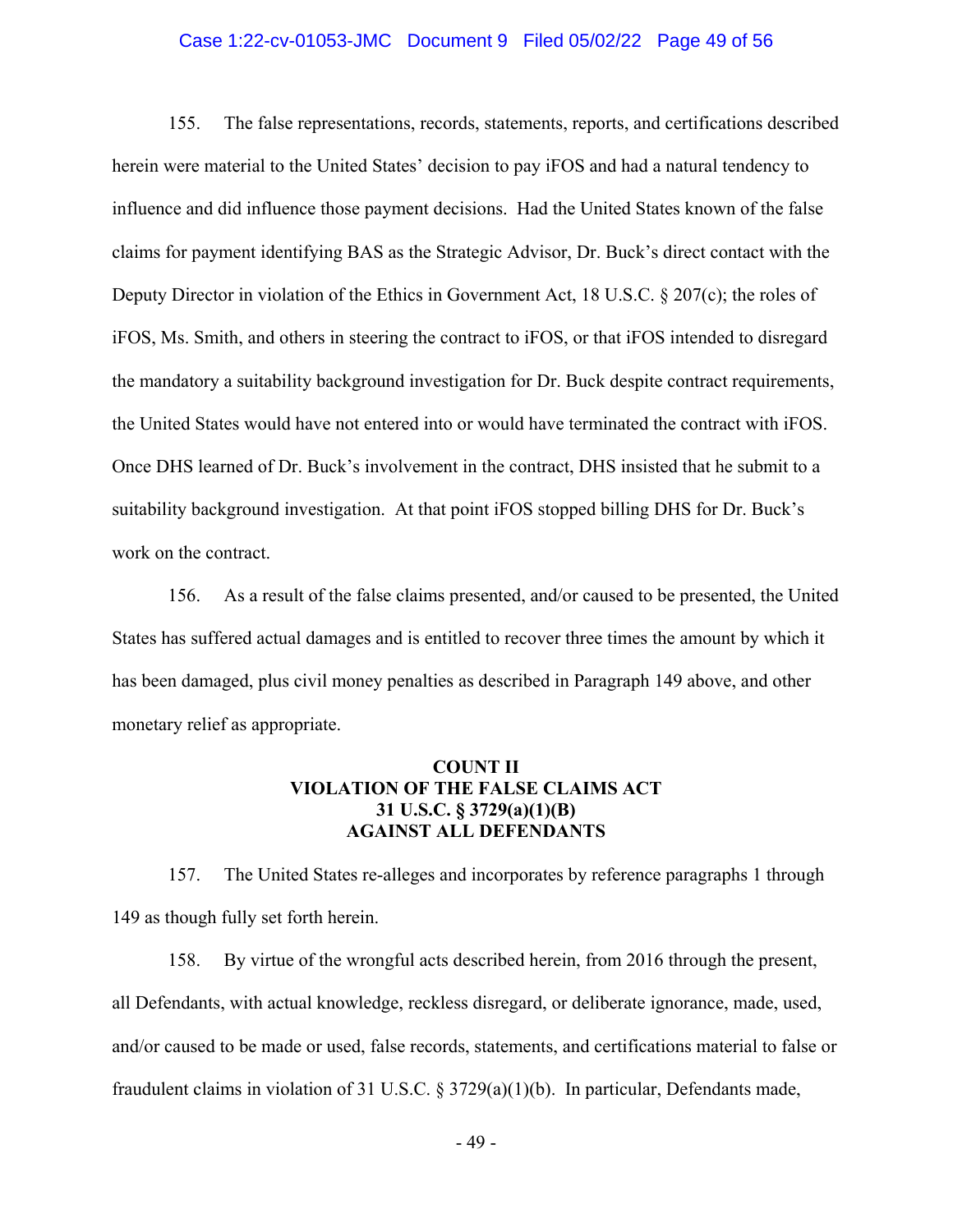## Case 1:22-cv-01053-JMC Document 9 Filed 05/02/22 Page 50 of 56

used, and caused to be made or used, false records, statements, and certifications in the invoices and accompanying documentation of iFOS that were submitted to the United States. These statements were false in that: (1) from April 2016 to May 2017, iFOS falsely billed Dr. Buck's time as that of an iFOS employee, B.A.S.; (2) from April 2016 to January 2017, iFOS failed to disclose Dr. Buck's communications with the Deputy Director for the purposes of influencing the Government's action on the contract in violation of the Ethics in Government Act, 18 U.S.C. § 207(c); (3) at all times, iFOS failed to disclose the role of Dr. Buck and others in steering the contract to iFOS pursuant to which Dr. Buck would personally benefit financially; (4) at all time, iFOS intended not to submit Dr. Buck's name for a suitability background investigation despite agreeing to do so in the contract; and (5) falsely representing in iFOS' Technical Proposal to DHS that B.A.S. would serve as the Strategic Advisor for the contract.

159. The United States relied on these fraudulent records, statements, and certifications in paying iFOS, which resulted in the payment of over \$628,000 to which it was not legally entitled.

160. The false representations, records, statements, reports, and certifications described herein were material to United States' decision to provide pay iFOS and had a natural tendency to influence and did influence those decisions.

161. As a result of these false records, statements, reports, and certifications, the United States has suffered actual damages and is entitled to recover three times the amount by which it has been damaged, plus civil money penalties as described in Paragraph 149 above , and other monetary relief as appropriate.

- 50 -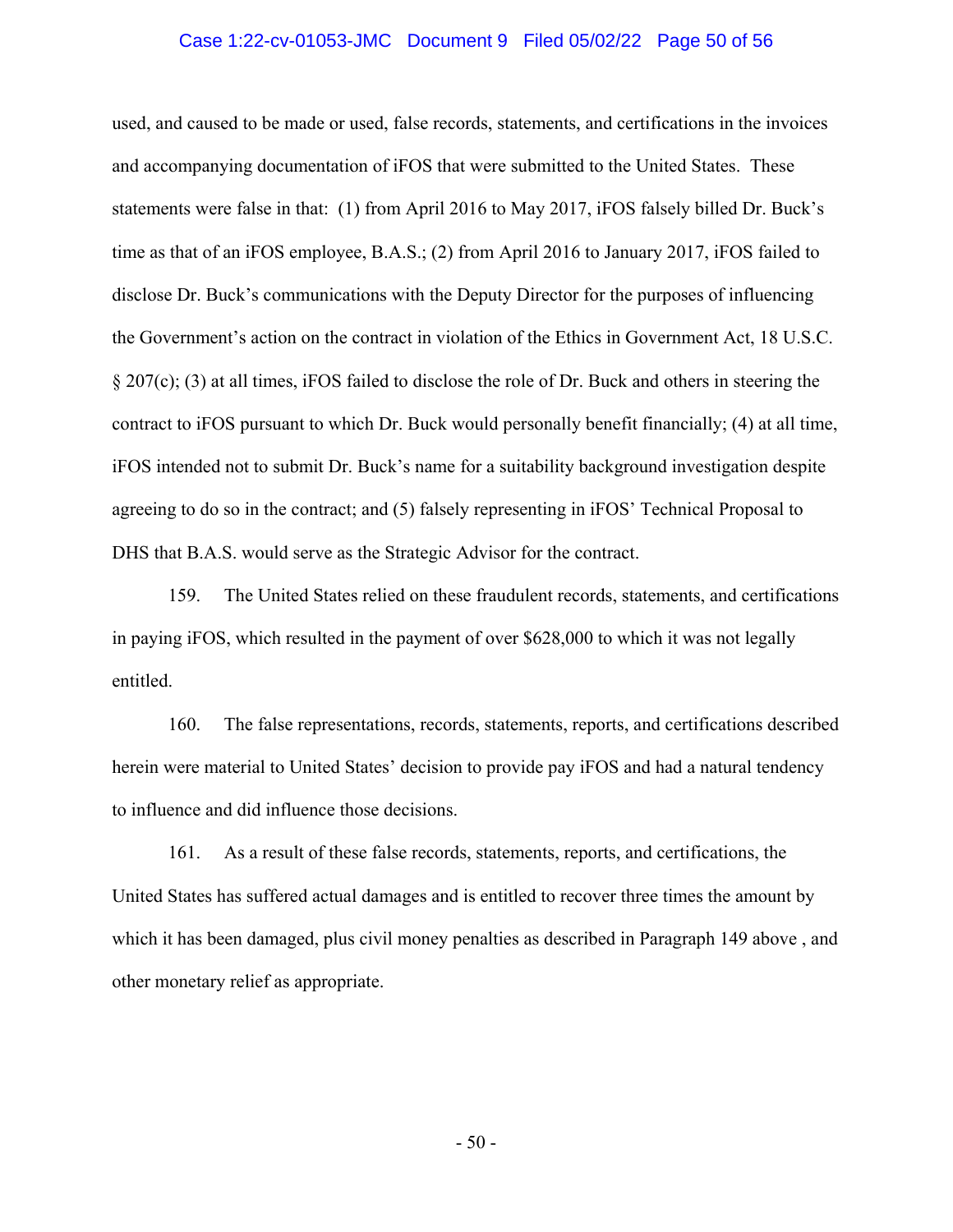# **VIOLATION OF THE FALSE CLAIMS ACT 31 U.S.C. § 3729(a)(1)(C) COUNT III AGAINST ALL DEFENDANTS**

162. The United States re-alleges and incorporates by reference paragraphs 1 through 149 as though fully set forth herein.

163. All defendants participated in a conspiracy to get false and fraudulent claims paid by the United States. Dr. Buck and TSI conspired with iFOS, Ms. Smith, and others, to steer the contract to iFOS, to hide Dr. Buck's involvement with iFOS' performance of the contract, including by way of falsely billing his work as if performed by another iFOS employee and falsely identifying BAS as the Strategic Advisor in iFOS' Technical Proposal in order to avoid a suitability check by DHS, and to hide his direct communications with the Deputy Director about the contract and his intention to influence the DHS' actions on the contract by way of those communications. All of these actions were taken to allow iFOS to be paid for false invoices under the contract.

164. These claims were false in that: (1) from April 2016 to May 2017, iFOS falsely billed Dr. Buck's time as that of an iFOS employee, B.A.S.; (2) from April 2016 to January 2017, iFOS failed to disclose Dr. Buck's communications with the Deputy Director for the purposes of influencing the Government's action on the contract in violation of the Ethics in Government Act, 18 U.S.C. § 207(c); (3) at all times, iFOS failed to disclose the role of Dr. Buck and others in steering the contract to iFOS pursuant to which Dr. Buck would personally benefit financially; (4) at all time, iFOS intended not to submit Dr. Buck's name for a suitability background investigation despite agreeing to do so in the contract; and (5) falsely representing in iFOS' Technical Proposal to DHS that B.A.S. would serve as the Strategic Advisor for the contract.

- 51 -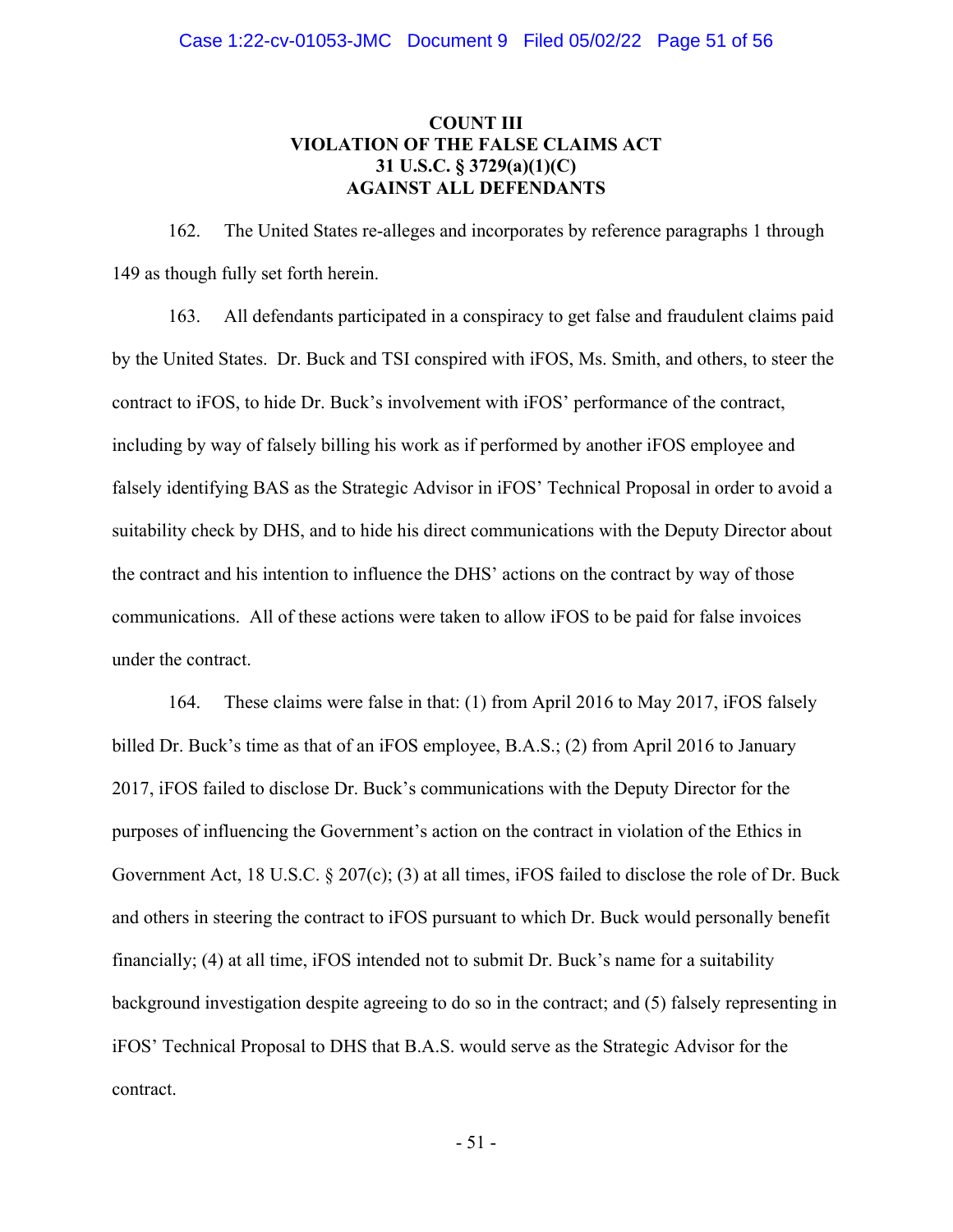## Case 1:22-cv-01053-JMC Document 9 Filed 05/02/22 Page 52 of 56

165. iFOS, Ms. Smith, Dr. Buck, and others entered into an agreement on or about February 22, 2016, pursuant to which iFOS would falsely represent that B.A.S. would be the Strategic Advisor for the iFOS contract. iFOS, Ms. Smith, Dr. Buck, and others engaged in over acts in furtherance of this agreement and conspiracy by submitting false documents to the DHS, including a false Technical Proposal, falsified time sheets and invoices all of which falsely identified B.A.S., not Dr. Buck, as the Strategic Advisor and, as to the timesheets and invoices, falsely billed Dr. Buck's work as the work of B.A.S. iFOS, Ms. Smith, Dr. Buck, and others engaged in additional overt acts in furtherance of this agreement and conspiracy by funneling Dr. Buck's communications and work product through other iFOS employees, various iFOS email accounts, and personal cell phone and text message accounts. iFOS, Ms. Smith, Dr. Buck, and others knew the representation that B.A.S. was the Strategic Advisor was false because they dealt with Dr. Buck in that capacity on a routine, if not daily, basis. iFOS, Ms. Smith, Dr. Buck and others knew the representation that B.A.S. was the Strategic Advisor to DHS was materials because if DHS knew that B.A.S. was not the Strategic Advisor, DHS would require a background check of Dr. Buck, the actual Strategic Advisor. iFOS, Ms. Smith, Dr. Buck and others intended for DHS contract personnel to rely on the misrepresentation that B.A.S. was the strategic advisor in order to avoid a background check for Dr. Buck.

166. The United reasonably States relied on these fraudulent records, statements, and certifications in paying iFOS, which resulted in the payment of over \$628,322 to which it was not legally entitled.

167. The false representations, records, statements, reports, and certifications described herein were material to United States' decision to provide pay iFOS and had a natural tendency to influence and did influence those decisions.

- 52 -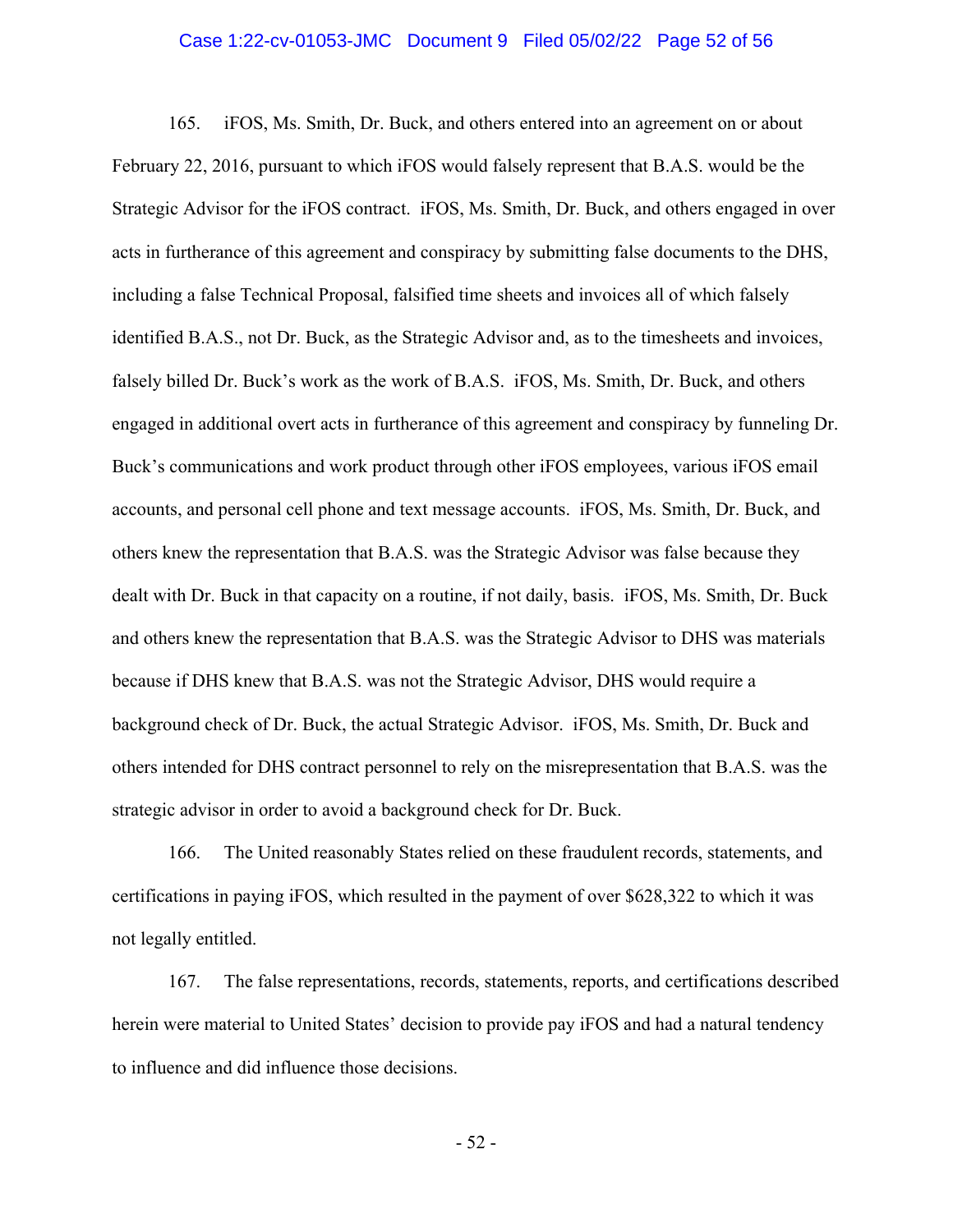## Case 1:22-cv-01053-JMC Document 9 Filed 05/02/22 Page 53 of 56

168. As a result of these false records, statements, reports, and certifications, the United States has suffered actual damages and is entitled to recover three times the amount by which it has been damaged, , plus civil money penalties as described in Paragraph 149 above , and other monetary relief as appropriate.

## **COUNT IV BREACH OF CONTRACT AGAINST DEFENDANT iFOS**

169. The United States re-alleges and incorporates by reference paragraphs 1 through 149 as though fully set forth herein.

170. On March 15, 2016, iFOS entered into a contract with DHS to provide support for the OUSM's responses to requests from the Government Accountability Office. This contract imposed various obligation upon iFOS, including the following:

- (a) under FAR 52.232-7(a)(5), incorporated by reference into the contract by reference, to substantive vouchers by individual daily job timekeeping records and verify that the employees met the qualifications for the labor categories in the contract;
- (b) under § H 4.0 "All contractor and subcontractor personnel are required to complete a suitability/background investigation with the DHS Office of Security, Personnel Security Division.

171. The United States paid iFOS over \$628,322 under this contract.

172. iFOS breached its contractual obligations by, *inter alai,* submitting false invoices and falsified time sheets that billed Dr. Buck's time under B.A.S.' name and by failing to submit his name for a suitability/background investigation by the DHS Office of Security, Personnel Security Division.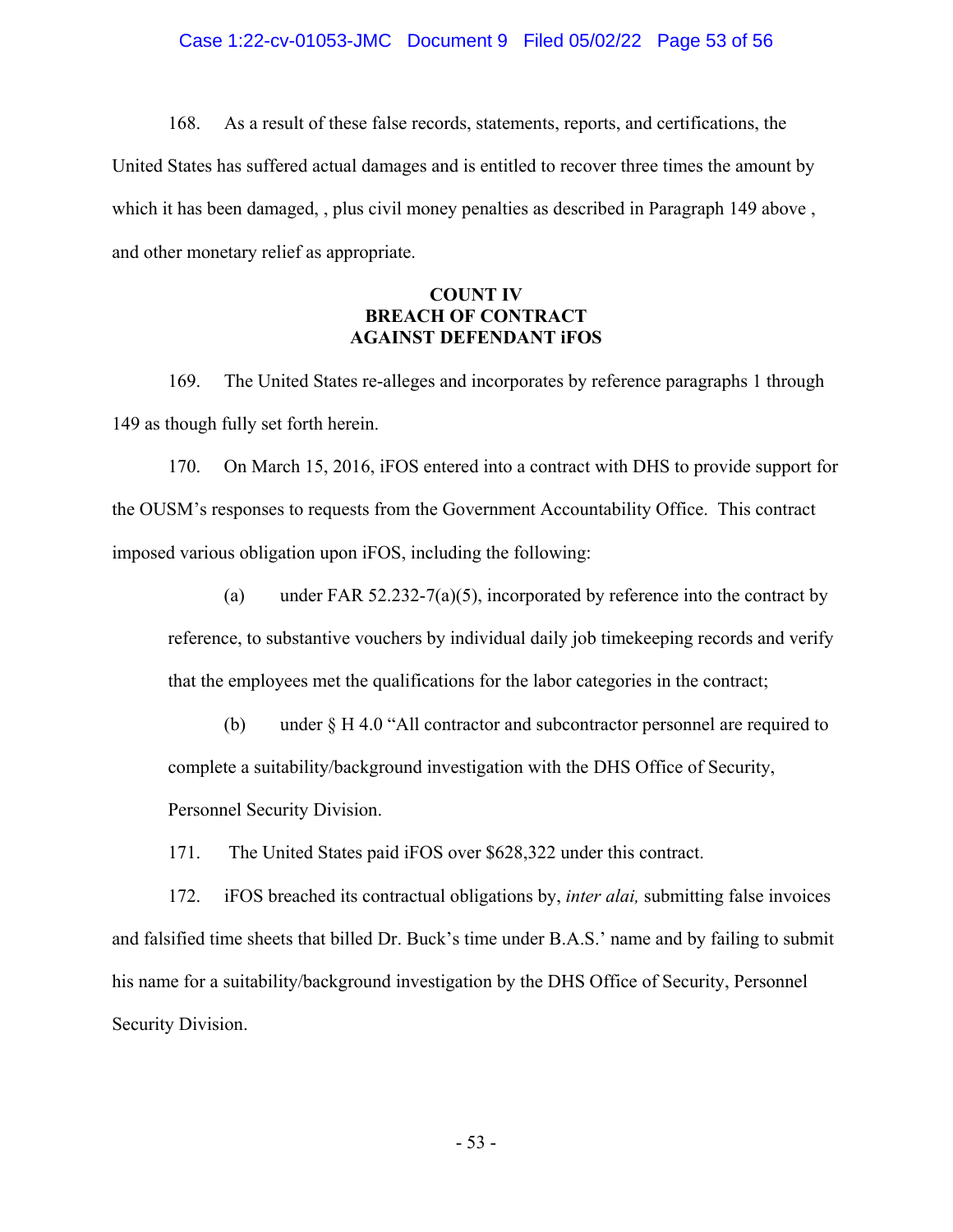## Case 1:22-cv-01053-JMC Document 9 Filed 05/02/22 Page 54 of 56

173. As a result of iFOS' breach of contract, the United States has been damaged in an amount to be determined at trial.

## **COUNT V PAYMENT BY MISTAKE AGAINST DEFENDANT iFOS**

174. The United States re-alleges and incorporates by reference paragraphs 1 through 149 as though fully set forth herein.

175. This is a common law claim by the United States to recover payments made by the United States to iFOS based on a mistake of fact. This Court has jurisdiction to adjudicate this claim pursuant to 28 U.S.C. § 1345.

176. By virtue of the wrongful acts described herein, from 2016 through the present, iFOS obtained and kept federal funds to which it was not entitled that were paid based on a mistake of fact by the United States. Specifically, the United States was unaware that iFOS had submitted false claims for payment and false statements to the United States, steered the contract to iFOS by working with Dr. Buck and others, failed to submit Dr. Buck for the mandatory suitability background investigation, and participated in Dr. Buck's violations of conflict of interest obligations set forth in the Ethics in Government Act, 18 U.S.C. § 207(c).

177. Based on the foregoing, the United States mistakenly paid over \$628,322 to iFOS for tainted services, and the circumstances dictate that, in equity and good conscience, the amount of these payments should be returned to the United States.

## **COUNT VI UNJUST ENRICHMENT AGAINST ALL DEFENDANTS**

178. The United States re-alleges and incorporates by reference paragraphs 1 through 149 as though fully set forth herein.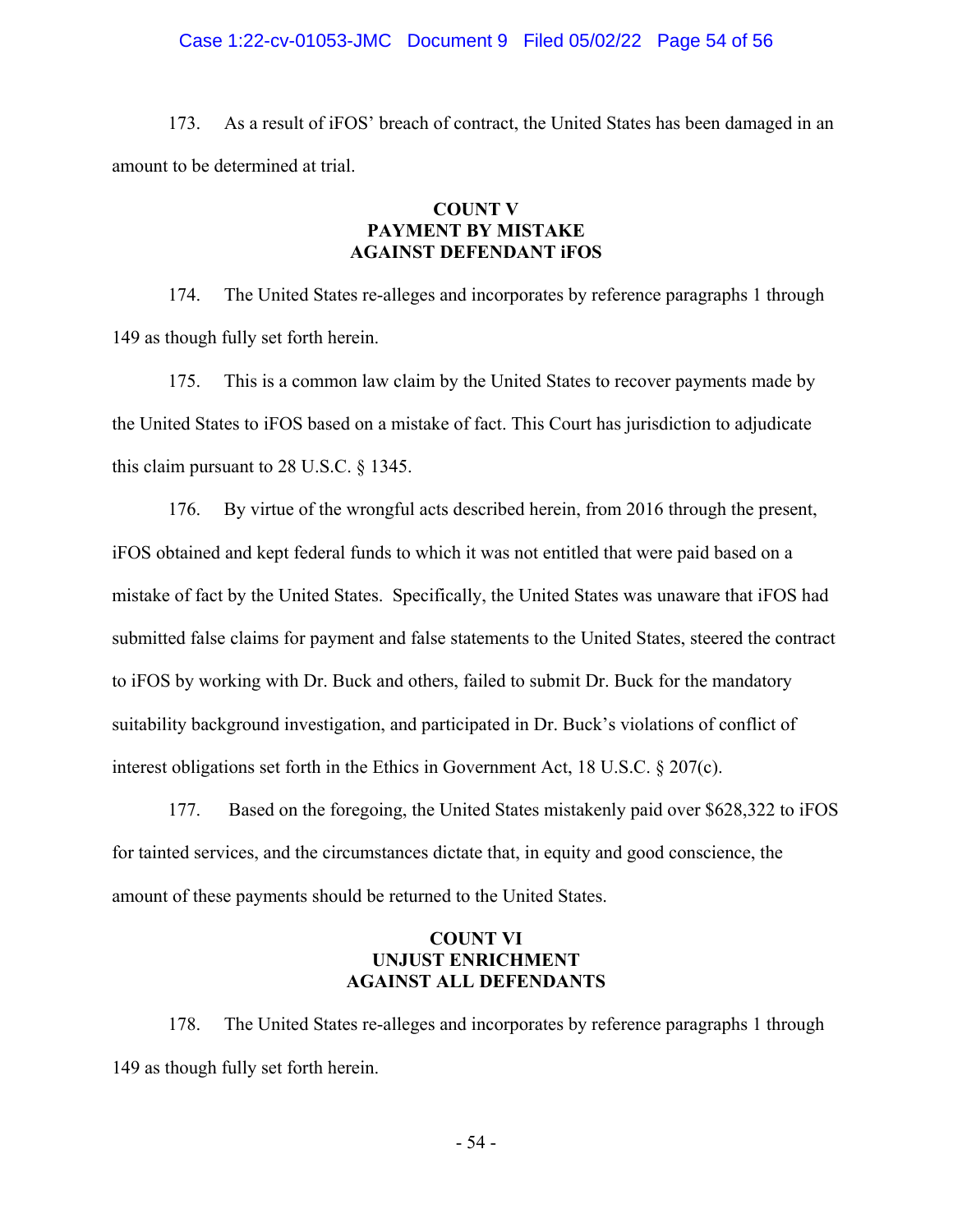## Case 1:22-cv-01053-JMC Document 9 Filed 05/02/22 Page 55 of 56

179. This is a claim by the United States for unjust enrichment under the common law arising from the unjust receipt of federal funds by iFOS and Smith while engaged in the illegal conduct described herein. This Court has jurisdiction to adjudicate this claim pursuant to 28 U.S.C. § 1345.

180. By virtue of the wrongful acts described herein, from 2016 through the present, Defendants iFOS and Smith directly or indirectly obtained federal funds by which they were unjustly enriched. Specifically, the United States was unaware that iFOS had submitted false claims for payment and false statements to the United States, steered the contract to iFOS by working with Dr. Buck and others, failed to submit Dr. Buck for the mandatory suitability background investigation, and participated in Dr. Buck's violations of conflict of interest obligations set forth in the Ethics in Government Act, 18 U.S.C. § 207(c).

181. Based on the foregoing, iFOS and Smith have been unjustly enriched, and the circumstances dictate that, in equity and good conscience, the money should be returned to the United States.

## **PRAYER FOR RELIEF**

WHEREFORE, the United States demands and prays that judgment be entered in its favor and against Defendants, jointly and severally, as follows:

1. On Counts I - III, under the False Claims Act, 31 U.S.C. 3729 et seq., against all Defendants for treble the amount of the United States' actual damages, plus civil penalties as are allowable by law for each false claim or record;

2. On Count V, for breach of contract, against Defendant iFOS, for the amount paid by the United States to iFOS under the contract plus interest;

- 55 -